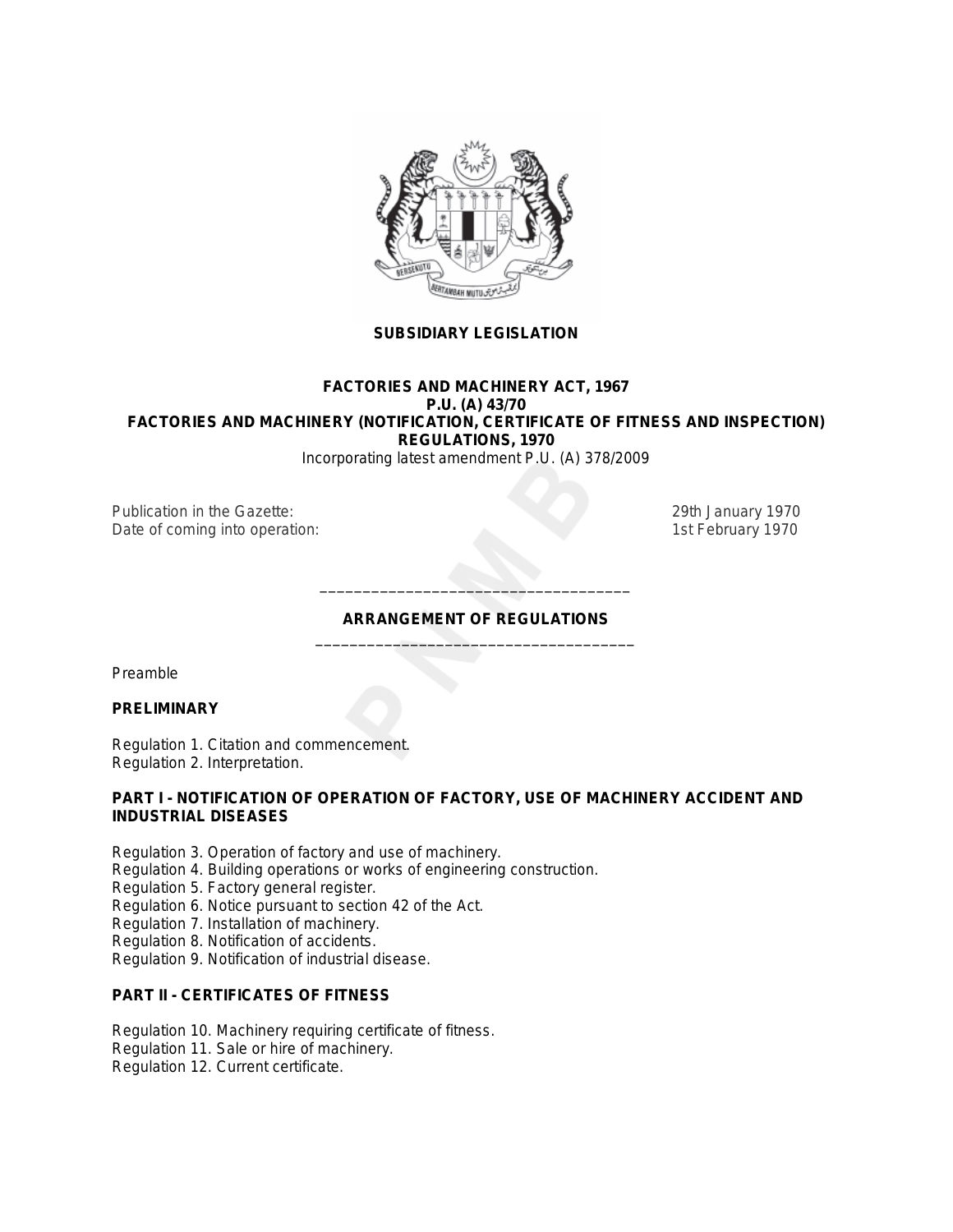# **PART III - INSPECTION**

- Regulation 13. Initial inspection.
- Regulation 14. Regular inspection.
- Regulation 15. Postponement of regular inspection.
- Regulation 16. Notice of regular inspection.
- Regulation 17. Preparation for regular inspection.
- Regulation 18. Factory of machinery not prepared for inspection.
- Regulation 19. Supplementary Inspection- steam boilers and unfired pressure vessels.
- Regulation 20. Special inspection.
- Regulation 21. Further inspection.
- Regulation 22. Persons to be present at inspection.
- Regulation 23. Chief Inspector's directions.
- Regulation 24. Machinery no longer working.
- Regulation 25. Issue of certificate of fitness.
- Regulation 26. Operational condition and limitation after inspection.
- Regulation 27. Machinery or factory not complying with the Regulations.
- Regulation 28. Machinery operated without certificate.
- Regulation 29. Damaged machinery or factory.
- Regulation 30. Power to take samples.
- Regulation 31. Penalties.
- Regulation 31A. [Deleted].
- Regulation 32. Compliance with other written law.

# **PART IV - INSPECTION FEES**

- Regulation 33. Fees-Inspection of factories.
- Regulation 34. Fees-Steam boiler.
- Regulation 35. Fees-Unfired pressure vessel.
- Regulation 36. Fees-Internal combustion engine.
- Regulation 37. Fees-Water driven engine.
- Regulation 38. Fees-Hoisting machine.
- Regulation 39. Fees-Other machinery.
- Regulation 40. Fees-Special inspection.
- Regulation 41. Fees- Further inspection.
- Regulation 42. Payment of fees.

FIRST SCHEDULE SECOND SCHEDULE THIRD SCHEDULE FOURTH SCHEDULE FIFTH SCHEDULE SIXTH SCHEDULE SEVENTH SCHEDULE EIGHT SCHEDULE NINTH SCHEDULE

LIST OF AMENDMENTS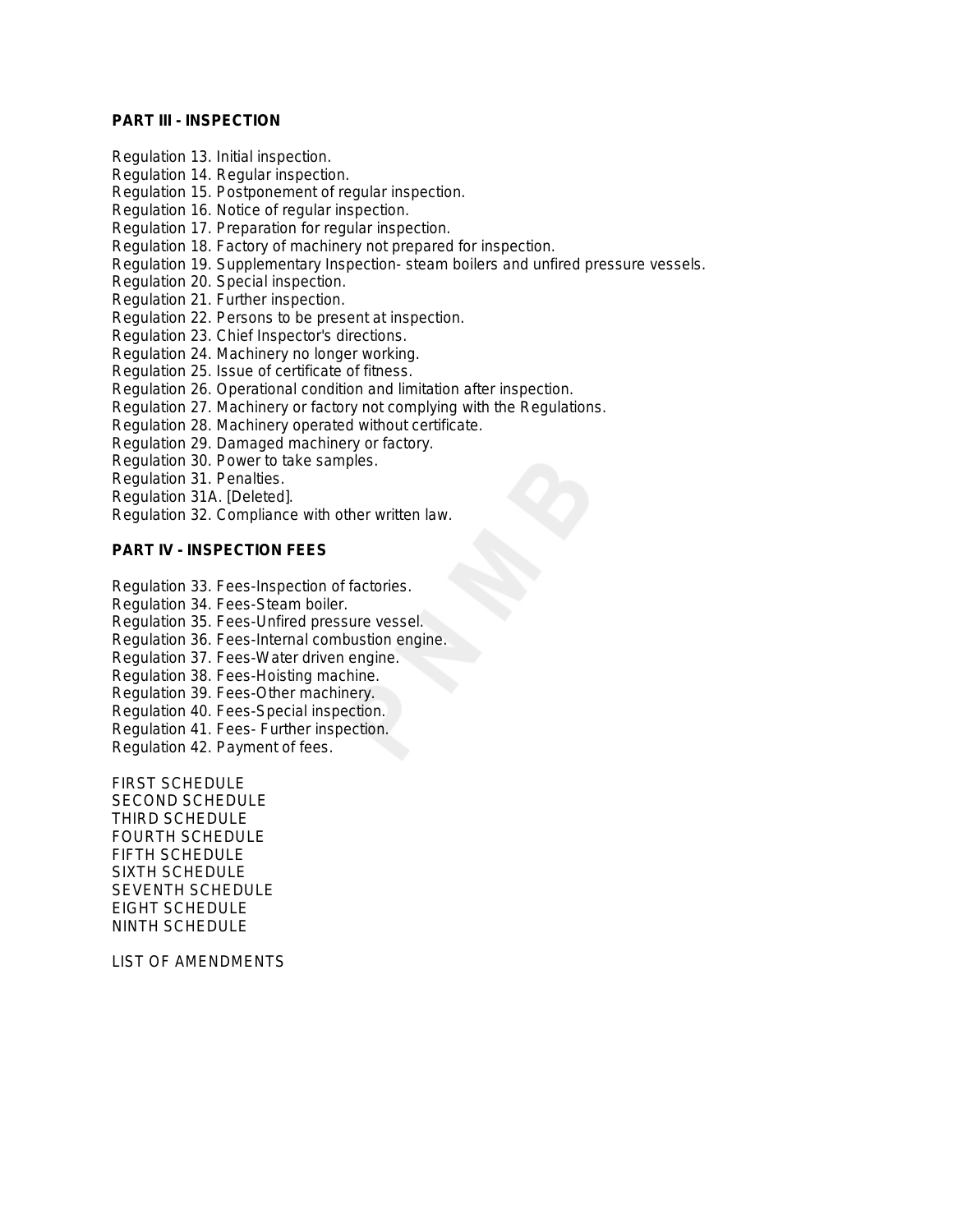# **Preamble**

IN exercise of the powers conferred by section 56 (1) of the Factories and Machinery Act 1967 *[64/1967]*, the Minister of Labour hereby makes the following regulations.

#### **PRELIMINARY**

# **1. Citation and commencement.**

These regulations may be cited as the **Factories and Machinery (Notification, Certificate of Fitness and Inspection) Regulations, 1970,** and shall come into force on the 1st of February, 1970.

# **2. Interpretation.**

In these regulations unless the context otherwise requires-

"cubic capacity" means, in respect of any unfired pressure vessel, the volumetric capacity measured in cubic metre;

*[Am. P.U. (A) 345/2004]*

"service lift" means a lift designed and constructed to carry goods only, and includes a dumbwaiter;

*[Ins. P.U. (A) 345/2004]*

"heating surface " means, in respect of any steam boiler, the total surface of all plates and tubes exposed to heat on one side and in contact with water on the other, measured on the water or fire side, whichever is the greater, and excluding the heating surface of any economiser and superheater connected thereto;

"horse-power" *[Deleted by P.U. (A) 345/2004]*

"working floor area" means the area covered by the premises and all the precincts, curtilage and yard of the factory as derived from the plan or sketch submitted at the time of notification, including all floor areas above and below ground level:

Provided that catwalks, ladders, and other such means of access to machinery shall not be considered when calculating working floor area;

"Inspection" means an initial or a regular inspection;

"initial inspection" means an inspection of any machinery or factory carried out subsequent to service of notices under regulations 3 (2) and 7 (2) of these regulations or an inspection of any machinery for which a certificate of fitness is required pursuant to section 36 (2) of the Act and in respect of which a certificate has not been issued;

"regular inspection" means an inspection under regulation 12 of these regulations.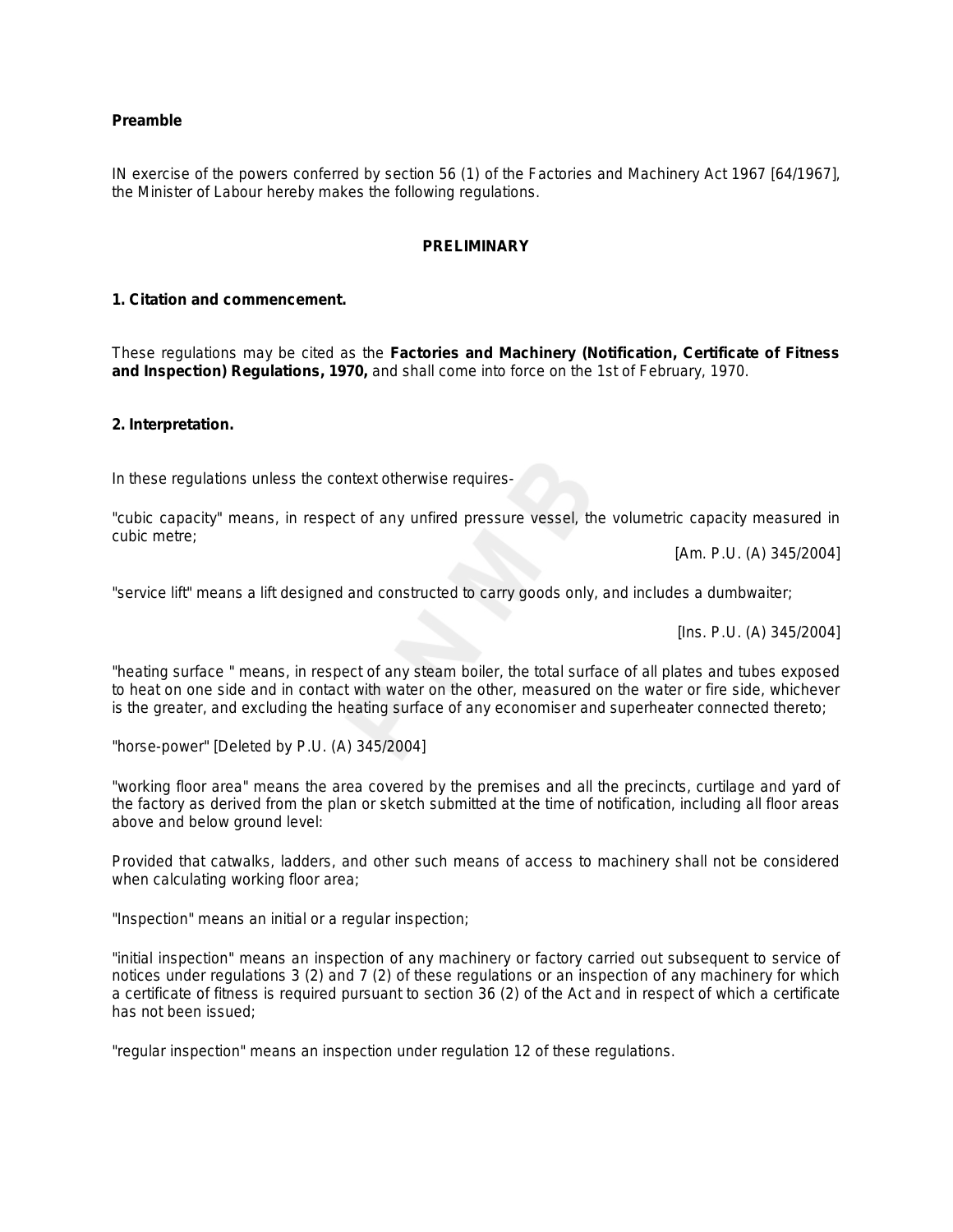#### **PART I NOTIFICATION OF OPERATION OF FACTORY, USE OF MACHINERY ACCIDENT AND INDUSTRIAL DISEASES**

# **3. Operation of factory and use of machinery.**

(1) Pursuant to paragraph (i) and (ii) of sub-section (1) of section 34 of the Act the prescribed particulars to be submitted in respect of premises occupied or used as a factory at the date of the coming into force of the Act shall be as Form A and Form B respectively in the First Schedule to these regulations.

(2) Pursuant to paragraph (*a*) of sub-section (2) of section 34 of the Act the prescribed notice in respect of premises to be first used as a factory after the date of the coming into force of the Act shall be as Form C in the First Schedule to these regulations.

(3) Pursuant to paragraph (*b*) of sub-section (2) of section 34 of the Act the prescribed notice to be served by every person who takes over a factory from another person after the date of the coming into force of the Act shall be as Form D in the First Schedule to these regulations.

(4) The provisions of this regulation shall not apply to building operations or works of engineering construction.

# **4. Building operations or works of engineering construction.**

Pursuant to sub-section (1) of section 35 of the Act the prescribed notice to be served by every person undertaking any building operations or works of engineering construction after the date of the coming into force of the Act (unless exempted under the provisions of section 35 (2) of the Act) shall be as Form E in the First Schedule to these regulations.

# **5. Factory general register.**

Pursuant to section 38 (1) of the Act, the particulars required to be entered in or attached to the general register to be kept in every factory shall be as specified in the Second Schedule to these regulations.

# **6. Notice pursuant to section 42 of the Act.**

(1) Pursuant to section 42 of the Act with respect to notice of any structural change, or changes in the name of the factory or the nature of the work carried on therein, to be served on the Inspector shall be as specified in the Third Schedule to these regulations.

(2) The provisions of this regulation shall not apply to building operations or works of engineering construction.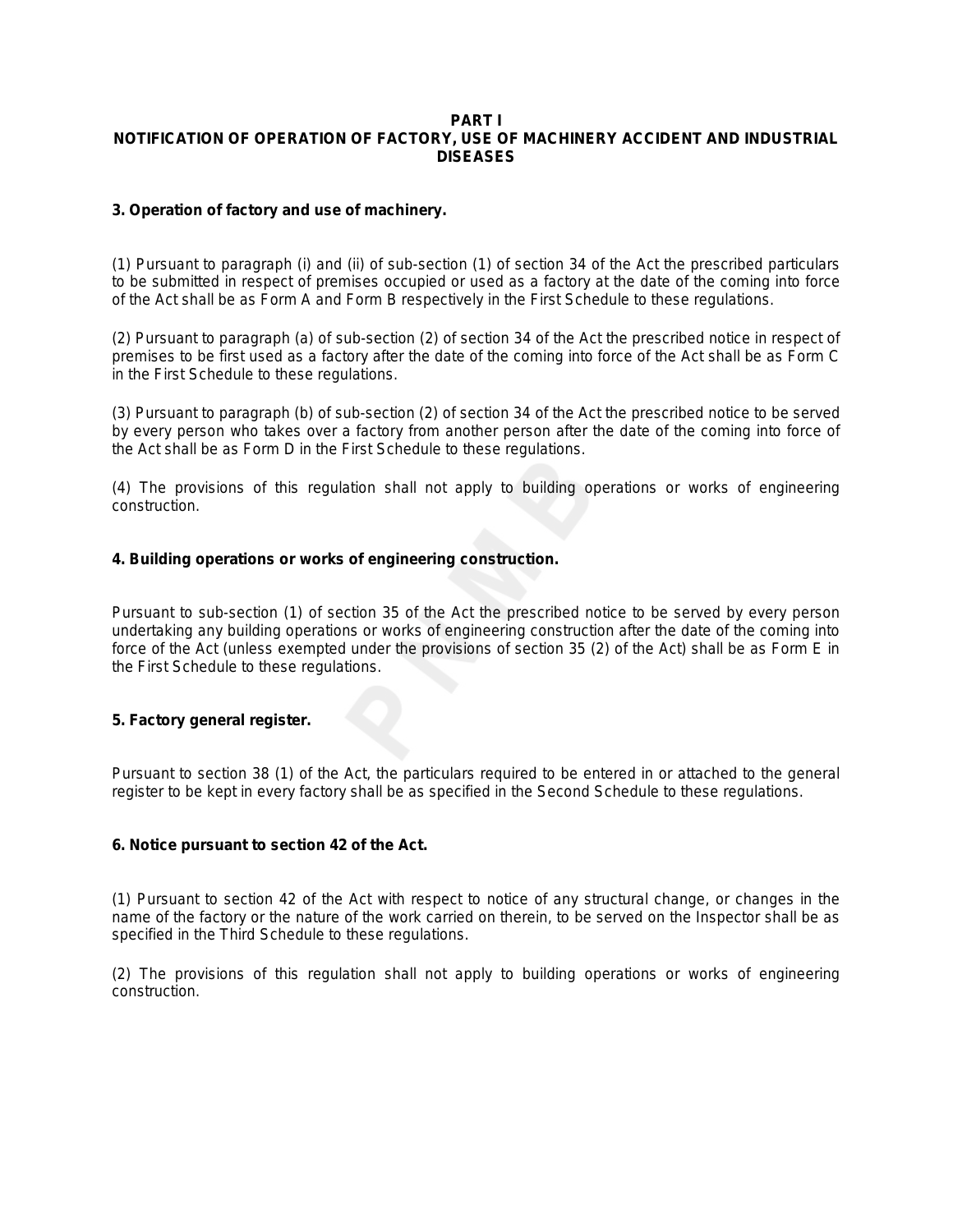# **7. Installation of machinery.**

(1) Pursuant to sub-section (1) of section 36 of the Act the prescribed particulars to be served by every person who intends to install or cause to be installed any machinery other than electric passenger and goods lifts after the date of the coming into force of this Act shall be as Form A in the Fourth Schedule to these regulations.

(2) Pursuant to sub-section (3) of section 36 of the Act the prescribed notice to be served on the Inspector in respect of any machinery, other than machinery in respect of which a certificate of fitness is prescribed, or which is specified in any written notice served on the Inspector pursuant to section 34 of the Act, to be first used in a factory shall be as Form B in the Fourth Schedule to these regulations.

# **8. Notification of accidents.**

Any report to an Inspector in respect of an accident under the provisions of section 31 of the Act shall be in the form specified in Form A of the Fifth Schedule to these regulations.

# **9. Notification of industrial disease.**

The notice to be submitted pursuant to sub-section (2) of section 32 in respect of any person suffering from any of the diseases named in the Third Schedule to the Act and contracted in a factory, shall be in the form specified in Form B of the Fifth Schedule to these regulations.

# **PART II CERTIFICATES OF FITNESS**

# **10. Machinery requiring certificate of fitness.**

(1) The owner of every steam boiler, unfired pressure vessel or hoisting machine other than a hoisting machine driven by manual power shall hold a valid certificate of fitness in respect thereof so long as such machinery remains in service.

(2) A certificate of fitness for every steam boiler, unfired pressure vessel and hoisting machine shall be as Forms A, B and C in the Sixth Schedule to these regulations.

(3) The period of validity of every certificate of fitness shall ordinarily be fifteen calendar months from the date of inspection or such longer period not exceeding three years as the Chief Inspector in his discretion may consider appropriate:

Provided where any steam boiler, unfired pressure vessel or hoisting machine is out of service for a long period immediately subsequent to an inspection by reason of dismantling or repair of any defect the Inspector may issue a certificate effective from the date when such machinery is replaced in service.

(4) Where the components of any combination of unfired pressure vessel, hoisting machine are so interconnected that it would be unreasonable to issue certificates of fitness for each component the Chief Inspector may direct that one certificate of fitness be issued to cover the combination of components.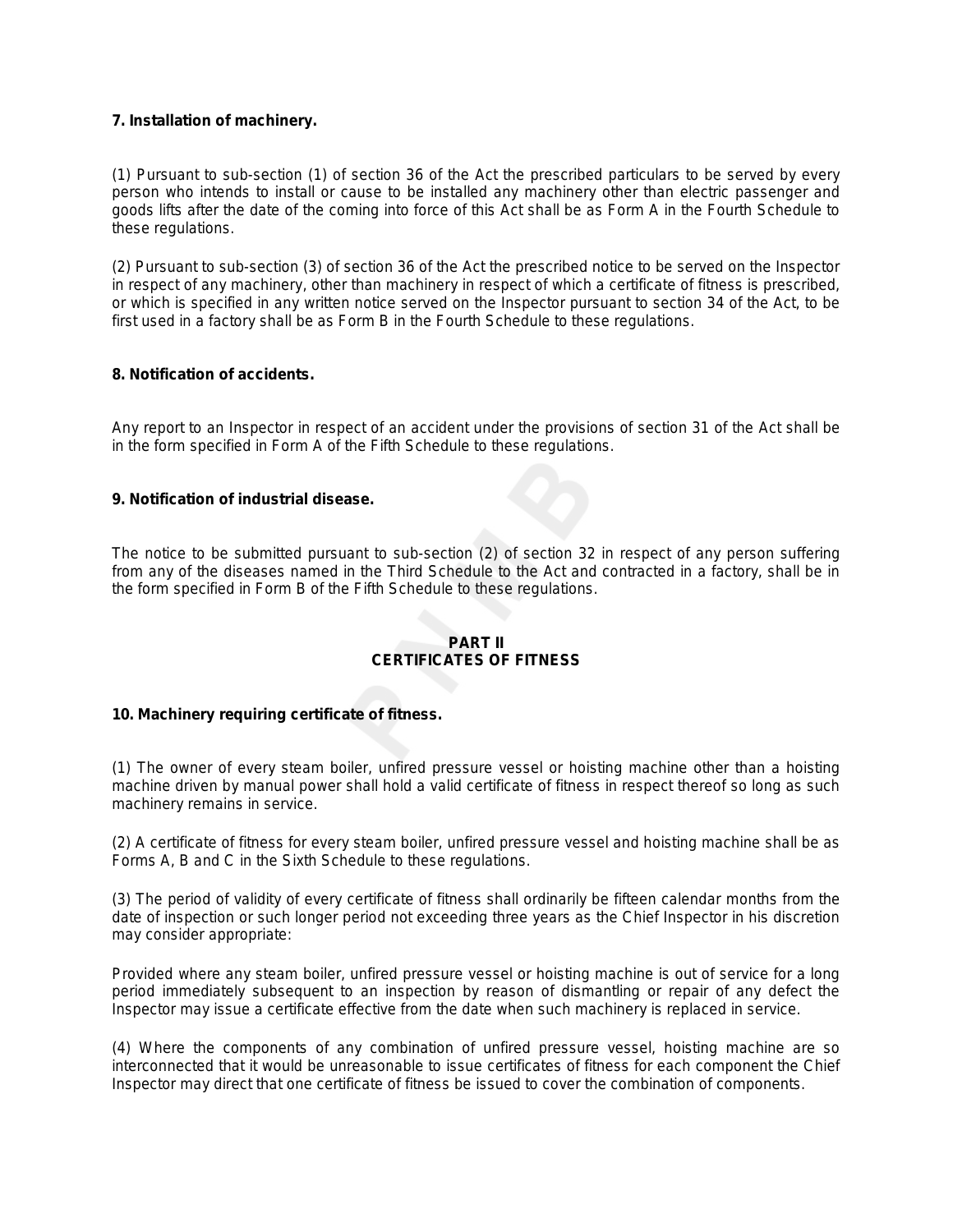(5) The certificate shall be in the form prescribed for that component of the combination which, in the opinion of the Chief Inspector, is the most appropriate and the inspection fee shall be charged accordingly.

# **11. Sale or hire of machinery.**

The validity of a current certificate of fitness in respect of any machinery which is sold or hired our shall terminate on such sale or hire.

# **12. Current certificate.**

The possession of a current certificate of fitness in respect of any machinery shall in no way absolve the owner thereof from compliance with the provisions of any written law relating to the construction, installation, maintenance and operation of the machinery.

# **PART III INSPECTION**

#### **13. Initial inspection.**

An initial inspection of every factory or machinery shall be conducted by an Inspector.

# **14. Regular inspection.**

(1) After an initial inspection every factory and every machinery shall be inspected at regular intervals by an Inspector so long as such factory remains in operation or such machinery remains in use.

(2) The regular interval shall ordinarily be fifteen months subject to such extension not exceeding thirty-six months in any particular case as may be authorised by the Chief Inspector in his discretion, and the regular inspection shall ordinarily be carried out during the fifteen months following the month in which the last inspection was made or where the interval has been extended by the Chief Inspector during the month following the expiry of the extended interval.

#### **15. Postponement of regular inspection.**

(1) An Inspector may postpone a regular inspection of a factory or machinery if he cannot conveniently carry it out on or about the due date or after the occupier or the owner requests a postponement for some good and sufficient reason provided that the inspection shall not without the approval of the Chief Inspector be postponed for a period of more than three months after the date due or in the case of machinery which requires a certificate of fitness on the date on which the validity of such certificate expires.

(2) An Inspector may in his discretion advance the date of the regular inspection of any factory or machinery provided that such date shall in no case be earlier than the first day of the twelfth month following the month in which the last inspection was made.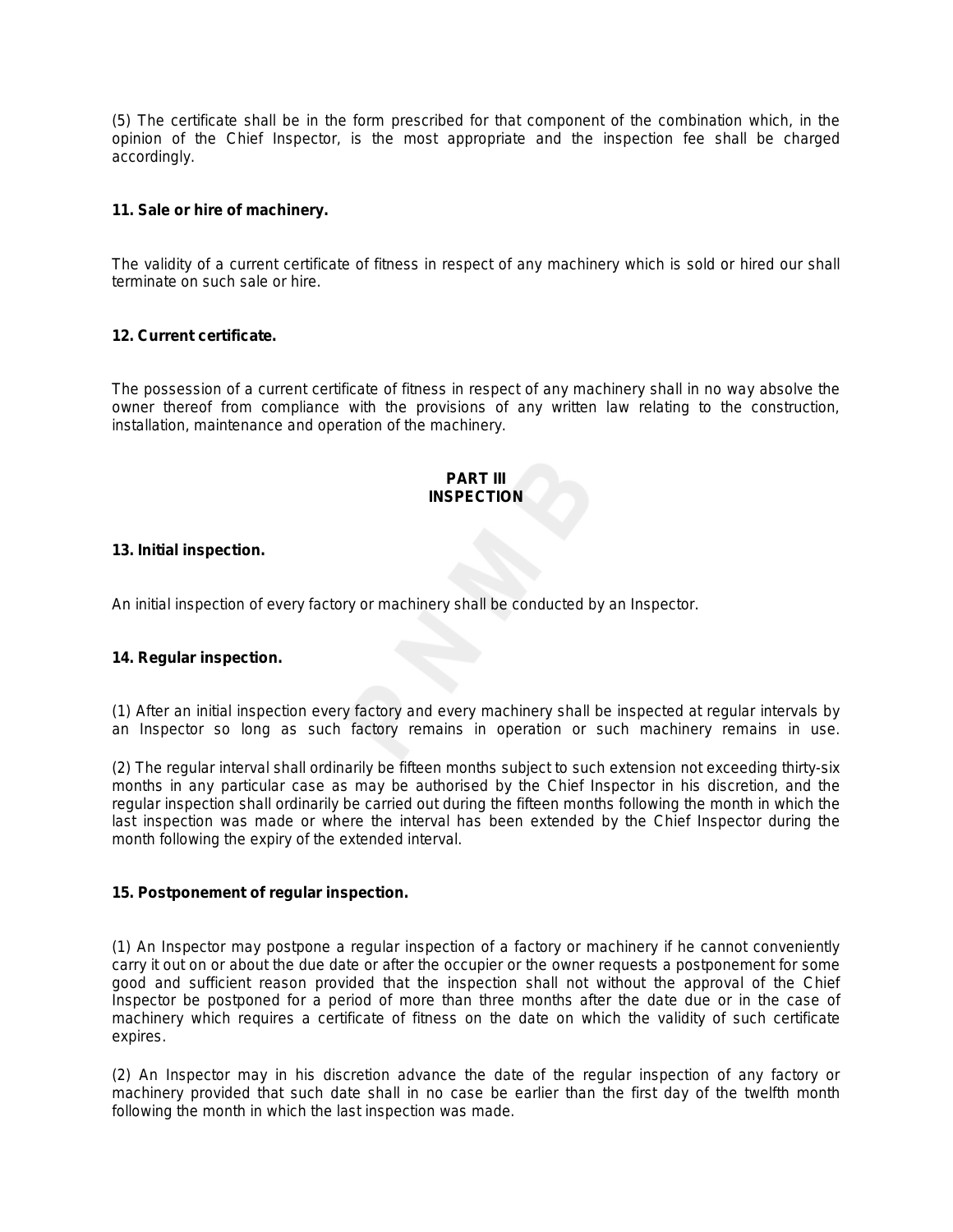(3) An Inspector may reduce the interval between inspections of any factory or machinery at the request of the occupier of the owner or where in the opinion of the Inspector the rate of deterioration of the factory or machinery or the nature of work carried on in the factory is such that a shorter interval between inspections is necessary or in the case of machinery requiring a certificate of fitness, he is not able to issue a certificate of fitness in respect thereof for the ordinary period of validity.

# **16. Notice of regular inspection.**

An Inspector shall give reasonable notice to an occupier or owner of his intention to make a regular inspection on Form A in the Seventh Schedule to these regulations.

#### **17. Preparation for regular inspection.**

The occupier of any factory or owner of any machinery, if not the occupier, shall upon receipt of a notice of intended regular inspection ensure at the due date that such factory or machinery is prepared for inspection in accordance with the following:

(a) In respect of any steam boiler-

(i) that such steam boiler including any economiser and superheater connected thereto is empty, cool and dry and has been thoroughly cleaned inside and outside;

(ii) that all firebars and firebridges have been removed;

(iii) that all smoke-tubes, exterior of water-tubes, furnaces, smoke-boxes and external flues have been thoroughly cleaned;

(iv) that all manhole, handhole and sighthole doors and cleaning plugs have been removed;

(v) that all caps in the headers and mud-drums of water-tube steam boilers have been removed;

(vi) that all cocks and valves have been dismantled, cleaned and ground where necessary;

(vii) that the steam boiler has been effectively disconnected from any other steam boiler and source of steam or hot water in the manner prescribed therefor; and

(viii) that any special requirements which the Inspector may have specified, in writing on the notice of inspection have been complied with. Such special requirements may be in respect of the drilling of any plates, the removal of any lagging, brick-work or masonry, the preparations for a hydrostatic test of the steam boiler, or its mountings and associated piping, the withdrawal of tubes, the verification of the pressure gauge, and the dismantling for inspection of any part of any associated steam engine.

(b) In respect of any unfired pressure vessel, that the preparations as for steam boilers and contained in sub-paragraphs (i), (iv), (vi), (vii) and (viii) of paragraph (*a*) of this regulation are complied with so far as is appropriate.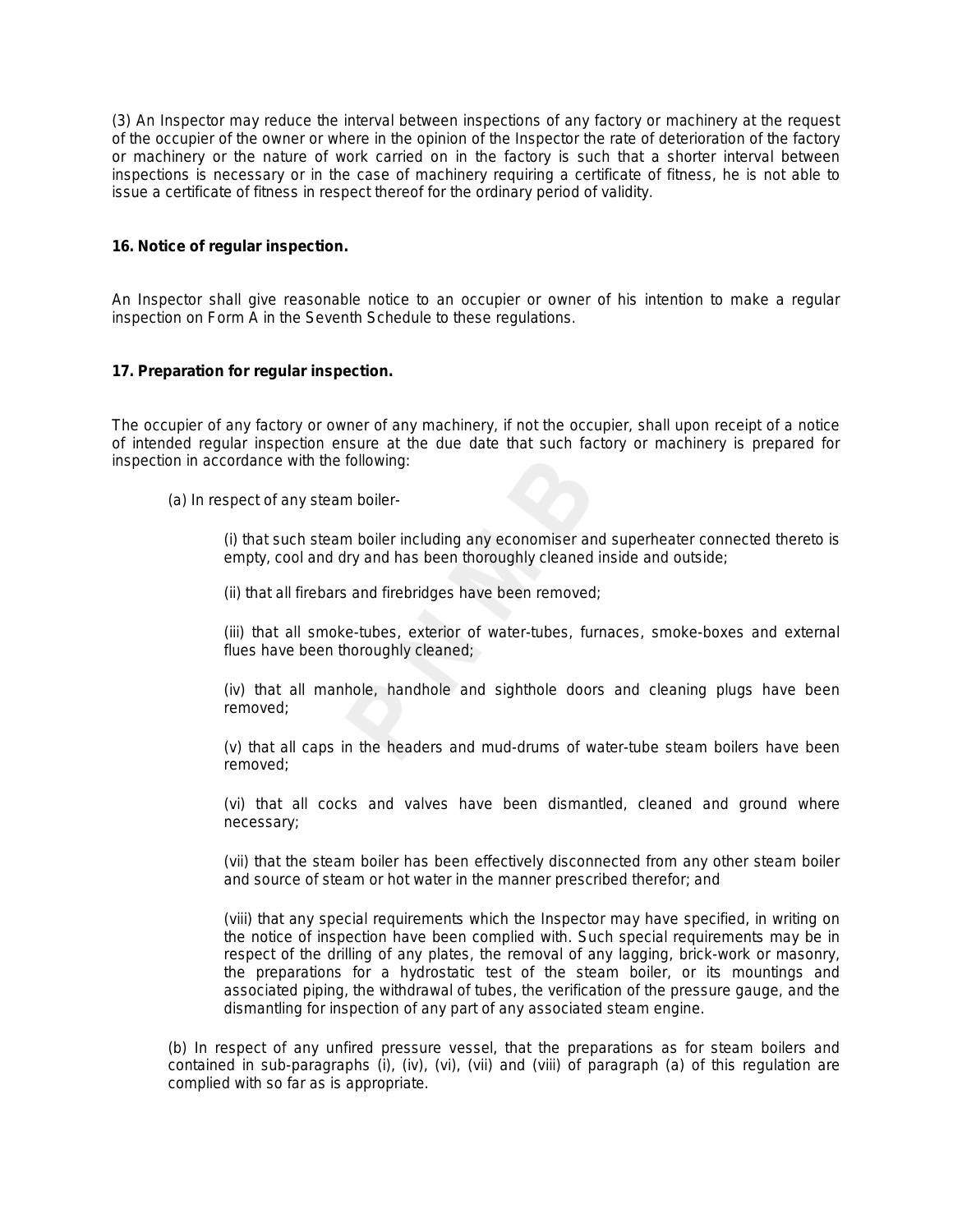(c) In respect of any hoisting machine, that arrangements have been made to enable such hoisting machine to be tested under conditions of maximum safe working load and so as to cause all safety devices to function.

(d) In respect of any other machinery, that arrangements have been made, so far as practicable, to operate any driven machinery under maximum load and to have all safety devices in proper working order.

(e) In respect of factory premises that arrangements have been made, so far as practicable, to have such premises clean and tidy, and have a readiness all such means and appliances for safe access, as requested by an Inspector, as to facilitate good and proper inspection in accordance with the provisions of the Act and the appropriate regulations made thereunder.

# **18. Factory of machinery not prepared for inspection.**

(1) On a visit of regular inspection where such factory or machinery is not prepared as prescribed, an Inspector may refuse to make or complete the inspection of the factory or machinery and in such case the Inspector shall inform the occupier or owner thereof in writing of his reason for such refusal and shall appoint such other date and time for the inspection.

(2) In respect of such visit of inspection or of each such other visit of inspection the appropriate fee for a regular inspection shall be charged.

# **19. Supplementary Inspection- steam boilers and unfired pressure vessels.**

(1) In addition to the initial and regular inspection prescribed an Inspector shall make a supplementary inspection of every steam boiler and unfired pressure vessel within a period of three months subsequent to the date of the initial and of every regular inspection, except that in the case of any unfired pressure vessel not under pressure of steam such supplementary inspection may be made as and when the Chief Inspector may direct.

(2) The owner of every steam boiler or unfired pressure vessel shall ensure, during any supplementary inspection, that conditions of maximum working pressure are maintained.

(3) An Inspector shall give reasonable notice to an owner, in writing, of his intention to make a supplementary inspection, in Form B set out in the Seventh Schedule to these regulations.

(4) No fee shall be charged for a supplementary inspection.

# **20. Special inspection.**

(1) An inspector may, at the request in writing of a prospective purchaser of any machinery or prospective occupier of any premises intended to be used as a factory, and on payment of the prescribed fee, make a special inspection of such machinery or premises, or supervise a special hydrostatic or other test on any machinery.

(2) As a consequence of any special inspection or test, the Inspector shall inform such prospective purchaser or occupier in writing of his observations during such inspection or test, and no other certificate including a certificate of fitness shall be issued.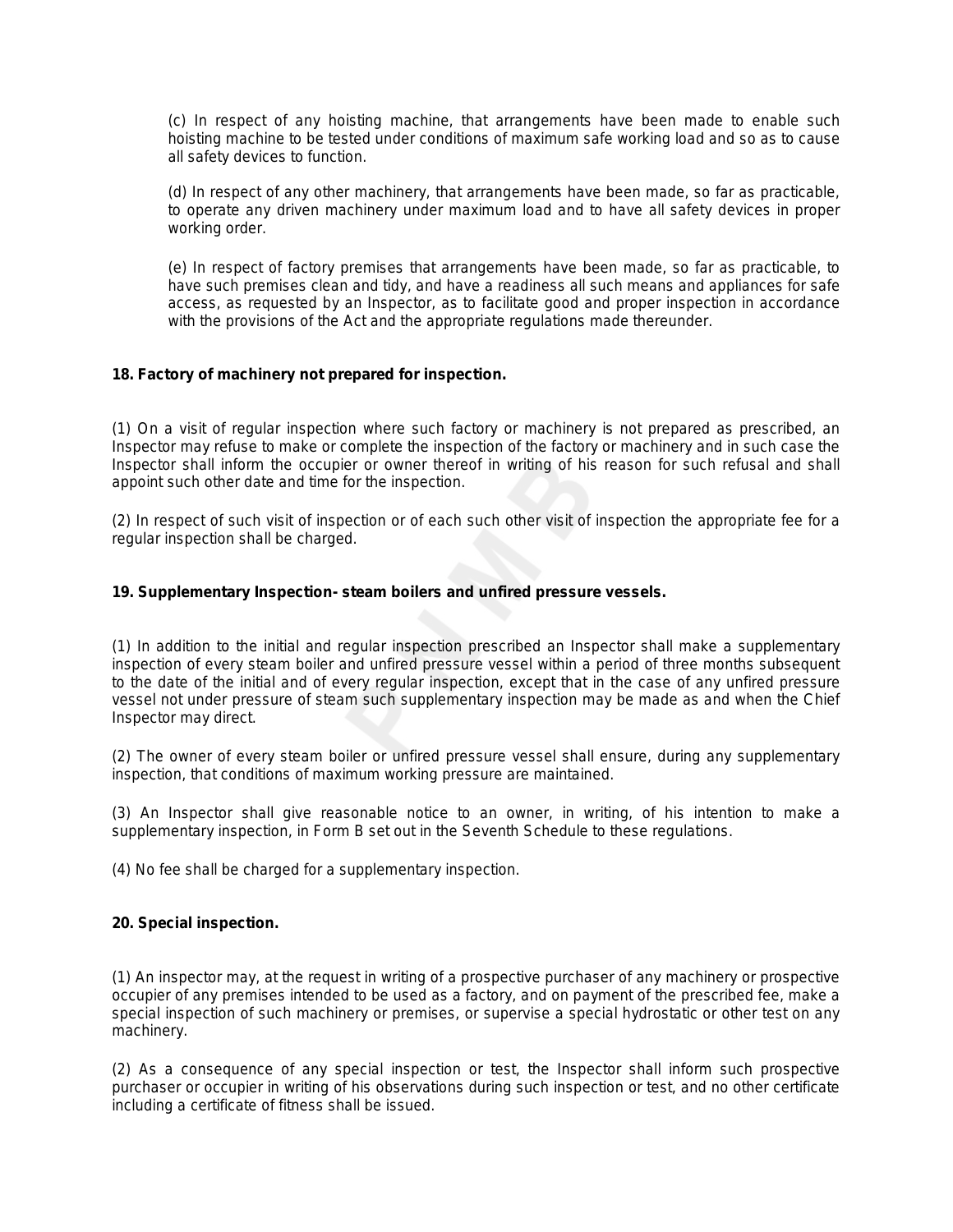# **21. Further inspection.**

Pursuant to section 7 (1) of the Act an Inspector may, at any time notwithstanding anything contained in these regulations make further inspections of any machinery or factory as he may deem necessary to ensure that any lawful order given in pursuance of the Act or any regulation made thereunder has been carried out or to ensure that the provisions of the Act or any regulation made thereunder are being observed.

# **22. Persons to be present at inspection.**

Any occupier, owner, engineer, dredgemaster or driver who is required by any notice of a regular or a supplementary inspection to be present at such inspection shall be present thereat and an occupier or owner shall advise and instruct his engineer, dredgemaster or driver, as the case may be, to attend such inspection where so required by any notice of inspection.

# **23. Chief Inspector's directions.**

All inspections shall be carried out in respect of detail as the Chief Inspector may direct.

# **24. Machinery no longer working.**

(1) Every occupier or owner shall, on receipt of a notice of regular inspection in respect of a factory which is no longer in operation, or on receipt of a notice of regular or supplementary inspection in respect of machinery which is no longer working, and which he does not wish to be inspected, inform the inspector accordingly.

(2) In the case of a notice of regular inspection, where the Inspector is not so informed within thirty-six hours of the appointed time of inspection the occupier or owner shall be liable for payment of the regular inspection fee.

(3) Before resuming the operation of such factory or the use of such machinery, the occupier or owner thereof shall send notice in writing to the Inspector as required under sub-section (2) (*a*) of section 34, and sub-sections (2) and (3) of section 36 of the Act as the case may be.

# **25. Issue of certificate of fitness.**

Following the inspection of every steam boiler, unfired pressure vessel and hoisting machine other than a hoisting machine driven by manual power and on payment of the prescribed fee the Inspector shall where he is satisfied that such machinery complies with the provisions of the Act and the regulations relating thereto, issue the appropriate certificate of fitness:

Provided that where any steam boiler, unfired pressure vessel or hoisting machine is out of service for a prolonged period immediately subsequent to an inspection by reason of dismantling or repair of any defect, the Inspector may issue a certificate operative from the date when such machinery is replaced in service.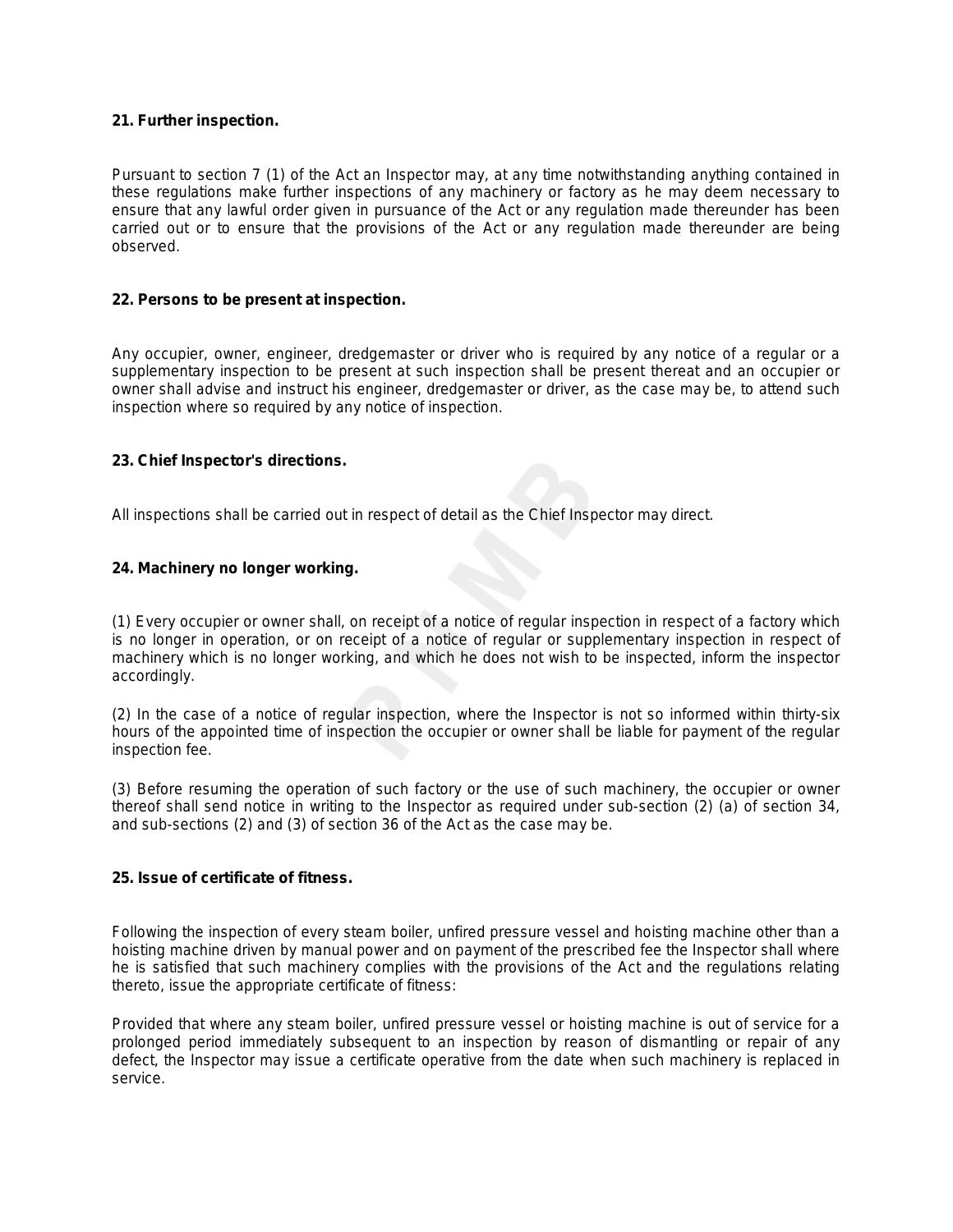# **26. Operational condition and limitation after inspection.**

(1) After an inspection of any factory or machinery, an Inspector may, in his discretion, issue a notice in writing in respect of the factory or machinery specifying such operational conditions and limitations as he may deem appropriate except that in the case of a machinery requiring a certificate of fitness such operational condition and limitation shall be endorsed in the certificate thereof.

(2) The conditions and limitations may include the operation of machinery at a reduced maximum working pressure or at a reduced maximum speed or at a reduced maximum applied load.

(3) Machinery in respect of which a notice described in paragraph (1) above has been issued shall be operated strictly in accordance with the conditions and limitations specified in such notice or by such endorsement.

(4) An Inspector shall notify the Chief Inspector of all machinery in respect of which notices as described in paragraph (1) have been issued or certificates of fitness have been endorsed.

# **27. Machinery or factory not complying with the Regulations.**

Pursuant to sub-section (3) of section 39 and sub-section (4) of section 40 of the Act where the Inspector is of the opinion that such factory or machinery does not comply with any of the provisions of the Act or any regulations made thereunder, he shall issue to the occupier or owner a notice as Form A in the Eighth Schedule to these regulations requiring him to make good or remove any defect or otherwise cause the factory or machinery to comply with such requirements of the Act or any regulations made thereunder within such period as he shall specify therein:

Provided that where the defect is, in his opinion, likely to cause immediate danger to life or property he shall issue to the owner or occupier a notice to cease operation forthwith as Form A in the Eight Schedule to these regulations.

# **28. Machinery operated without certificate.**

Where an Inspector finds that there is no current certificate of fitness in respect of any machinery for which a certificate of fitness is prescribed, he shall give a notice in pursuance to section 19 (2) of the Act prohibiting the use of such machinery to the owner. Such notice shall be in Form B in the Eighth Schedule to these regulations.

# **29. Damaged machinery or factory.**

Where by reason of breakdown or where there is damage caused by any accident reportable under section 31 of the Act, any machinery or factory is so damaged that it requires very extensive repairs or that it is not readily identifiable thereafter-

(i) in the case of any machinery in respect of which a certificate of fitness is in force the occupier or owner shall surrender the certificate of fitness pertaining to such machinery to an Inspector who on receipt of such a certificate shall cancel or suspend it and no issue of a new certificate or renewal of any suspended certificate shall be made until such machinery has been repaired to his satisfaction; and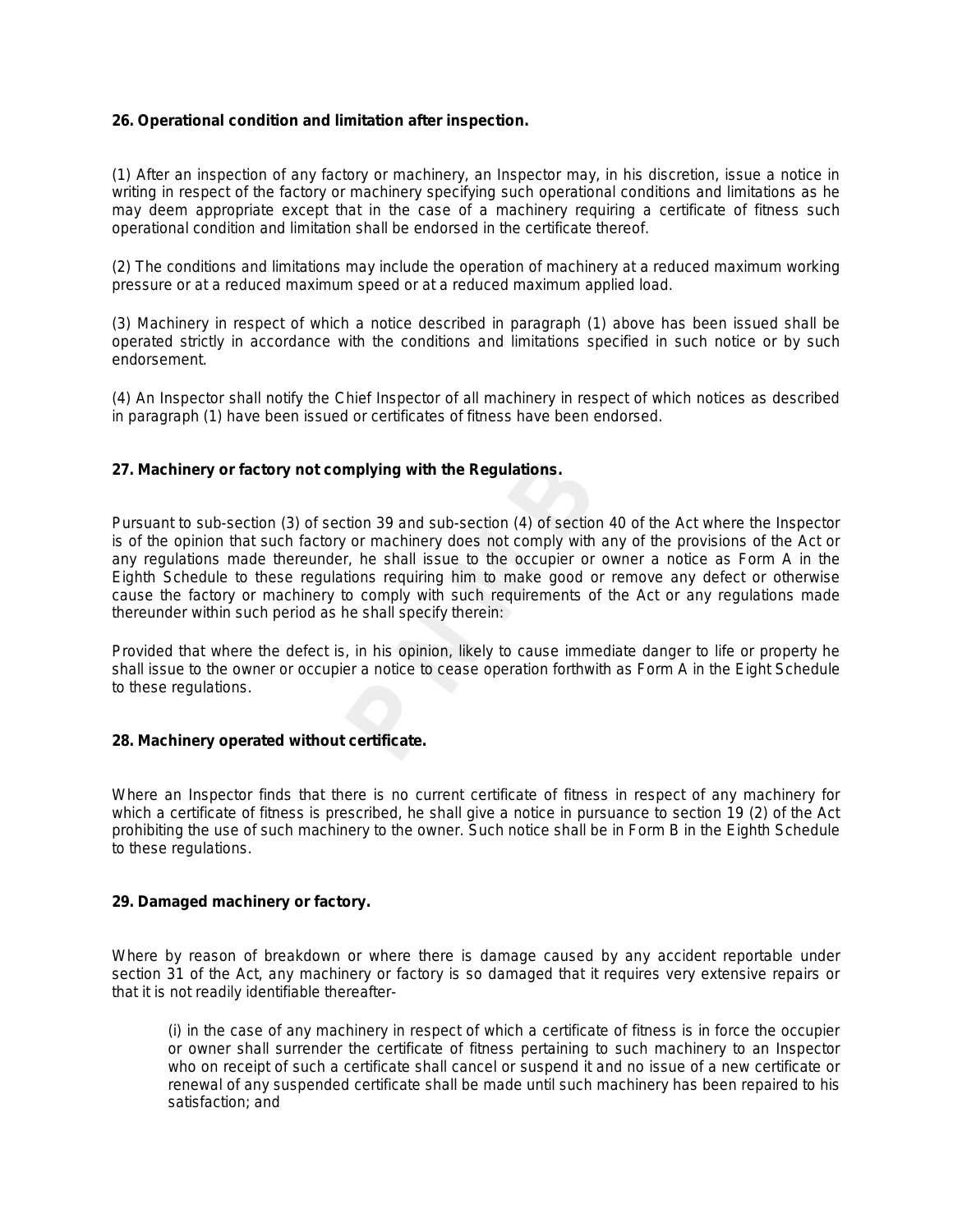(ii) in the case of other machinery or factory and before resuming the use of such machinery or the operation of such factory the owner or occupier thereof shall send a notice in writing to an Inspector as required under sub-section (2) of section 34 and sub-section (3) of section 36 of the Act as the case may be.

# **30. Power to take samples.**

(1) Pursuant to paragraph (*f*) of section 7 (1) of the Act an inspector may at any time after informing an occupier or owner of a factory or machinery or if the occupier or owner is not readily available, a responsible person with respect to the factory or machinery, take for analysis or test sufficient samples of any substance used or intended to be used in or in connection with such factory or machinery.

(2) The occupier, owner or responsible person may, at the time when a sample is taken by an Inspector under the provisions of this regulation and, on providing the necessary appliances, request for the division of the sample into three parts where such sample permits such division, for-

- (i) the marking, sealing and fastening up of each part in such a manner as its nature permits;
- (ii) the delivery of one part to him;
- (iii) the retention of one part by the Inspector for future comparison; and
- (iv) the submission of one part for analysis or test.

(3) A certificate purporting to be a certificate by any of the authorities specified in the Ninth Schedule to these regulations as to the result of any analysis or test of a sample under this regulation shall, in any proceedings, be admissible as evidence of the matters stated therein, but either party may require the person by whom the analysis or test was made to be called as a witness.

# **31. Penalties.**

Any person who commits an offence against these regulations for which no corresponding penalty is provided by the Act shall be liable to a fine not exceeding one thousand dollars.

# **31A. [Deleted].**

[Deleted - Factories And Machinery (Notification, Certificate Of Fitness And Inspection) (Amendment) Regulations, 2009 - P.U. (A) 168/2009].

# **32. Compliance with other written law.**

Nothing in these regulations shall operate to relieve any owner, occupier or other person from complying with any other written law.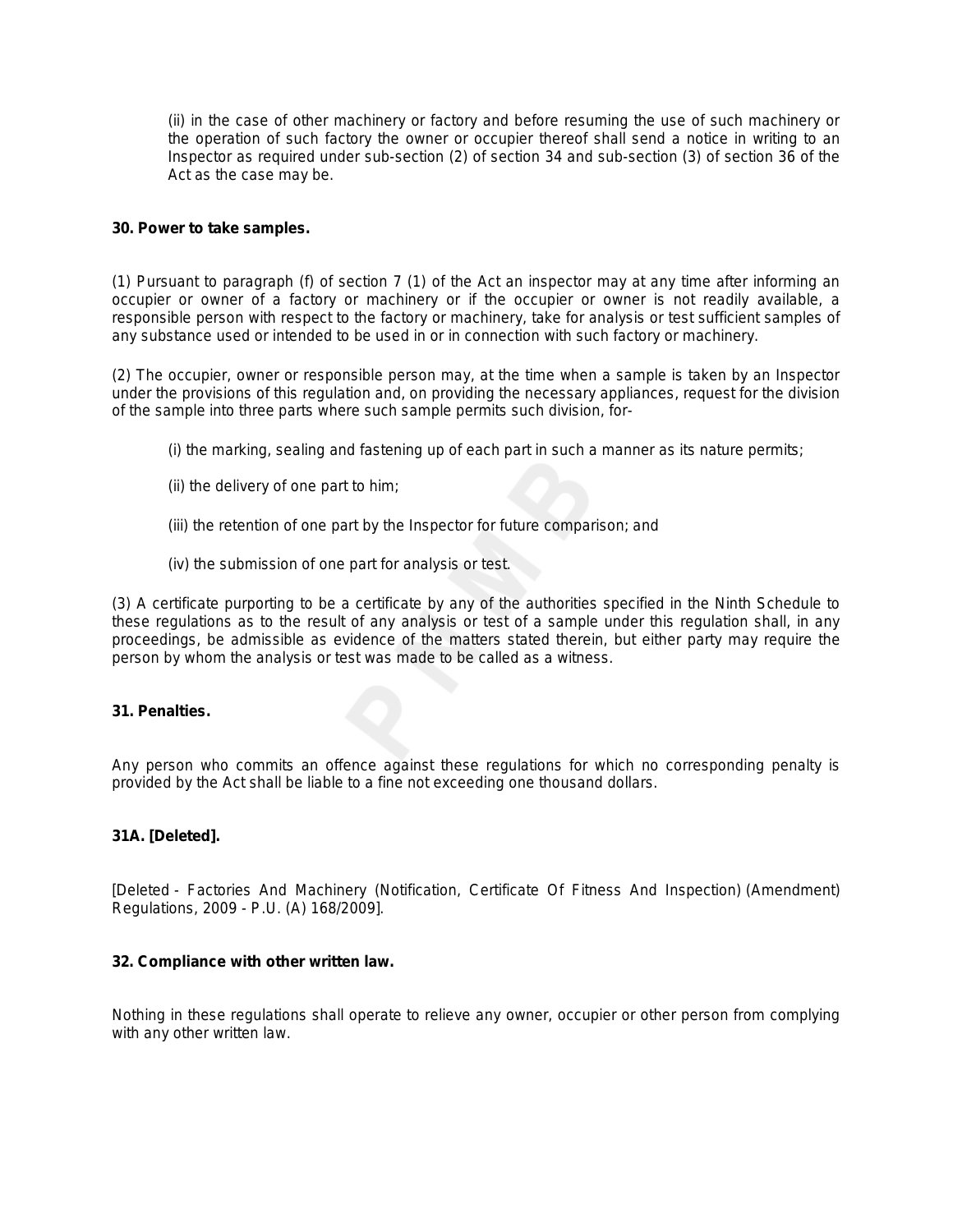# **PART IV INSPECTION FEES**

# **33. Fees-Inspection of factories.**

Fees shall be charged as follows for an inspection of a factory (excluding inspection of machinery) where the working floor are is-

|                                                                     | RM  |
|---------------------------------------------------------------------|-----|
| (i) under 1,395 square metres                                       | 193 |
| (ii) 1,395 square metres and above but<br>under 4,650 square metres | 495 |
| (iii) 4,650 square metres and above<br>Inspection of factories.     | 873 |

*[Subs. P.U. (A) 345/2004]*

# **34. Fees-Steam boiler.**

Fees shall be charged for an inspection of a steam boiler (including any associated steam engine) as follows:

(i) where the heating surface of such steam boiler is-

|                                                            | <b>RM</b> |  |
|------------------------------------------------------------|-----------|--|
| under 5 square metres                                      | 84        |  |
| 5 square metres and above but under 10<br>square metres    | 203       |  |
| 10 square metres and above but under 25<br>square metres   | 270       |  |
| 25 square metres and above but under 50<br>square metres   | 337       |  |
| 50 square metres and above but under 100<br>square metres  | 405       |  |
| 100 square metres and above but under<br>250 square metres | 506       |  |
| 250 square metres and above                                | 608       |  |
|                                                            |           |  |

*[Subs. P.U.(A) 345/2004]*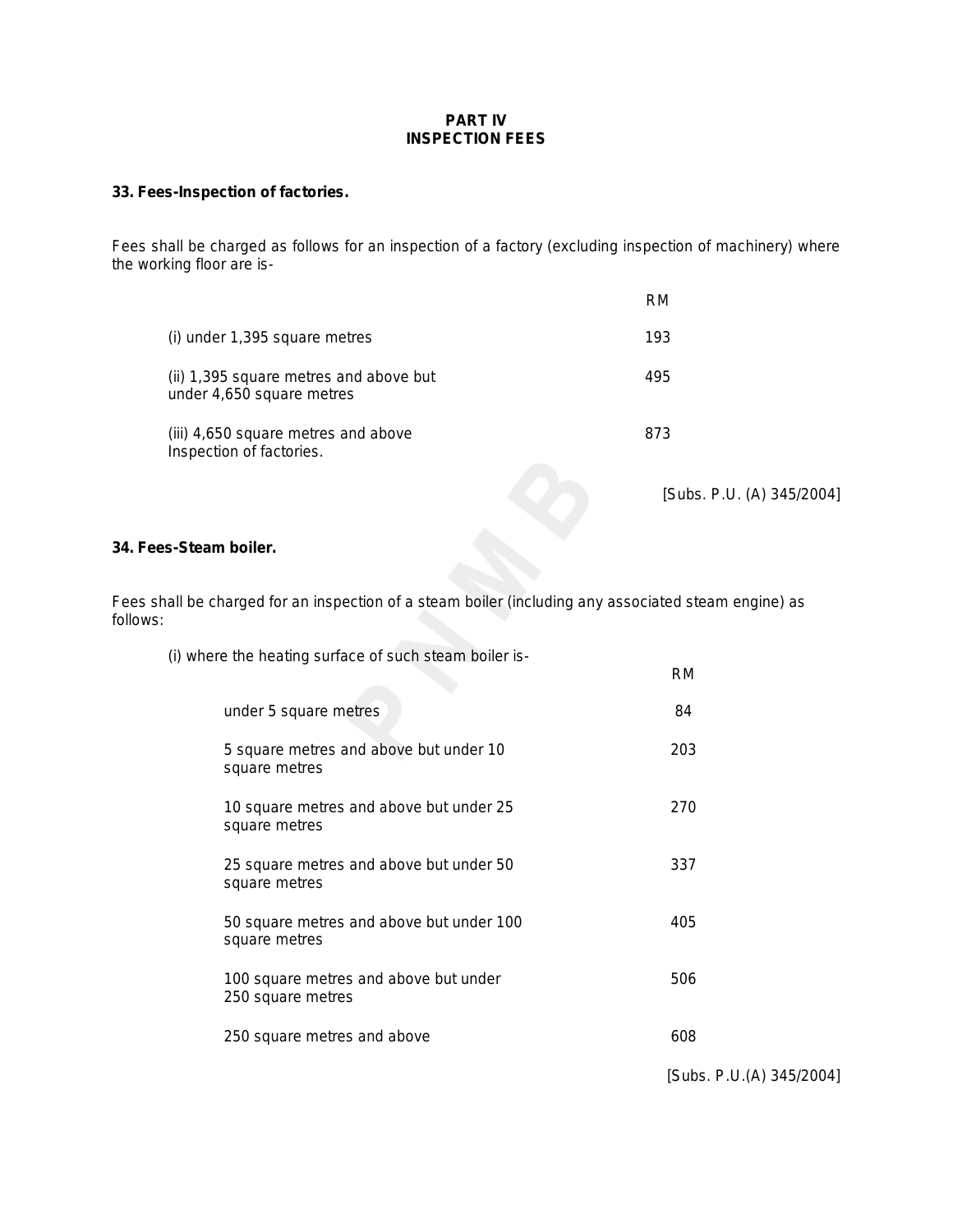| (ii) where such steam boiler is an electrode boiler,<br>autoclave, economiser, evaporator, steam tube<br>oven, steam tube hot-plate or a steam boiler<br>wherein the steam generated is retained | 100                     |
|--------------------------------------------------------------------------------------------------------------------------------------------------------------------------------------------------|-------------------------|
|                                                                                                                                                                                                  | [Am. P.U. (A) 345/2004] |
| (iii) where such steam boiler is a superheater                                                                                                                                                   | 80                      |
|                                                                                                                                                                                                  | [Am. P.U. (A) 345/2004] |

# **35. Fees-Unfired pressure vessel.**

Fees shall be charged for an inspection of an unfired pressure vessel as follows:

(i) where such vessel is under steam pressure and has a cubic capacity-

|                                                     | RM  |
|-----------------------------------------------------|-----|
| under 0.1 cubic metre                               | 36  |
| 0.1 cubic metre and above but under 0.5 cubic metre | 54  |
| 0.5 cubic metre and above but under 5 cubic metres  | 90  |
| 5 cubic metres and above but under 10 cubic metres  | 108 |
| 10 cubic metres and above but under 15 cubic metres | 144 |
| 15 cubic metres and above                           | 180 |

(ii) where such vessel is not under steam pressure, and is not used exclusively for starting an internal combustion engine, and has a cubic capacity—

|                                                     | RM  |
|-----------------------------------------------------|-----|
| under 0.1 cubic metre                               | 20  |
| 0.1 cubic metre and above but under 0.5 cubic metre | 40  |
| 0.5 cubic metre and above but under 5 cubic metres  | 80  |
| 5 cubic metres and above but under 10 cubic metres  | 100 |
| 10 cubic metres and above but under 15 cubic metres | 120 |
| 15 cubic metres and above                           | 160 |

*[Subs. P.U. (A) 345/2004]*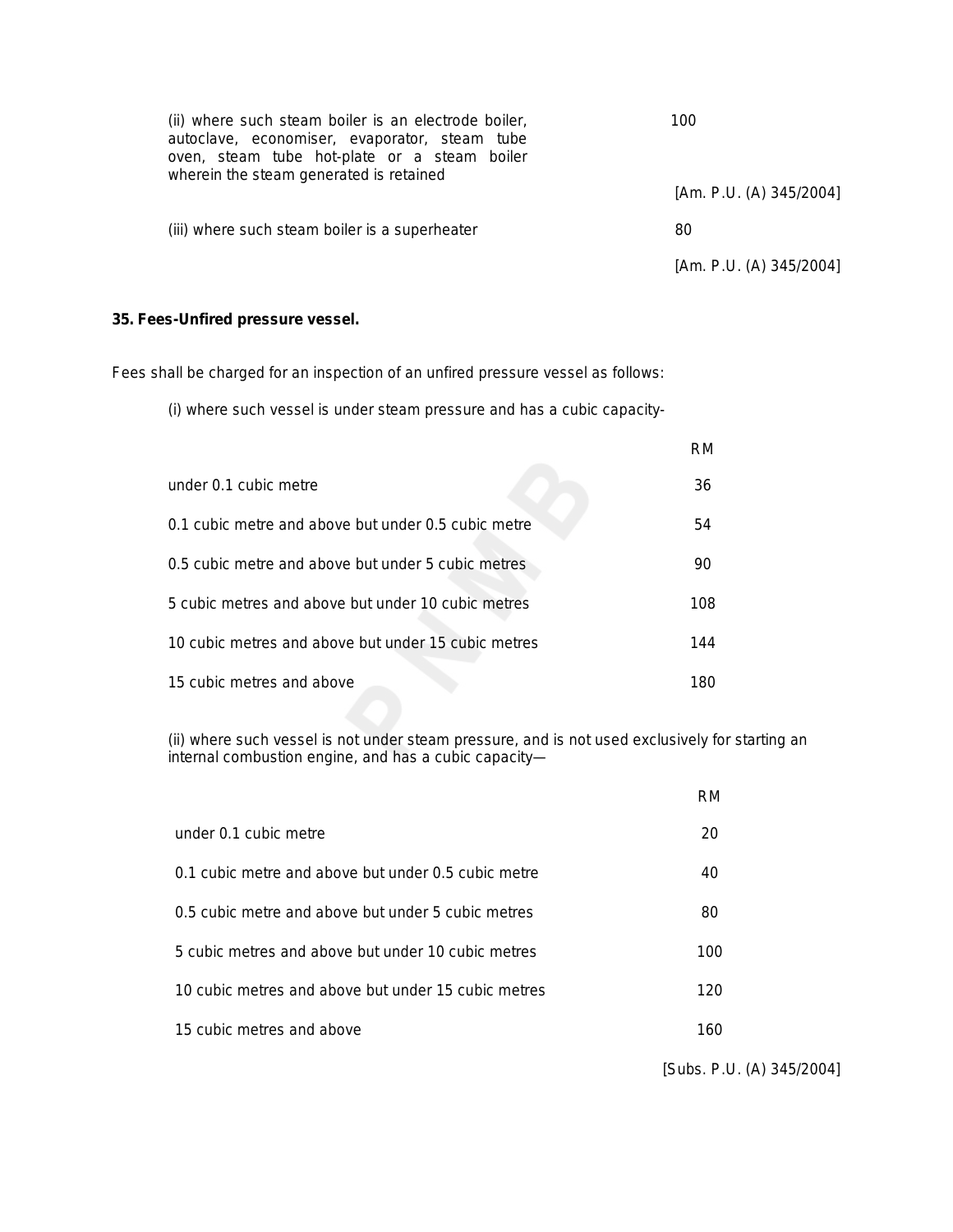# **36. Fees-Internal combustion engine.**

Fees shall be charged as follows for an inspection of an internal combustion engine where the kilowatt of such engine is—

|                                               | RM. |
|-----------------------------------------------|-----|
| under 10 kilowatt                             | 50  |
| 10 kilowatt and above but under 50 kilowatt   | 100 |
| 50 kilowatt and above but under 100 kilowatt  | 120 |
| 100 kilowatt and above but under 200 kilowatt | 220 |
| 200 kilowatt and above                        | 280 |

Provided that, where the engine is started by means of compressed air or exhaust gas, there shall be charged an additional fee of RM20 for every unfired pressure vessel connected to such engine.

*[Subs. P.U. (A) 345/2004]*

# **37. Fees-Water driven engine.**

Fees shall be charged as follows for an inspection of any waterdriven engine where the kilowatt of such engine is-

|                                              | RM                        |
|----------------------------------------------|---------------------------|
| under 20 kilowatt                            | 40                        |
| 20 kilowatt and above but under 100 kilowatt | 80                        |
| 100 kilowatt and above                       | 120                       |
|                                              | [Subs. P.U. (A) 345/2004] |

# **38. Fees-Hoisting machine.**

Fees shall be changed as follows for an inspection of-

(i) any hoisting machine (other than an electric passenger, goods or service lift or mobile crane) where the aggregate kilowatt of the prime movers installed therein is-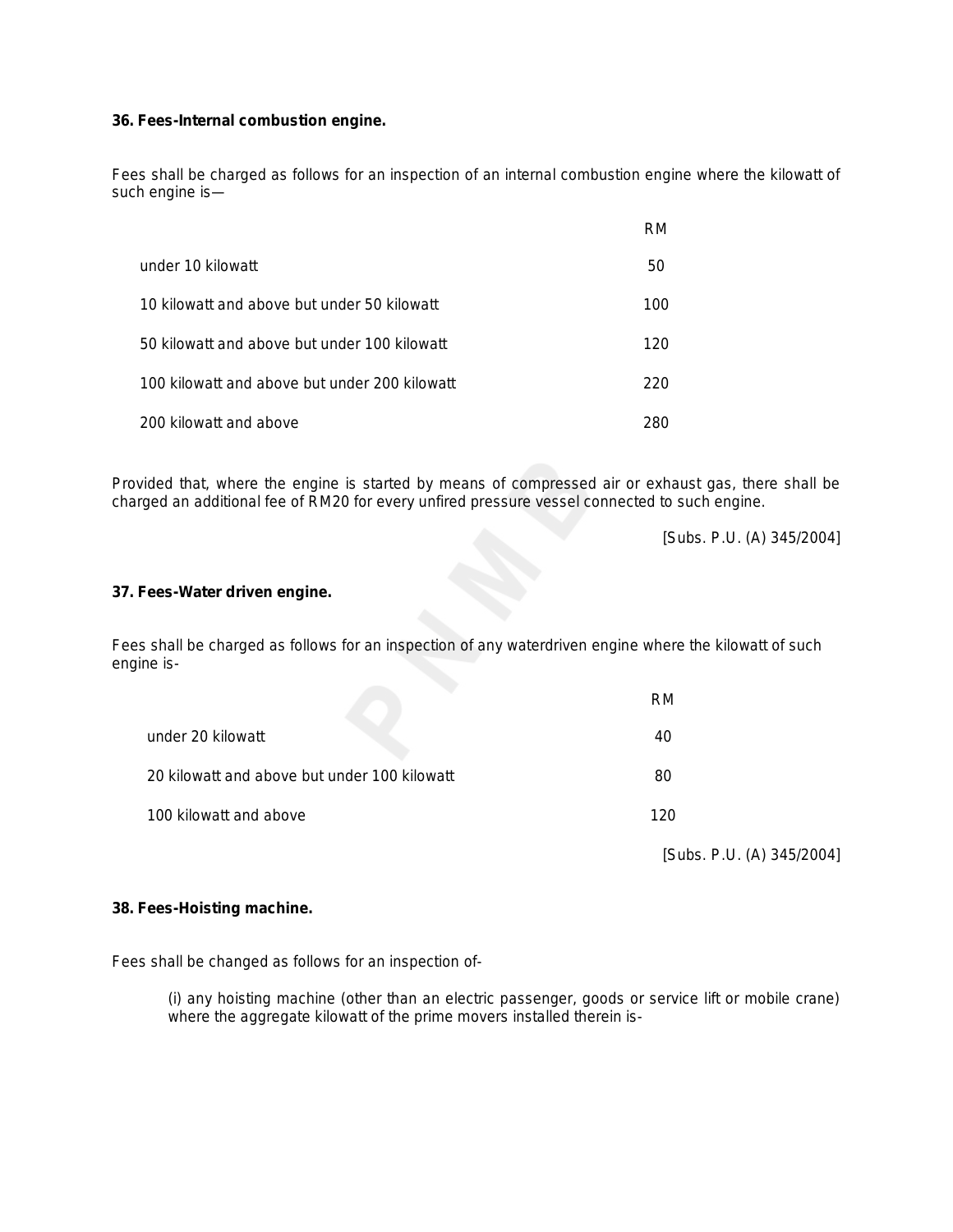|                                                                             | <b>RM</b> |
|-----------------------------------------------------------------------------|-----------|
| under 15 kilowatt                                                           | 86        |
| 15 kilowatt and above but under<br>37 kilowatt                              | 151       |
| 37 kilowatt and above but under<br>75 kilowatt                              | 194       |
| 75 kilowatt and above                                                       | 237       |
| (ii) any electric passenger or goods lift where the travel of such lift is- |           |
|                                                                             | <b>RM</b> |
| under 30 metres                                                             | 173       |
| 30 metres and above but under<br>140 metres                                 | 380       |
| 140 metres and above                                                        | 483       |
| (iii) any electric service lift 120                                         |           |
| (iv) any mobile crane 146                                                   |           |

*[Subs. P.U. (A) 345/2004]*

# **39. Fees-Other machinery.**

Fees shall be charged as follows for an inspection of:

(i) any machinery other than steam boiler, unfired pressure vessel, hoisting machine or internal combustion engine where the aggregate kilowatt of the prime movers (excluding any standby prime mover) is-

|                                                 | RM |
|-------------------------------------------------|----|
| under 10 kilowatt                               | 15 |
| 10 kilowatt and above but under 20<br>kilowatt  | 25 |
| 20 kilowatt and above but under 50<br>kilowatt  | 30 |
| 50 kilowatt and above but under 100<br>kilowatt | 35 |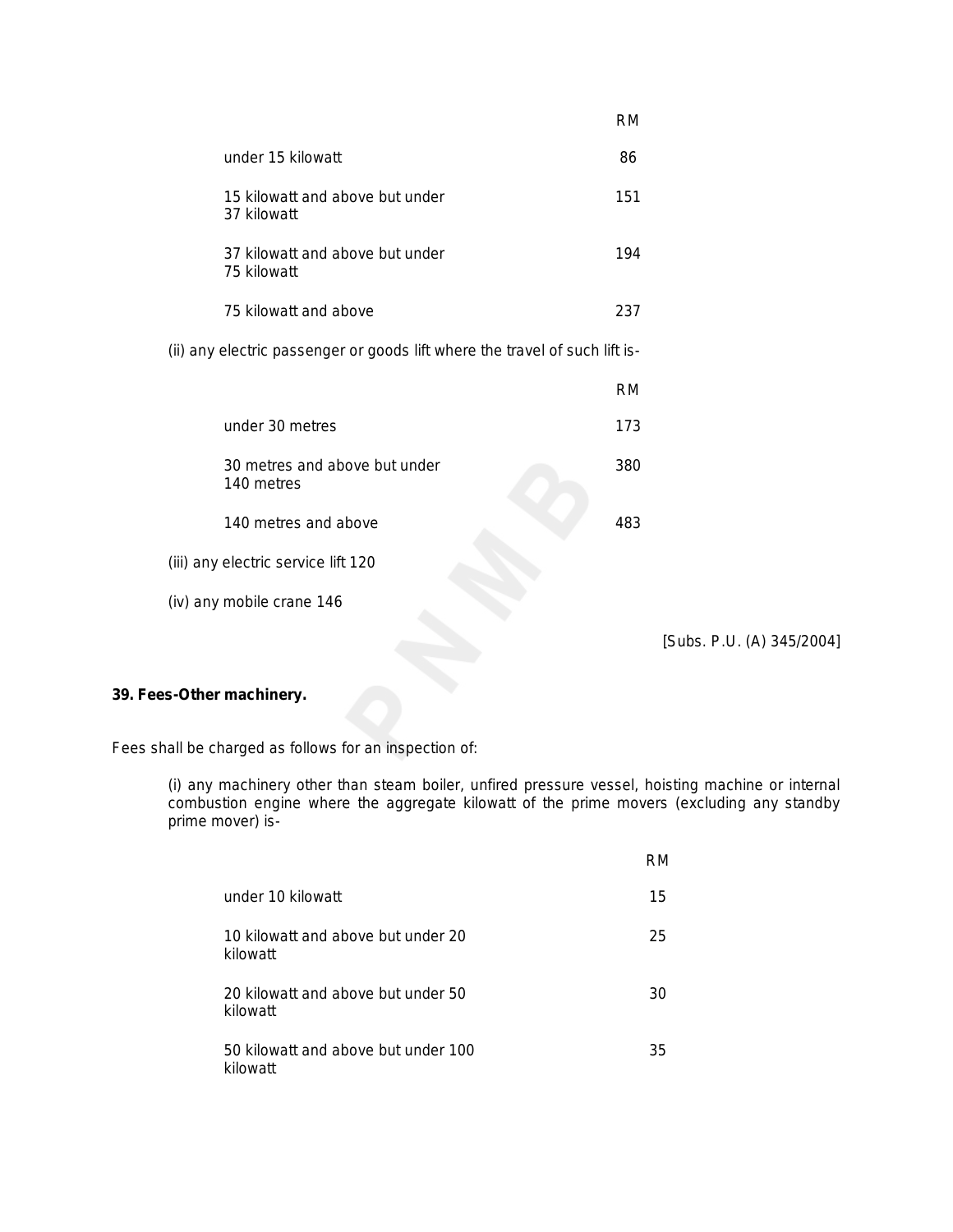| 100 kilowatt and above but under<br>200 kilowatt        |    |
|---------------------------------------------------------|----|
| 200 kilowatt and above but under<br>500 kilowatt        | 45 |
| 500 kilowatt and above but under<br>1,000 kilowatt      | 50 |
| 1,000 horse power and above but<br>under 1,500 kilowatt | 60 |
| 1,500 kilowatt and above                                |    |

*[Am. P.U. (A) 345/2004]*

(ii) At any time when additional machinery other than steam boiler, unfired pressure vessel, hoisting machine or internal combustion engine is installed and the aggregate kilowatt required to drive the total machinery exceeds the category in which the machinery is registered, additional fee equal to the difference between the fee chargeable on the new category and the fee already paid will be charged.

(iii) In the case of an inspection of a gas cylinder in the course of its manufacture including the witnessing of hydrostatic or other tests on such cylinder the fee shall be RM2 for every such cylinder having a capacity not exceeding 0.15 cubic metre.

*[Ins. P.U. (A) 374/71; Am. P.U. (A) 345/2004]*

# **40. Fees-Special inspection.**

The fee to be charged for a special inspection under the provisions of regulation 20 of these regulations shall be at the rate appropriate for initial inspection.

#### **41. Fees- Further inspection.**

For a further inspection under the provisions of regulation 21:

(i) to ensure that repairs to machinery have been properly effected or that any lawful order given in pursuance of the Act or any regulations made thereunder has been carried out or to ensure that the provisions of the Act and any regulations made thereunder are being observed;

- (ii) to inspect alterations or additions to machinery; or
- (iii) to inspect at the request of an owner or occupier some defect in machinery;

an Inspector may in his discretion charge a fee at a rate not exceeding half the rate appropriate for an inspection and not in any case exceeding RM100.

*[Am. P.U.(A) 345/2004]*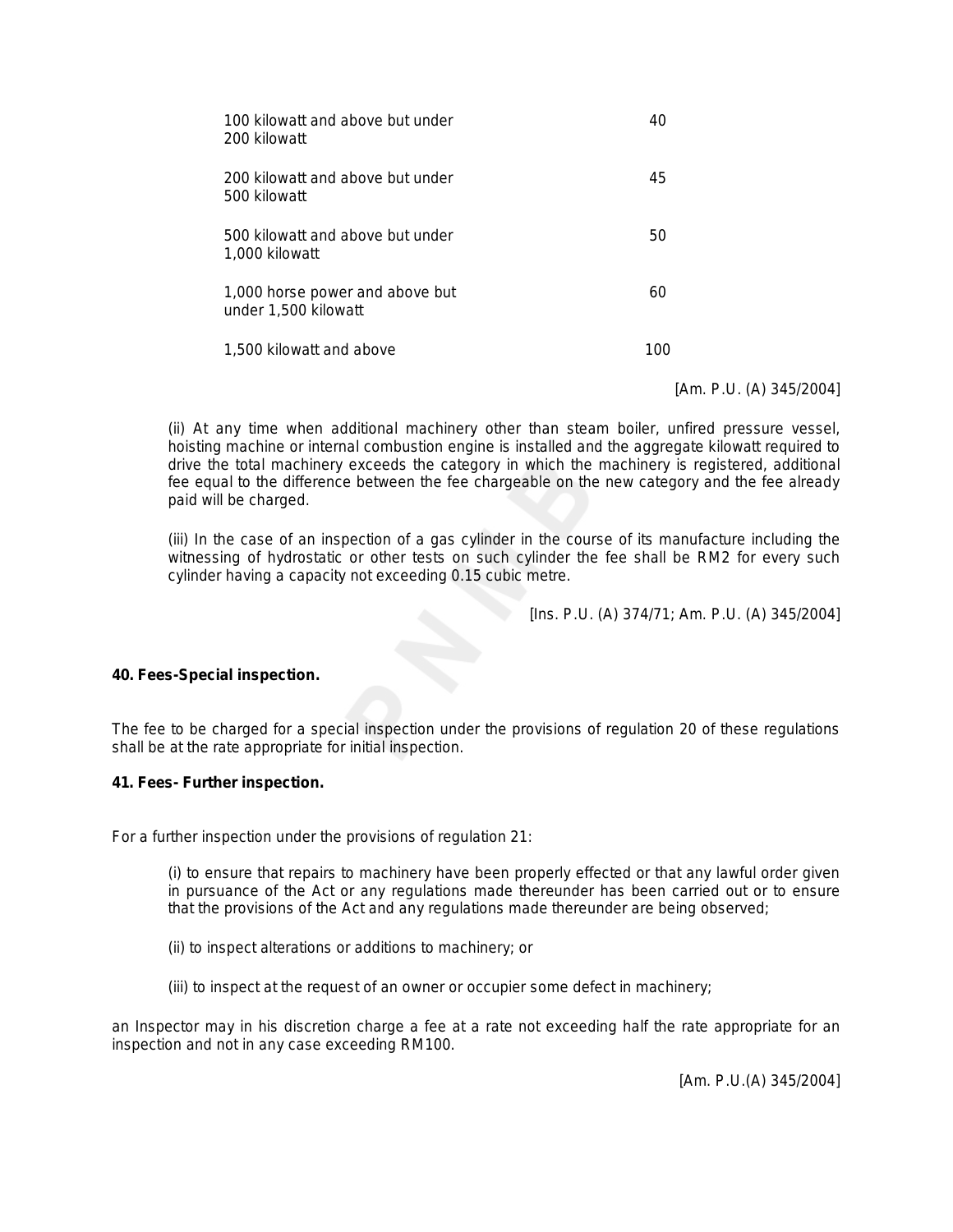# **42. Payment of fees.**

Every fee for an inspection shall be paid within thirty days from the date of such inspection.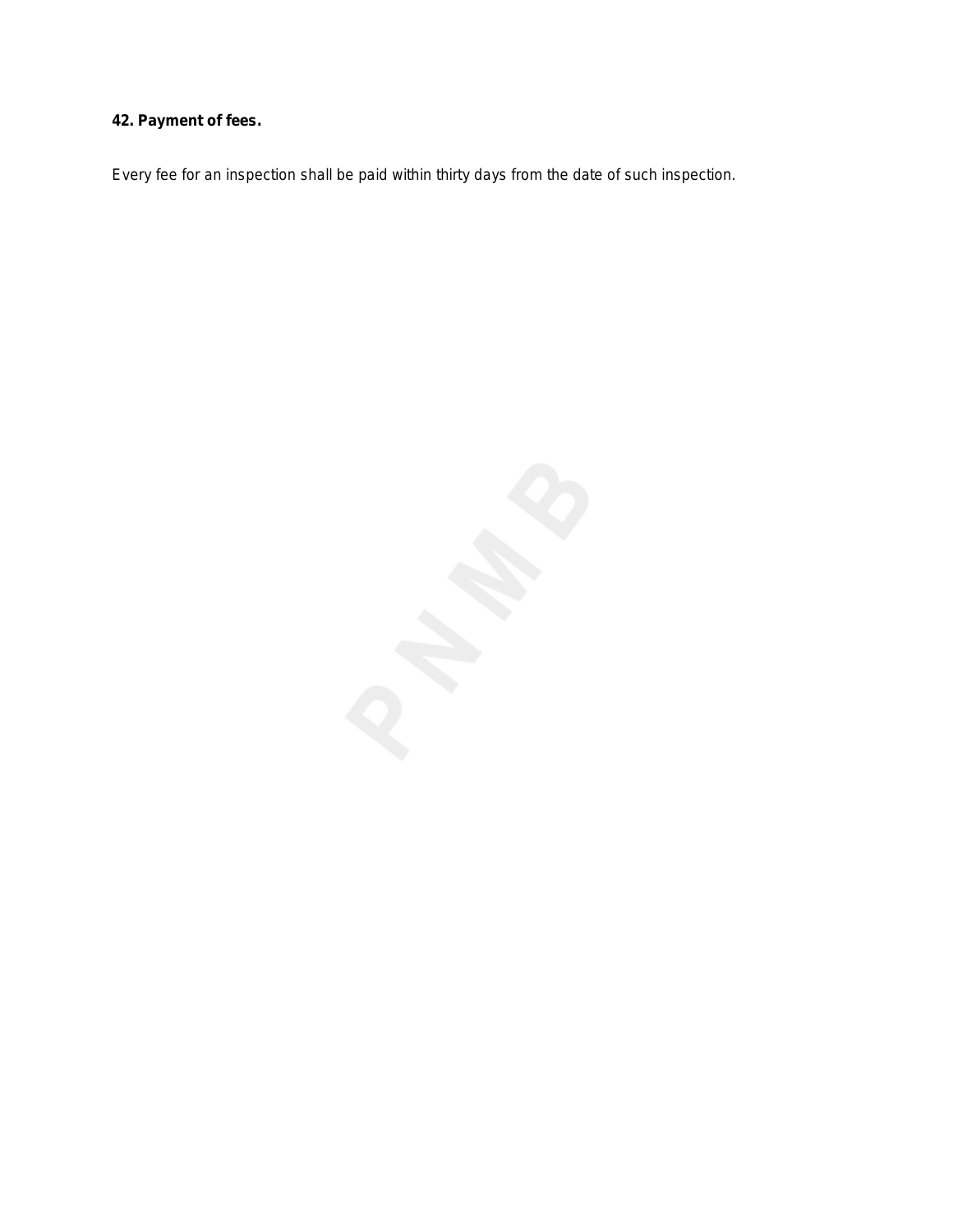# **FIRST SCHEDULE**

# Form A

#### *FACTORIES AND MACHINERY ACT, 1967*

# FACTORIES AND MACHINERY (NOTIFICATION, CERTIFICATE OF FITNESS AND INSPECTION) REGULATIONS, 1970 - REGULATION 3 (1)

NOTICE of occupation or use of premises as factory at the date of the coming into force of the Act as required under section 34 (1) (i) of the Act. (Factory as defined in section 2 of the Act).

I / We the undersigned hereby give notice that I am / we are operating a factory, particulars of which are given below:

| A. Name of Factory                                                                                         |         |                       |                   |                        |                   |
|------------------------------------------------------------------------------------------------------------|---------|-----------------------|-------------------|------------------------|-------------------|
| B. Particulars of occupier:<br>1. Name                                                                     |         |                       |                   |                        |                   |
| 2. Postal Address                                                                                          |         |                       |                   |                        |                   |
| C. Particulars of operation:<br>1. Date of first operation                                                 |         |                       |                   |                        |                   |
| 2. Nature of work carried on                                                                               |         |                       |                   |                        |                   |
| Process (e.g., metal                                                                                       | Product |                       |                   | NO.OF PERSONS EMPLOYED |                   |
| working, wood-working,<br>chemical works, food                                                             |         | Male                  |                   | Female                 |                   |
| processing, etc.)                                                                                          |         | 16 years and<br>above | Under 16<br>years | 16 years and<br>above  | Under 16<br>years |
| a.                                                                                                         |         |                       |                   |                        |                   |
| b.                                                                                                         |         |                       |                   |                        |                   |
| c.                                                                                                         |         |                       |                   |                        |                   |
| ld.                                                                                                        |         |                       |                   |                        |                   |
| 3. Total No.of persons employed                                                                            |         |                       |                   |                        |                   |
| 4. Is machinery (as defined<br>in the Act) being used?                                                     |         |                       |                   |                        |                   |
| 5. Main RAW MATERIALS<br>being used                                                                        |         |                       |                   |                        |                   |
| 6. Nature of waste materials<br>whether solid, liquid,<br>gaseous or vaporous, if any,<br>being discharged |         |                       |                   |                        |                   |
| 7. Method of disposal of (6),<br>if any                                                                    |         |                       |                   |                        |                   |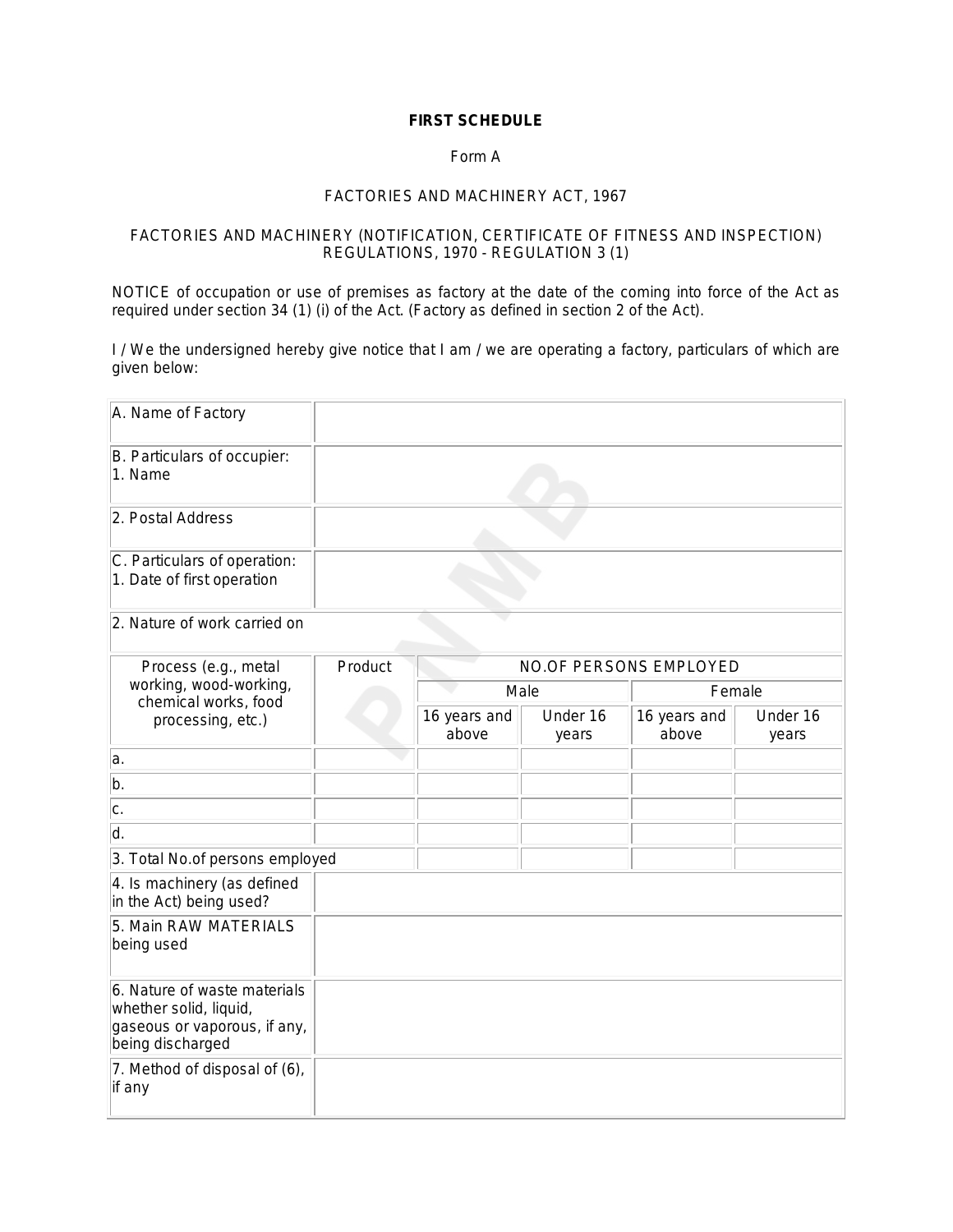| D. Particulars of Premises                                                                                                                                                                                     |  |
|----------------------------------------------------------------------------------------------------------------------------------------------------------------------------------------------------------------|--|
| 1. Name of owner (if<br>not occupier)                                                                                                                                                                          |  |
| 2. Postal address of<br>owner (if not<br>occupier)                                                                                                                                                             |  |
| 3. Address of<br>factory premises                                                                                                                                                                              |  |
| 4. Location of<br>factory premises<br>(sketch location<br>showing position<br>relative to nearest<br>main road and state<br>milestone if no other<br>landmark is<br>available)                                 |  |
| 5. If part or portion<br>or premises or<br>building is used as<br>family dwelling, is<br>there direct access<br>from the family<br>dwelling to the rest<br>of the premises or<br>building used as a<br>factory |  |

I/ We declare to the best of my/ our knowledge and belief that all particulars furnished in this modification are true.

*Date ........................... ...............................................*

*Signature of occupier of factory*

To:

Inspector of Factories and Machinery, .................................................... ....................................................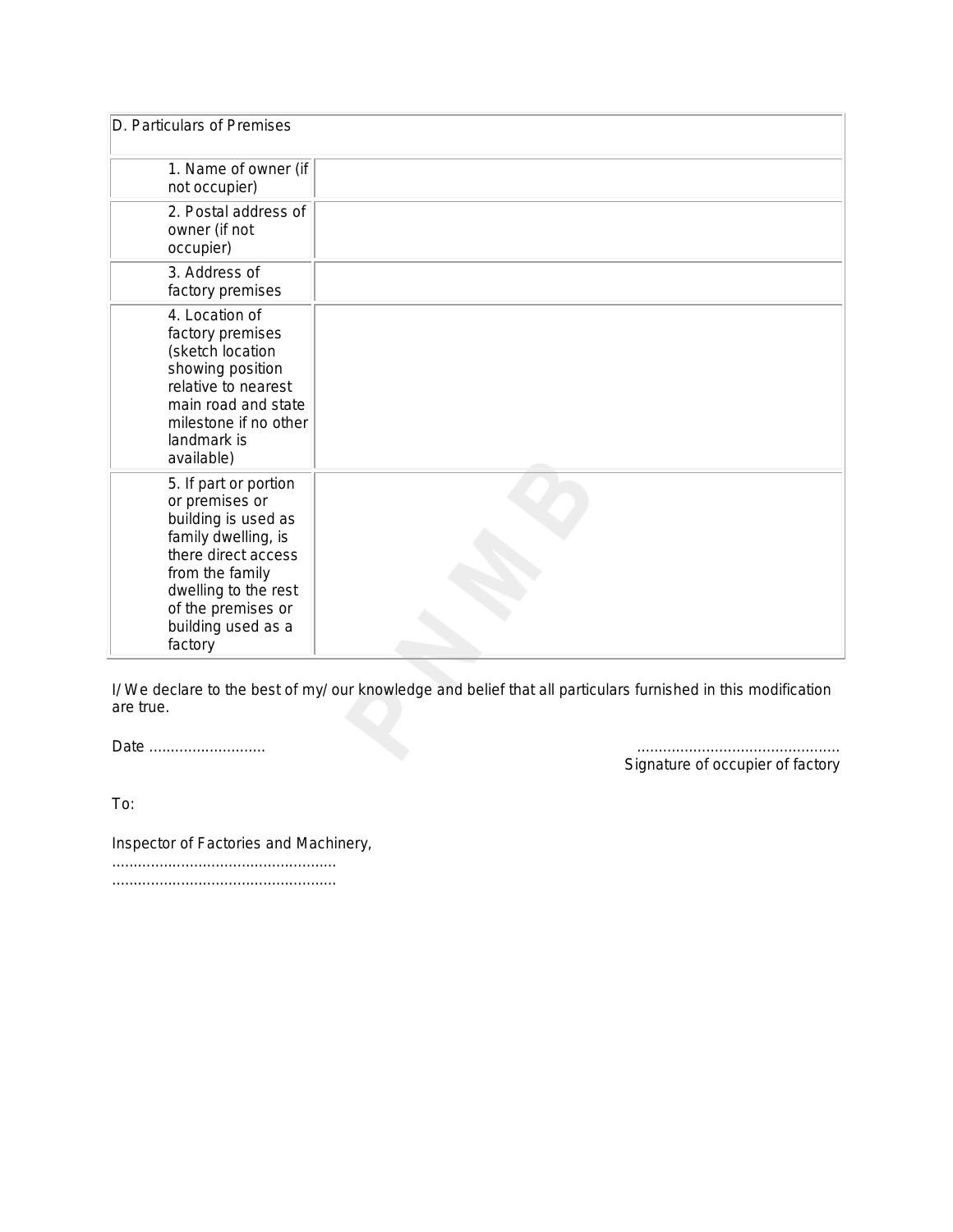# Form B

# *FACTORIES AND MACHINERY ACT, 1967*

# FACTORIES AND MACHINERY (NOTIFICATION, CERTIFICATE OF FITNESS AND INSPECTION) REGULATIONS, 1970 - REGULATION 3 (1)

NOTICE to request for further particulars concerning the occupation or use of premises as a factory at the date of the coming into force of the Act as required under section 34 (1) (ii) of the Act.

Please quote on all correspondence

|  | Liedse danie nij dij collest |
|--|------------------------------|
|  | lef:                         |
|  |                              |

Pursuant to section 34 (1) (ii) of the Factories and Machinery Act, 1967, you are hereby required to furnish all the particulars as requested herein. This form must be delivered to me at the address below within six months from the date of service of this Notice.

*Date ............................... .......................................*

*Chief Inspector of Factories and Machinery, Malaysia*

Note-

To:

Notice of Operation of Factory as required under section 34 (1) (i) of the Factories and Machinery Act, 1967 (Form A of the First Schedule to these regulations) was submitted on .....................................

| Name of factory                                                                                                                                                                                     |                                      |                       |      |
|-----------------------------------------------------------------------------------------------------------------------------------------------------------------------------------------------------|--------------------------------------|-----------------------|------|
| Name of occupier                                                                                                                                                                                    |                                      |                       |      |
| Form A<br>A-D<br>E. Particulars of authorities concerned with<br>the project:<br>1. Name of local or other authorities<br>having statutory jurisdiction over the<br>area where premises is situated |                                      |                       |      |
|                                                                                                                                                                                                     | a. Site                              | has been obtained on  | Date |
| 2. Approval from local authority in                                                                                                                                                                 | b. Building                          | lhas been obtained on |      |
| respect of                                                                                                                                                                                          | c. Fire<br>precautionary<br>measures | lhas been obtained on |      |
|                                                                                                                                                                                                     | d. Others                            | has been obtained on  |      |
| 3. Approval from electrical<br>inspectorate in respect of                                                                                                                                           | Electrical<br>installation           | lhas been obtained on |      |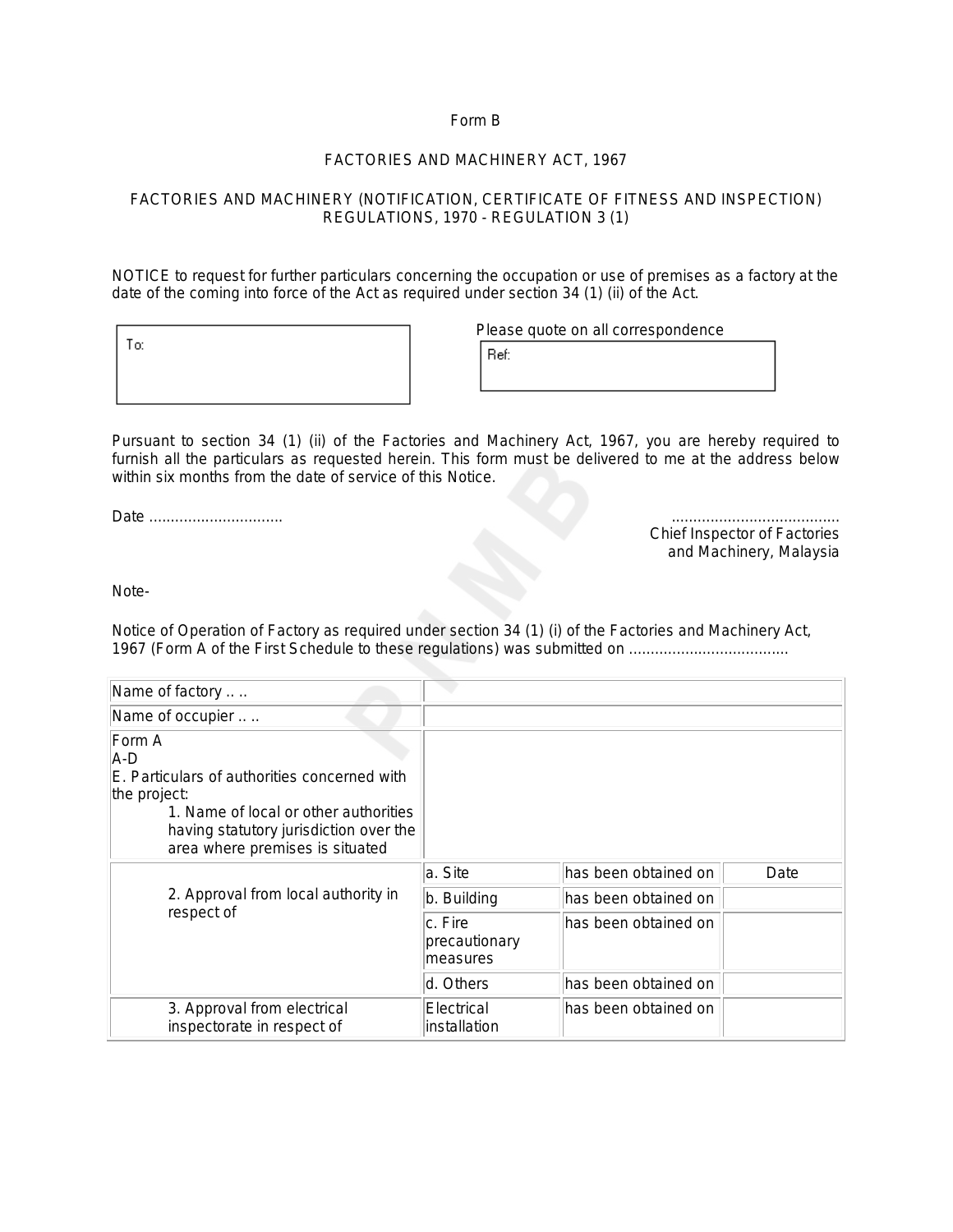4. Approval from other government authorities or departments in respect of operating permits, licenses and registration certificates, etc.

|     | Name of authority of<br>department | Name of licenses,<br>permits, etc. | Number of licenses permits,<br>etc | Expiry date |
|-----|------------------------------------|------------------------------------|------------------------------------|-------------|
| la. |                                    |                                    |                                    |             |
| b.  |                                    |                                    |                                    |             |
| lc. |                                    |                                    |                                    |             |
| ۱d. |                                    |                                    |                                    |             |
| le. |                                    |                                    |                                    |             |

F. List of installation/machinery including steam boilers, unfired pressure vessels, internal combustion engines, hoisting machines with details in the form below:

| Item | Description<br>οf<br>machinery/<br>installation | Type or<br>make | Year of<br>manufacture | kilowatt/<br>heating<br>surface<br>capacity | Machinery<br>Department<br>current Reg.<br>No. | Date of<br>expiry<br>current Cert.<br>of Fitness | Remarks |
|------|-------------------------------------------------|-----------------|------------------------|---------------------------------------------|------------------------------------------------|--------------------------------------------------|---------|
| 1    | 2                                               | 3               | 4                      | 5<br>[Am. P.U.(A)]<br>345/2004]             | 6                                              | $\overline{7}$                                   | 8       |
|      |                                                 |                 |                        |                                             |                                                |                                                  |         |

Column 2 - State whether steam boiler, unfired pressure vessel, internal combustion engine or description of machinery or hoisting machine

5 - Heating surface, to be given in square metre; if capacity, to be given in cubic metre.

*[Am. P.U.(A) 345/2004]*

# 6 - Nil, if not registered.

G. I / We submit herewith, dimensioned sketch layout plans of the factory as listed below:

| ◠ |  |
|---|--|
| ົ |  |
|   |  |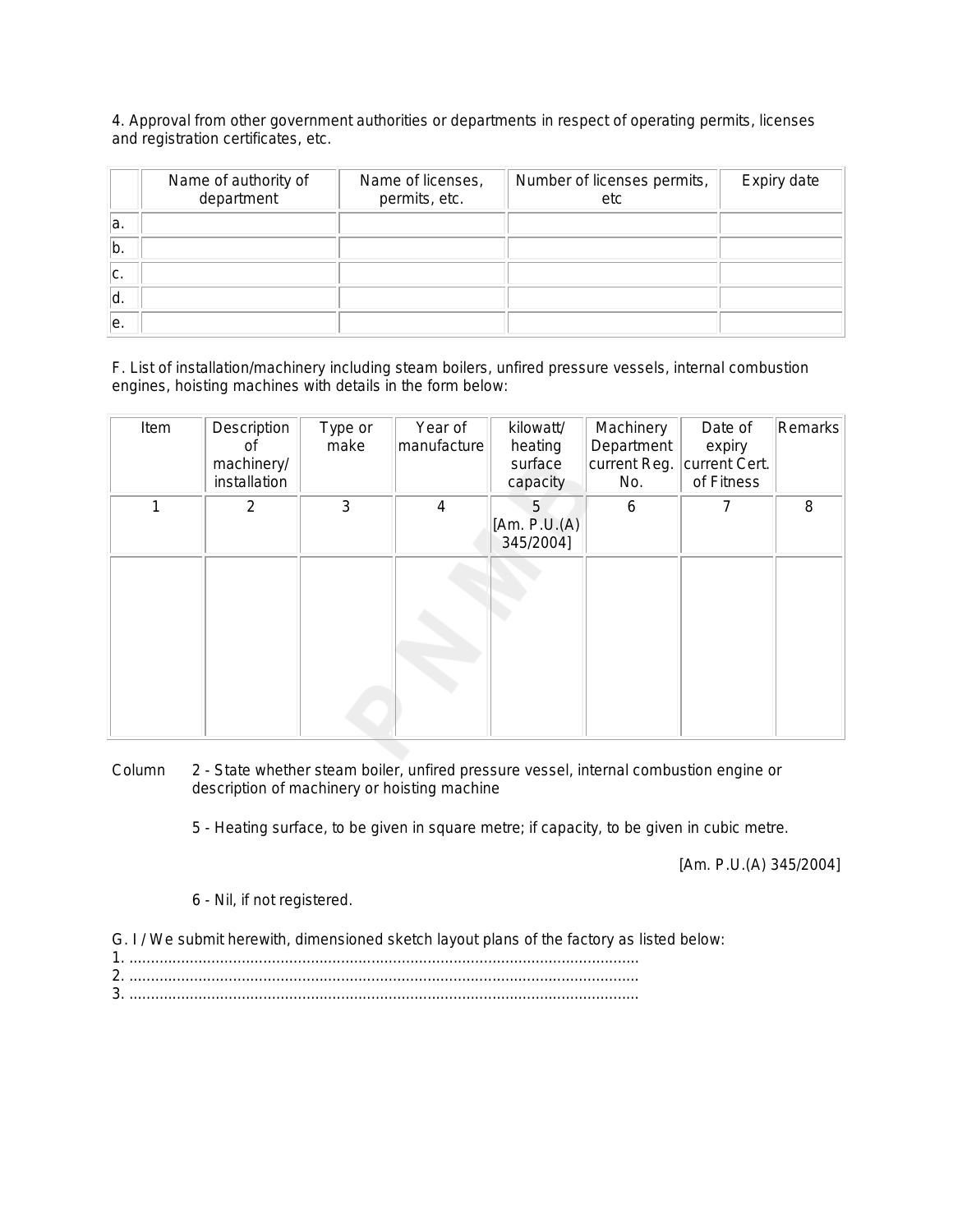# NOTE-

Sketch plans of factory must include:

(i) Dimensioned layout of the whole factory including all premises, precincts, curtilages, yards, etc. and all installations in the open and clear indication of the boundaries within which the activities of the factory will be confined.

(ii) Dimensioned, sketch plan of each of the premises clearly indicating:

(*a*) Floor or floors in each premises.

(*b*) Purpose of each part of floor of each premises (e.g., storage, works, administration, etc.)

(*c*) Position and number of washing and toilet facilities (in the factory layout plan if these are not in the premises).

- (*d*) Position of drinking water facilities.
- (*e*) Height of lowest part of ceiling from floor level.
- (*f*) Places of discharge of any waste materials and composition of materials.

(*g*) All major openings, pits, trenches and rails in floors, their dimensions and purposes.

- (*h*) Layout of all machinery on each floor.
- (*i*) Position of fire fighting appliances and fire exits.
- (*j*) Position of first aid boxes or rooms.
- (*k*) Any underground room where work is being performed.

H. " Working Floor Area"- calculated from sketch/drawing submitted ........................... square metre.

*[Am. P.U.(A) 345/2004]*

I / We declare to the best of my/our knowledge and belief that all particulars furnished in this application are true.

*Date .............................. ...........................................*

*Signature of occupier of factory*

To:

The Inspector of Factories and Machinery, ........................................................... ...........................................................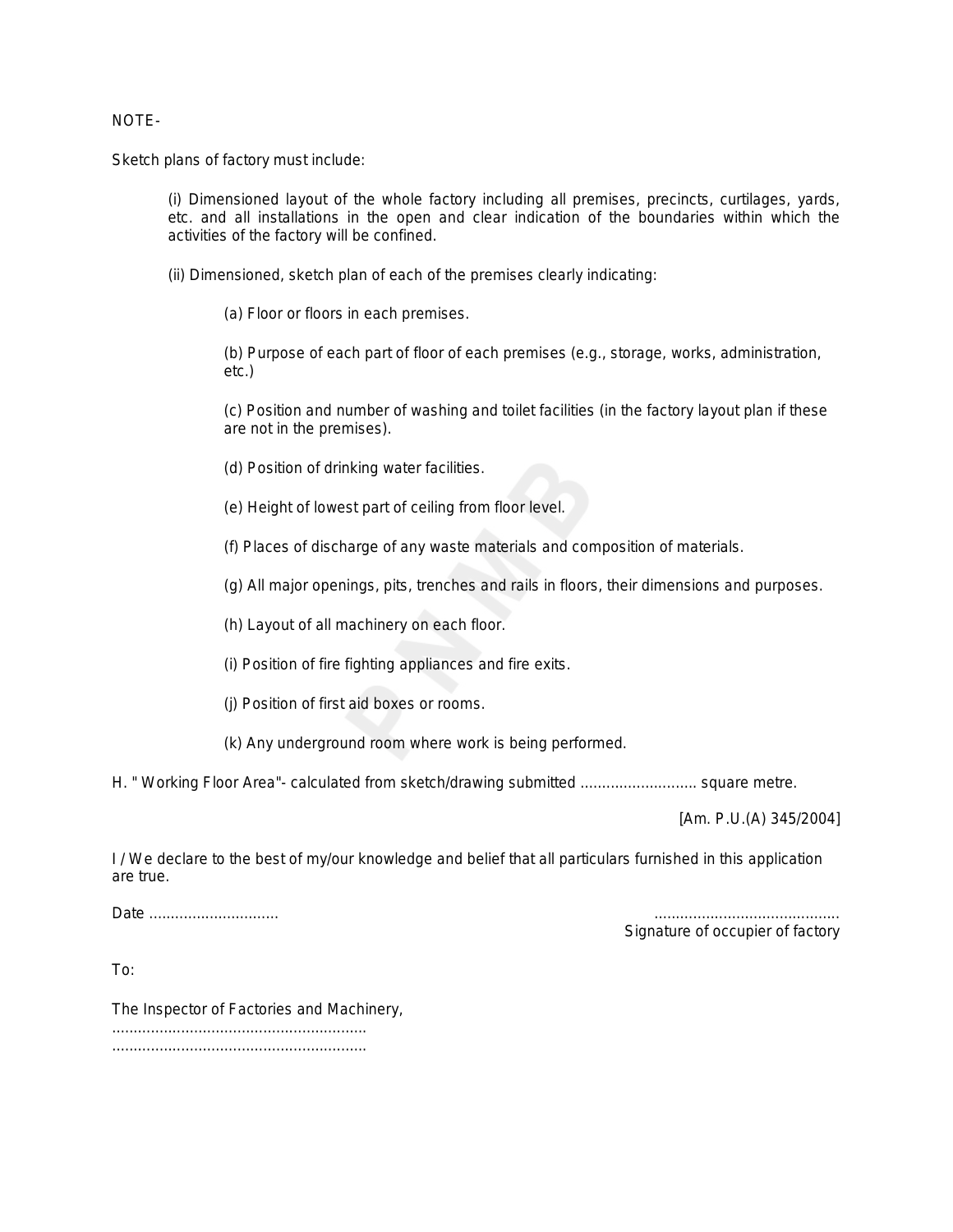# Form C

# *FACTORIES AND MACHINERY ACT, 1967*

# FACTORIES AND MACHINERY (NOTIFICATION, CERTIFICATE OF FITNESS AND INSPECTION) REGULATIONS, 1970 - REGULATION 3 (2)

NOTICE of first occupation of a factory as required under section 34 (2) (*a*) of the Act (Factory as defined under section 2 of the Act).

I / We the undersigned hereby:

\*(a) give notice that I / we shall begin to occupy a factory, particulars and details of which are given below on a date not less than one month from the date of this notice, i.e., on or after

\*(b) request your written permission to begin to occupy a factory, particulars and details of which are given below on a date less than one month from the dare of this notice, i.e., on

*Date* .................................. .............................................

*Signature of intending occupier*.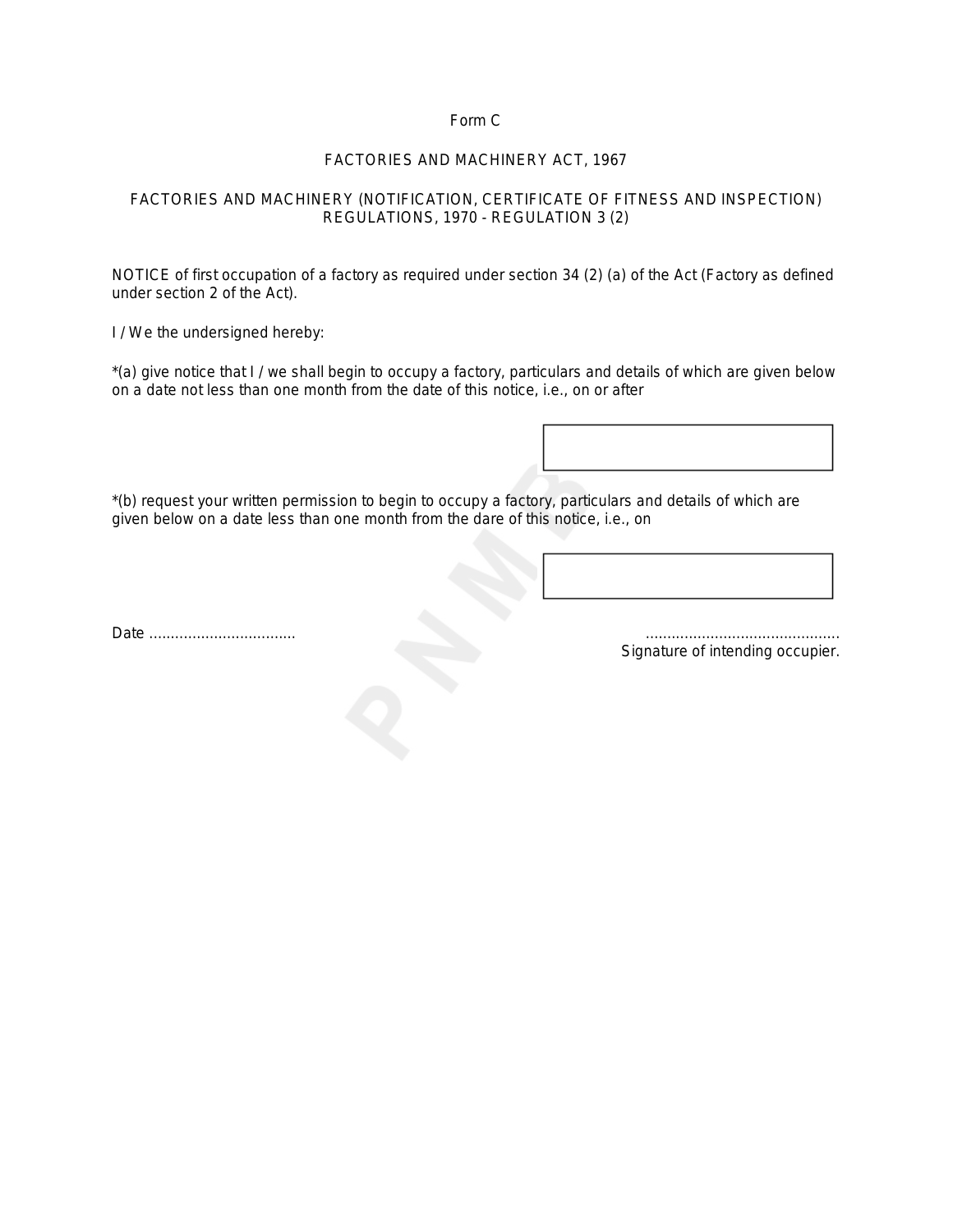| A. Name of proposed factory                                                                                                                                                                                |         |                       |                                                                  |                         |                   |
|------------------------------------------------------------------------------------------------------------------------------------------------------------------------------------------------------------|---------|-----------------------|------------------------------------------------------------------|-------------------------|-------------------|
| B. Particulars of intending occupier:<br>1. Name                                                                                                                                                           |         |                       |                                                                  |                         |                   |
| 2. Postal Address                                                                                                                                                                                          |         |                       |                                                                  |                         |                   |
| C. Particulars of intended operation:<br>1. Date of intended operation                                                                                                                                     |         |                       |                                                                  |                         |                   |
| 2. Nature of work proposed to be carried out in the proposed factory.                                                                                                                                      |         |                       |                                                                  |                         |                   |
| Process (e.g., metal working, wood-                                                                                                                                                                        | Product |                       |                                                                  | NO. OF PERSONS EMPLOYED |                   |
| working, chemical works, food<br>processing, etc.                                                                                                                                                          |         | <b>MALE</b>           |                                                                  | <b>FEMALE</b>           |                   |
|                                                                                                                                                                                                            |         | 16 years<br>and above | under 16<br>years                                                | 16 years<br>and above   | under 16<br>years |
| a.                                                                                                                                                                                                         |         |                       |                                                                  |                         |                   |
| b.                                                                                                                                                                                                         |         |                       |                                                                  |                         |                   |
| c.                                                                                                                                                                                                         |         |                       |                                                                  |                         |                   |
| d.                                                                                                                                                                                                         |         |                       |                                                                  |                         |                   |
| 3. Total No. of persons to be employed                                                                                                                                                                     |         |                       |                                                                  |                         |                   |
| 4. Is machinery to be used?                                                                                                                                                                                | Yes/No  |                       |                                                                  |                         |                   |
| 5. Main RAW MATERIALS to<br>be used                                                                                                                                                                        |         |                       |                                                                  |                         |                   |
| 6. Nature of waste materials<br>whether solid, liquid, gaseous<br>or vaporous if any, expected to<br>be discharged                                                                                         |         |                       |                                                                  |                         |                   |
| 7. Proposed method of<br>disposal of (6) if any (Attach<br>plan of disposal system if any)                                                                                                                 |         |                       |                                                                  |                         |                   |
| D. Particulars of premises * (already<br>existing/ to be constructed):                                                                                                                                     |         |                       |                                                                  |                         |                   |
| 1. Name of owner (if not<br>intending occupier)                                                                                                                                                            |         |                       |                                                                  |                         |                   |
| 2. Postal address of owner (if<br>not intending occupier)                                                                                                                                                  |         |                       |                                                                  |                         |                   |
| 3. Address and *location of<br>premises/proposed location of<br>premises (Attach sketch<br>showing position relative to<br>nearest main road and state<br>milestone if not other landmark<br>is available) |         |                       |                                                                  |                         |                   |
| 4. For existing premises<br>(i) Name of architects                                                                                                                                                         |         |                       | <i>*Renovations are to be made</i><br>Renovations have been made |                         |                   |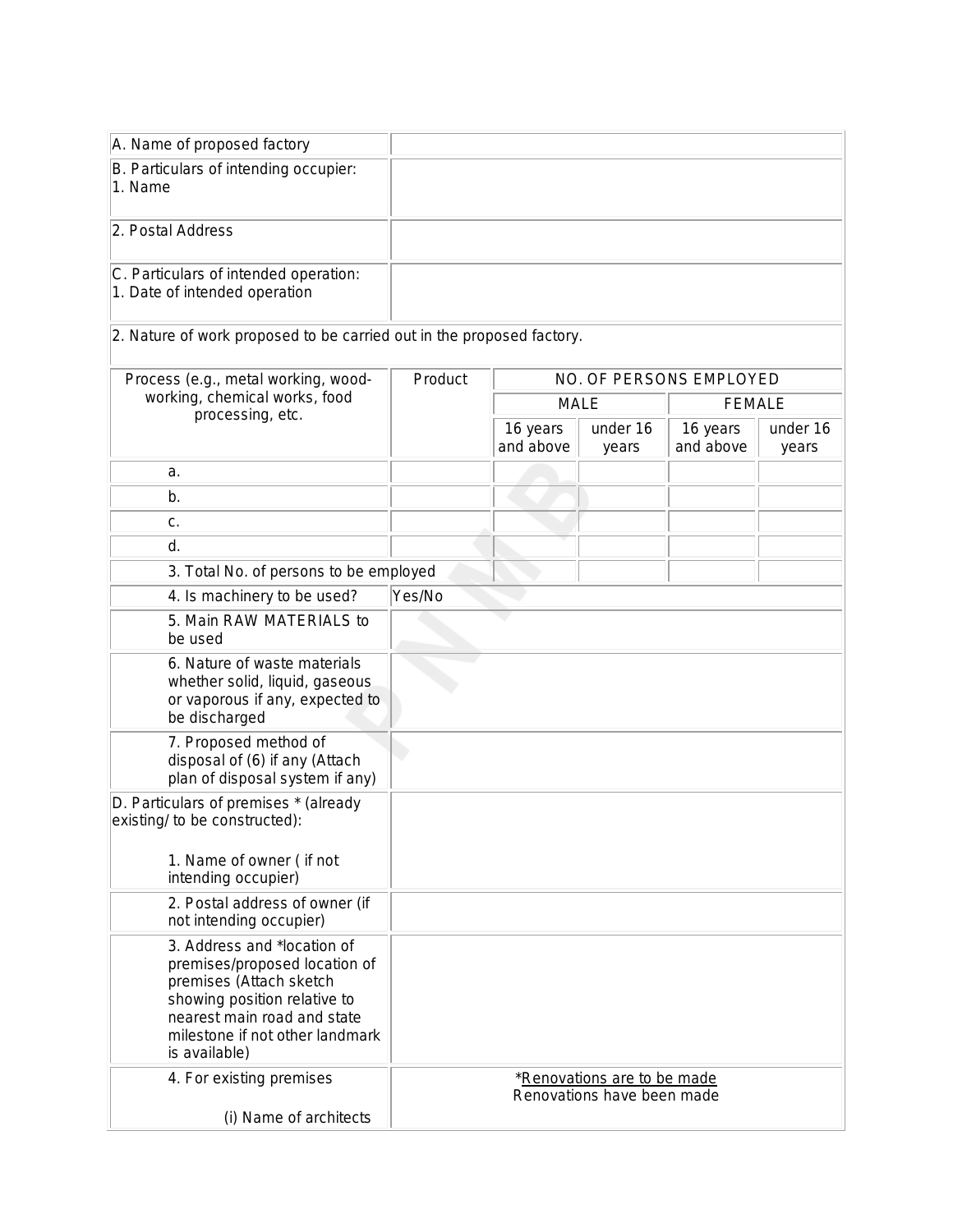| consulted/ to be<br>consulted                                                                                                                                                                                           |                                      |                                            |      |
|-------------------------------------------------------------------------------------------------------------------------------------------------------------------------------------------------------------------------|--------------------------------------|--------------------------------------------|------|
| (ii) If part or portion of<br>premises or building is<br>used as family<br>dwelling, is there direct<br>access from the family<br>dwelling to the rest of<br>the premises or<br>building used as a<br>factory?          |                                      |                                            |      |
| E. Particulars of authorities concerned<br>with the project:<br>1. Name of local or other<br>authorities having statutory<br>jurisdiction over the area where<br>the premises or proposed<br>premises is to be situated |                                      |                                            |      |
|                                                                                                                                                                                                                         | a. Site                              | *has been obtained on<br>is to be obtained | Date |
| 2. Approved from local<br>authority in respect of                                                                                                                                                                       | b. Building                          | *has been obtained on<br>is to be obtained |      |
|                                                                                                                                                                                                                         | c. Fire<br>precautionary<br>measures | *has been obtained on<br>is to be obtained |      |
|                                                                                                                                                                                                                         | d. Others                            | *has been obtained on<br>is to be obtained |      |
| 3. Approval from electrical<br>inspectorate in respect of                                                                                                                                                               | e. Electrical<br>linstallation       | *has been obtained on<br>is to be obtained |      |

4. Approval from other government authorities or departments in respect of operating permits, licenses and registration certificates, etc.

| Name of authority or department | Particulars of<br>licences,<br>permits, etc. |                                            | Date |
|---------------------------------|----------------------------------------------|--------------------------------------------|------|
| la.                             |                                              | *has been obtained on<br>is to be obtained |      |
| b.                              |                                              | *has been obtained on<br>is to be obtained |      |
| c.                              |                                              | *has been obtained on<br>is to be obtained |      |
| ۱d.                             |                                              | *has been obtained on<br>is to be obtained |      |
| e.                              |                                              | *has been obtained on<br>is to be obtained |      |

\* Delete where not applicable.

\_\_\_\_\_\_\_\_\_\_\_\_\_\_\_\_\_\_\_\_\_\_\_\_\_\_\_\_\_\_\_\_\_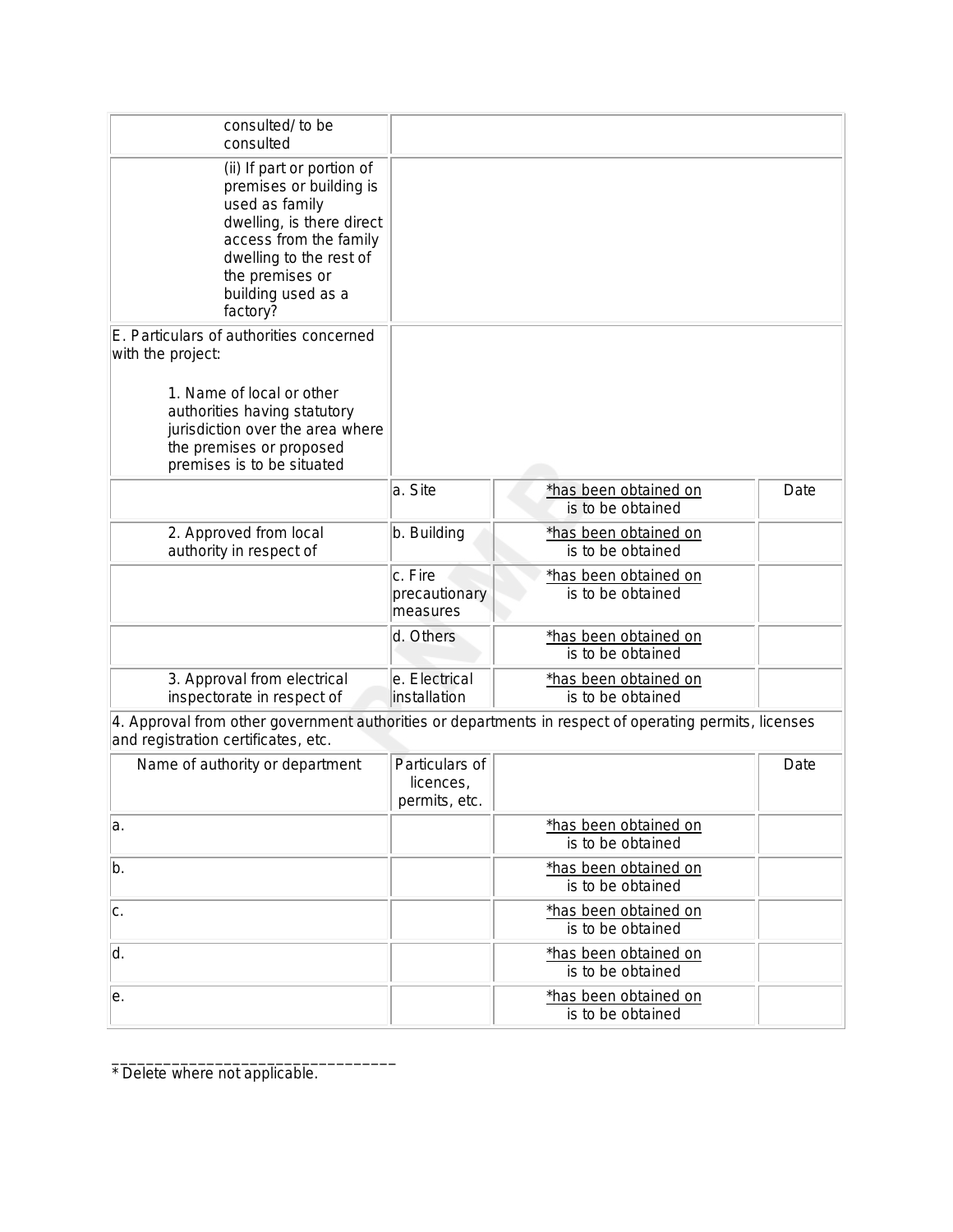F. I / We submit herewith, dimensioned sketch layout plans of the intended factory as listed below:

| ാ |  |
|---|--|
|   |  |

NOTE-

Sketch plans of the intended factory must include:

(i) Dimensioned layout of the whole factory including all premises, precincts, curtilages, yards, etc. and all installations in the open and clear indication of the boundaries within which the activities of the factory will be confined.

(ii) Dimensioned sketch plan of each of the premises clearly indicating:

(a) Floor or floors in each premises.

(b) Purpose of each part of floor of each premises (e.g., storage, works, administration, etc.)

(c) Position and number of washing and toilet facilities (in the factory layout plan if these are not in the premises).

(d) Position of drinking water facilities.

(e) Height of lowest part of ceiling or cross beam from floor level.

(f) places of discharge of any waste materials and composition of materials.

(g) all major openings, pits, trenches and rails in floors, their dimensions and purposes.

(h) layout of all machinery on each floor.

(i) Position of fire fighting appliances and fire exits.

(j) Position of first aid boxes or rooms.

(k) Any underground room where work is to be performed.

4. Complete list of machinery in the form attached.

G. "Working Floor Area"- calculated from sketch/ drawing submitted ............................. square metre.

*[Am. P.U.(A) 345/2004]*

I / We declare to the best of my/our knowledge and belief that all particulars furnished in this application are true.

*Date .................................... .............................................*

*Signature of intending occupier of factory*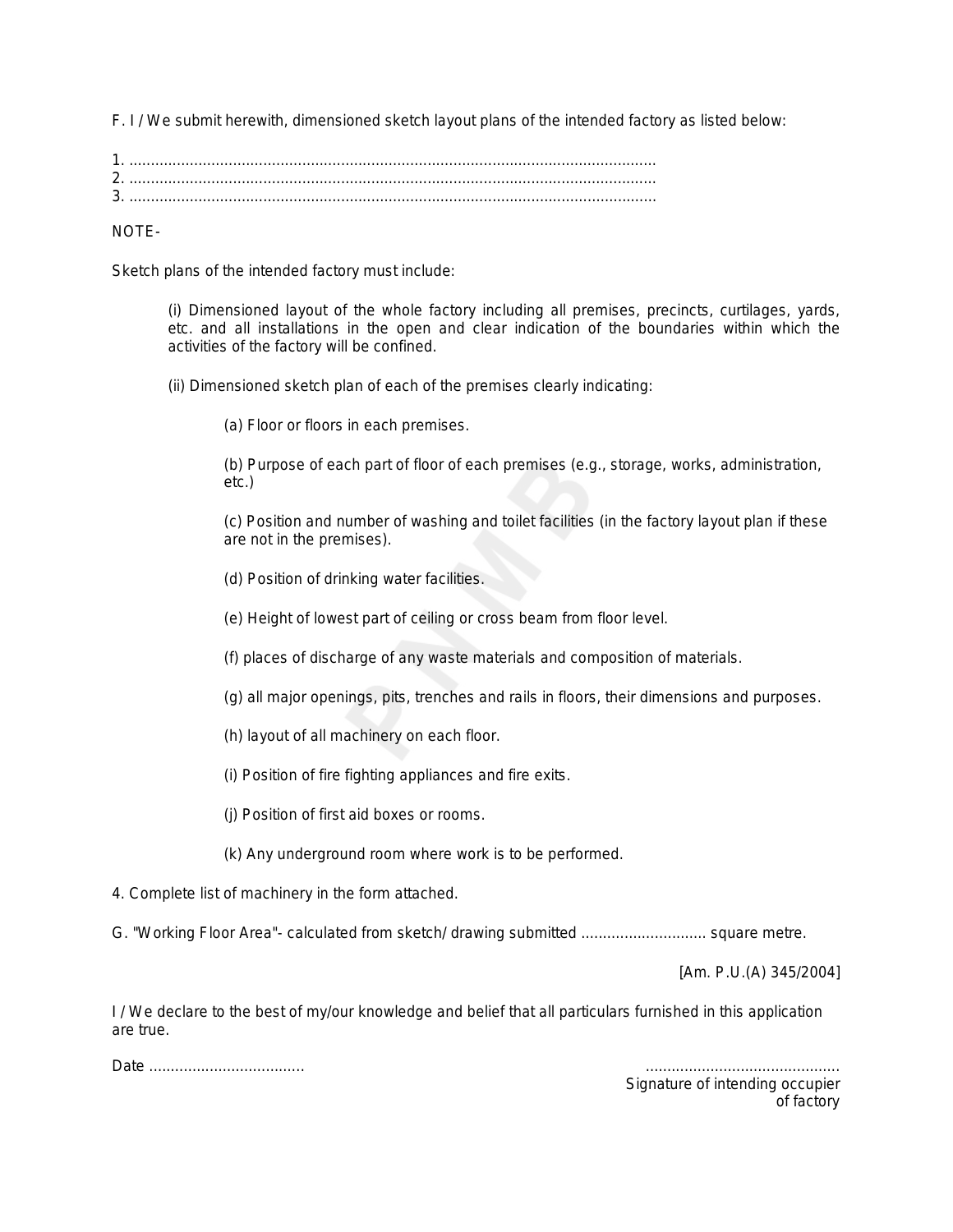# The Inspector of Factories and Machinery,

...........................................................

...........................................................

# LIST OF MACHINERY

| Item | οf<br>machinery | Description Manufacture Serial | No. | Year of<br>manufacture power |  |  |                                |                           |                              | Horse R.P.M Type of<br>e.g,                                               | drive                                 |  |  | FOR BOILERS AND<br>UNFIRED PRESSURE<br><b>VESSELS</b> |  |  | <b>FOR</b><br><b>HOISTING</b><br>MACHINES obtained on | Permission<br>to install |
|------|-----------------|--------------------------------|-----|------------------------------|--|--|--------------------------------|---------------------------|------------------------------|---------------------------------------------------------------------------|---------------------------------------|--|--|-------------------------------------------------------|--|--|-------------------------------------------------------|--------------------------|
|      |                 |                                |     |                              |  |  | electric/<br>diesel/<br>others | surface<br>or<br>capacity | *Heating Working<br>pressure | Reg.<br>No. or<br>file ref.<br>and<br>date of<br>approval<br>οf<br>design | <b>SAFE</b><br><b>WORKING</b><br>LOAD |  |  |                                                       |  |  |                                                       |                          |
|      |                 |                                |     |                              |  |  |                                |                           |                              |                                                                           |                                       |  |  |                                                       |  |  |                                                       |                          |

\* Heating surface for boilers to be given in square metre; capacity for unfired pressure vessels to be given in cubic metre.

*[Am. P.U.(A) 345/2004]*

To: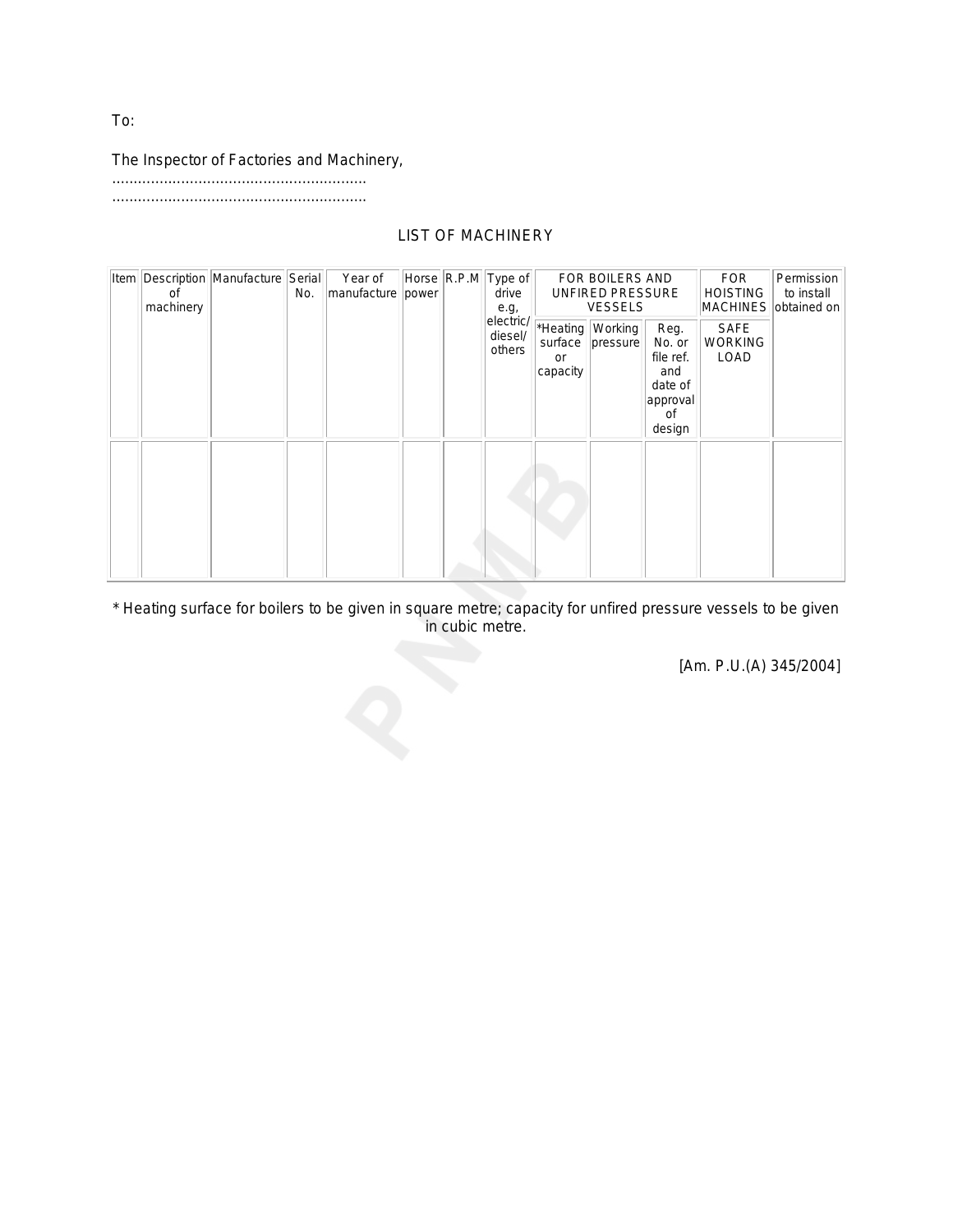# Form D

# *FACTORIES AND MACHINERY ACT, 1967*

# FACTORIES AND MACHINERY (NOTIFICATION, CERTIFICATE OF FITNESS AND INSPECTION) REGULATIONS 1970- REGULATION 3 (3)

NOTICE in respect of taking over a factory under section 34 (2) (*b*) of the Act.

Factory Ref. No.

|    | A. Particulars of factory:<br>1. Name of factory |  |
|----|--------------------------------------------------|--|
|    | 2. Name of present occupier                      |  |
|    | 3. Postal address                                |  |
| B. | 1. Name of previous occupier                     |  |
|    | 2. Postal Address                                |  |

I / We the undersigned, present occupier of above factory, hereby give notice that I / we have taken over the above factory on ................................................................... and I / We declare that there is NO CHANGE in the nature of the work carried on in the said factory.

*Date .............................. .........................................*

*Signature of present occupier of factory* 

To:

Inspector of Factories and Machinery.

...................................................... ......................................................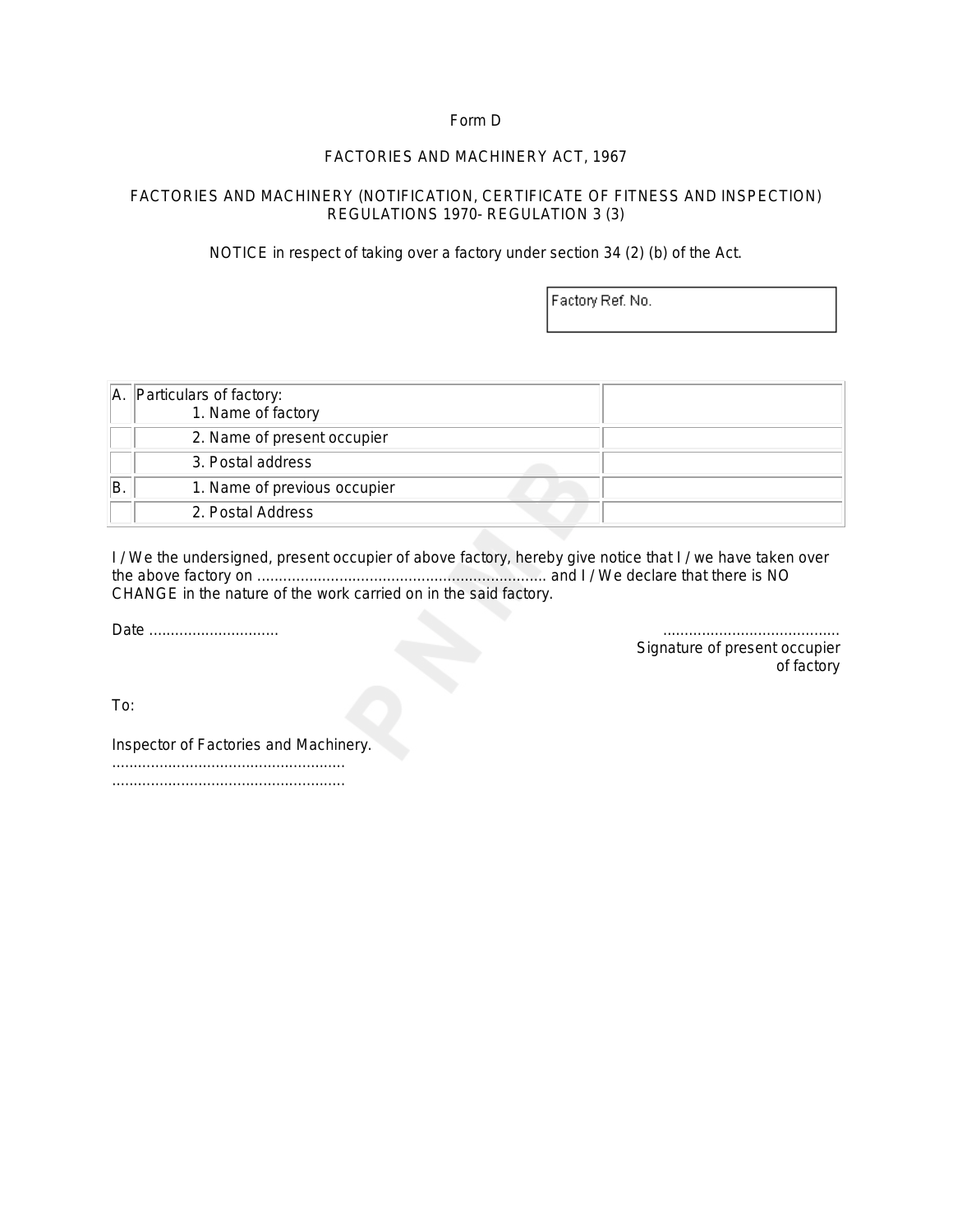# Form E

#### *FACTORIES AND MACHINERY ACT, 1967*

#### FACTORIES AND MACHINERY (NOTIFICATION, CERTIFICATE OF FITNESS AND INSPECTION) 1970 - REGULATION 4

NOTICE in respect of building operation and works of engineering construction as required under section 35 (1) of the Act.

I / We the undersigned hereby give notice that I / We have undertaken building operation / works of engineering construction particulars of which are given below:

| A. | 1. Name of person undertaking above<br>operation                                                                                                                 |                                                                  |                   |                         |                   |  |
|----|------------------------------------------------------------------------------------------------------------------------------------------------------------------|------------------------------------------------------------------|-------------------|-------------------------|-------------------|--|
|    | 2. Postal address                                                                                                                                                |                                                                  |                   |                         |                   |  |
| B. | Particulars of operation:<br>1. Nature of operation (give details,<br>e.g., bridge construction housing<br>projects, etc.)                                       | <b>Building operation</b><br>* Works of engineering construction |                   |                         |                   |  |
|    |                                                                                                                                                                  |                                                                  |                   | NO. OF PERSONS EMPLOYED |                   |  |
|    | 2. Approx No.of persons working on<br>the site                                                                                                                   | Male<br>Female                                                   |                   |                         |                   |  |
|    |                                                                                                                                                                  | 16 years and<br>above                                            | Under 16<br>years |                         | Under 16<br>years |  |
|    |                                                                                                                                                                  |                                                                  |                   |                         |                   |  |
|    | 3. For whom construction work is<br>being carried out:                                                                                                           |                                                                  |                   |                         |                   |  |
|    | Name                                                                                                                                                             |                                                                  |                   |                         |                   |  |
|    | Postal address                                                                                                                                                   |                                                                  |                   |                         |                   |  |
|    | 4. Location/site of operation (Sketch<br>location showing position relative to<br>nearest main road and state<br>milestone if no other landmark is<br>available) |                                                                  |                   |                         |                   |  |
|    | 5. Particulars of sub-contractors if<br>any:                                                                                                                     |                                                                  |                   |                         |                   |  |
|    | a. Name and postal address                                                                                                                                       |                                                                  |                   |                         |                   |  |
|    | b. Name and postal address                                                                                                                                       |                                                                  |                   |                         |                   |  |
|    | c. Name and postal address                                                                                                                                       |                                                                  |                   |                         |                   |  |
|    | 6. Name of architect, consultants<br>connected with project:<br>a. Name and postal address                                                                       |                                                                  |                   |                         |                   |  |
|    | b. Name and postal address                                                                                                                                       |                                                                  |                   |                         |                   |  |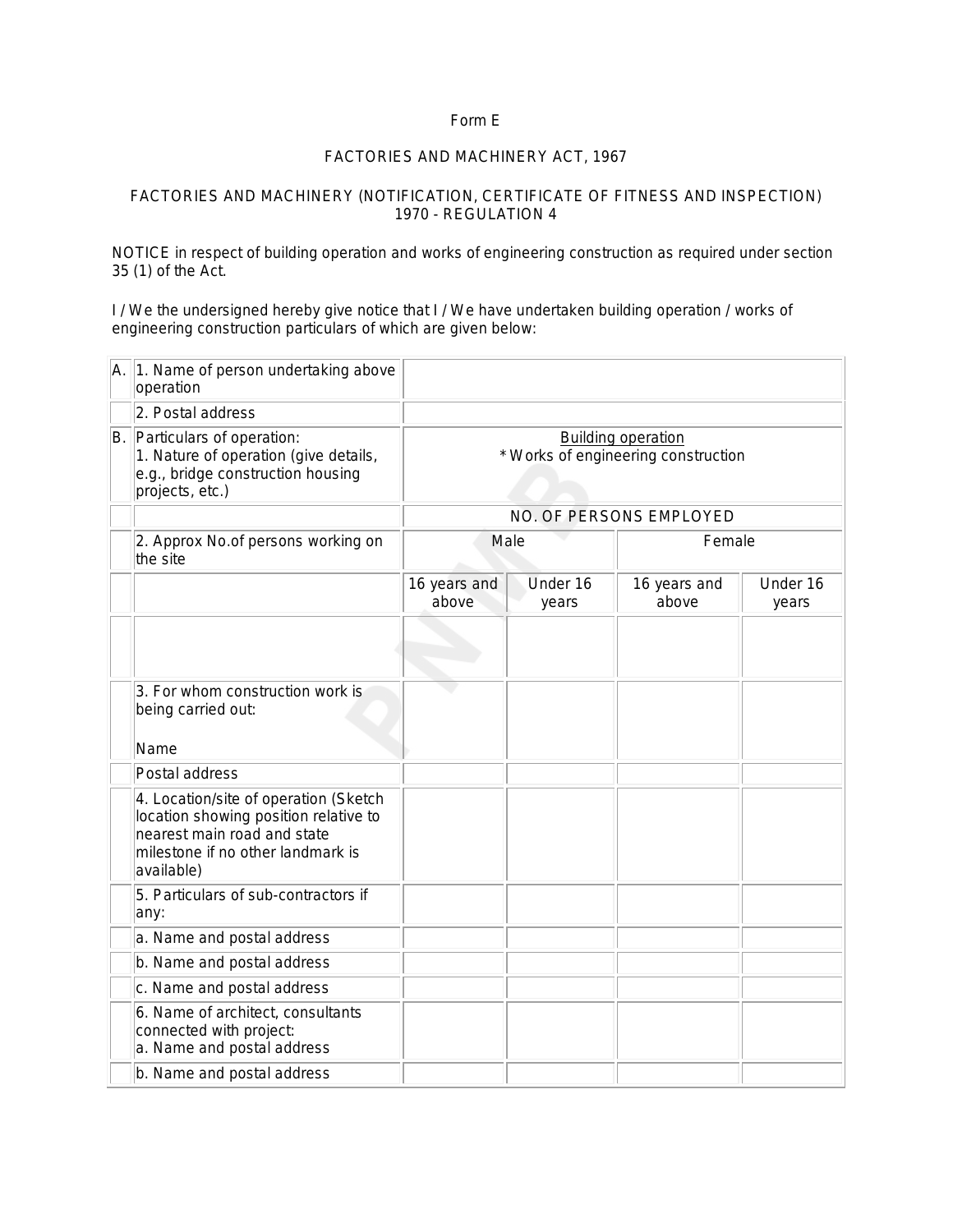7. List of construction machinery, including steam boilers, unfired pressure vessels, internal combustion engines and hoisting machines, used by person undertaking the operation, with details in the form below:

| Item | Description of<br>machinery /<br>installation | Type<br>or<br>make | Year of<br>manufacture | kilowatt./heating<br>surface/<br>capacity | Machinery<br>Department<br>current Reg.<br>No. | Date of<br>expiry<br>current<br>Cert. of<br><b>Fitness</b> | Remarks |
|------|-----------------------------------------------|--------------------|------------------------|-------------------------------------------|------------------------------------------------|------------------------------------------------------------|---------|
| 1    | $\overline{2}$                                | 3                  | $\overline{4}$         | 5<br>[Am. $P.U.(A)$<br>345/2004]          | 6                                              | $\overline{7}$                                             | 8       |
|      |                                               |                    |                        |                                           |                                                |                                                            |         |

Column 2 - State whether steam boiler, unfired pressure vessel, internal combustion engine or description of machinery or hoisting machine.

5 - Heating surface to be given in square metre; capacity to be given in cubic metre.

*[Am. P.U.(A) 345/2004]*

6 - Nil, if not registered.

| 8. Date of 1st operation |  |
|--------------------------|--|
|--------------------------|--|

I declare to the best of my knowledge and belief that all particulars furnished in this application are true, and that all machinery used comply with the requirements of this provision of the Act and the relevant regulations made thereunder.

*Date* .......................... ...............................................

*Signature of person undertaking operation*

NOTE-

Not applicable to building operation and works of engineering construction the carrying out of which does not involve the use of machinery and which the person undertaking them has grounds for believing will be completed in a period of less than six weeks.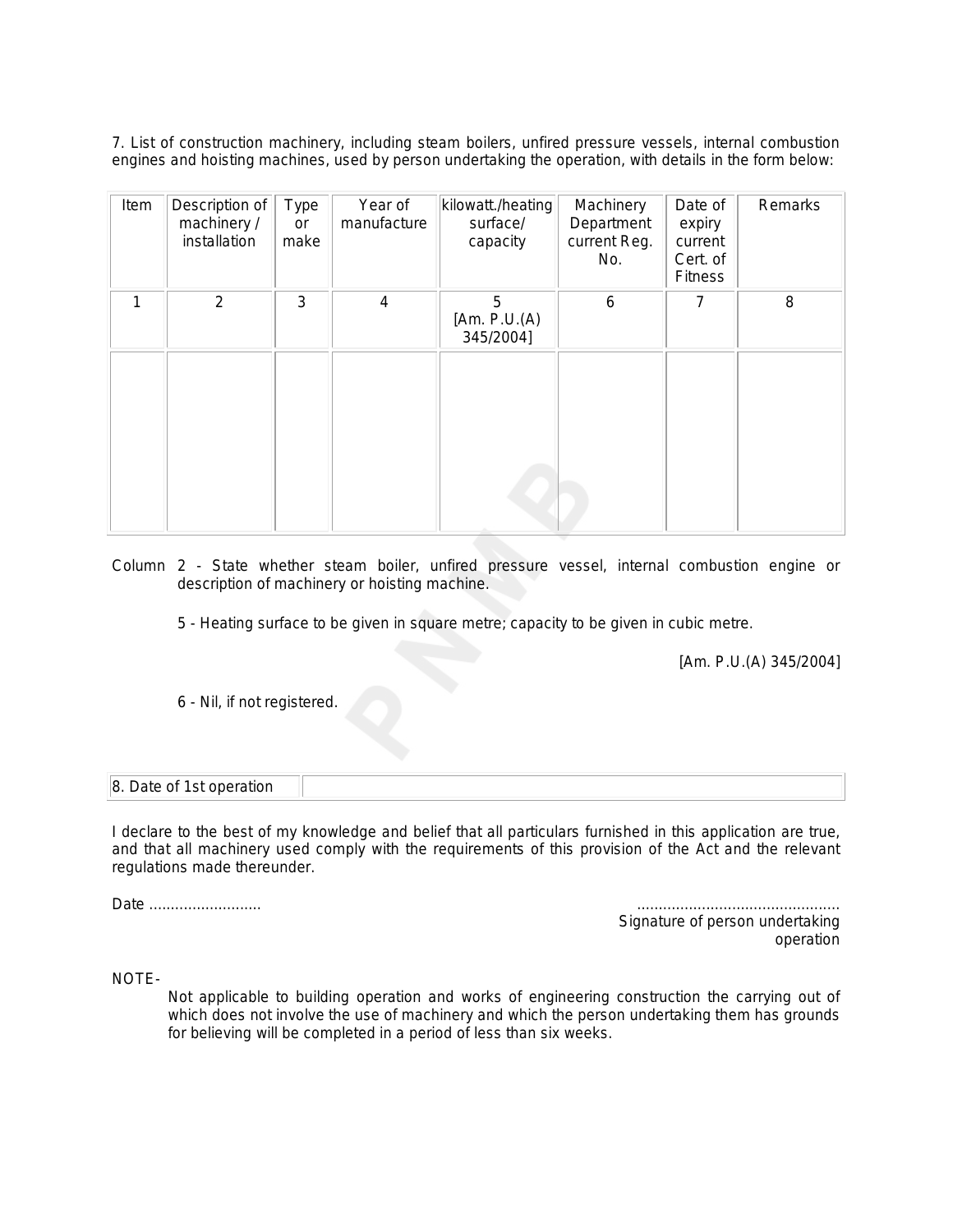# **SECOND SCHEDULE**

# *FACTORIES AND MACHINERY ACT, 1967*

# FACTORIES AND MACHINERY (NOTIFICATION, CERTIFICATE OF FITNESS AND INSPECTION) REGULATIONS, 1970 - REGULATION 5

# CONTENTS OF A GENERAL REGISTER

The Contents of a General Register shall comprise the following:

1. Particulars of person employed part or full time within the two preceding years in the factory with the following details in respect of each:

(i) Name. (ii) Identity card number. (iii) Address. (iv) Date of birth. (v) Sex. (vi) Normal occupation. (vii) Period of training. (viii) Any special qualification. (ix) Physical defects, if any. (x) Date first employed. (xi) Date of leaving employment.

2. (i) List of names of persons currently employed holding certificates of competency.

(ii) List of names of persons currently employed holding first aid certificates.

(iii) List of names of industrial health officers and/or medical officers and/ or industrial nurses currently employed, stating whether employed full-time or part-time.

(iv) List of names of persons currently employed as safety officers.

3. Records of inspection made by Inspectors with provision for date of inspection, name of Inspector, Inspector remarks and Inspector's signature. These records may be kept in a separate book but attached to the General Register.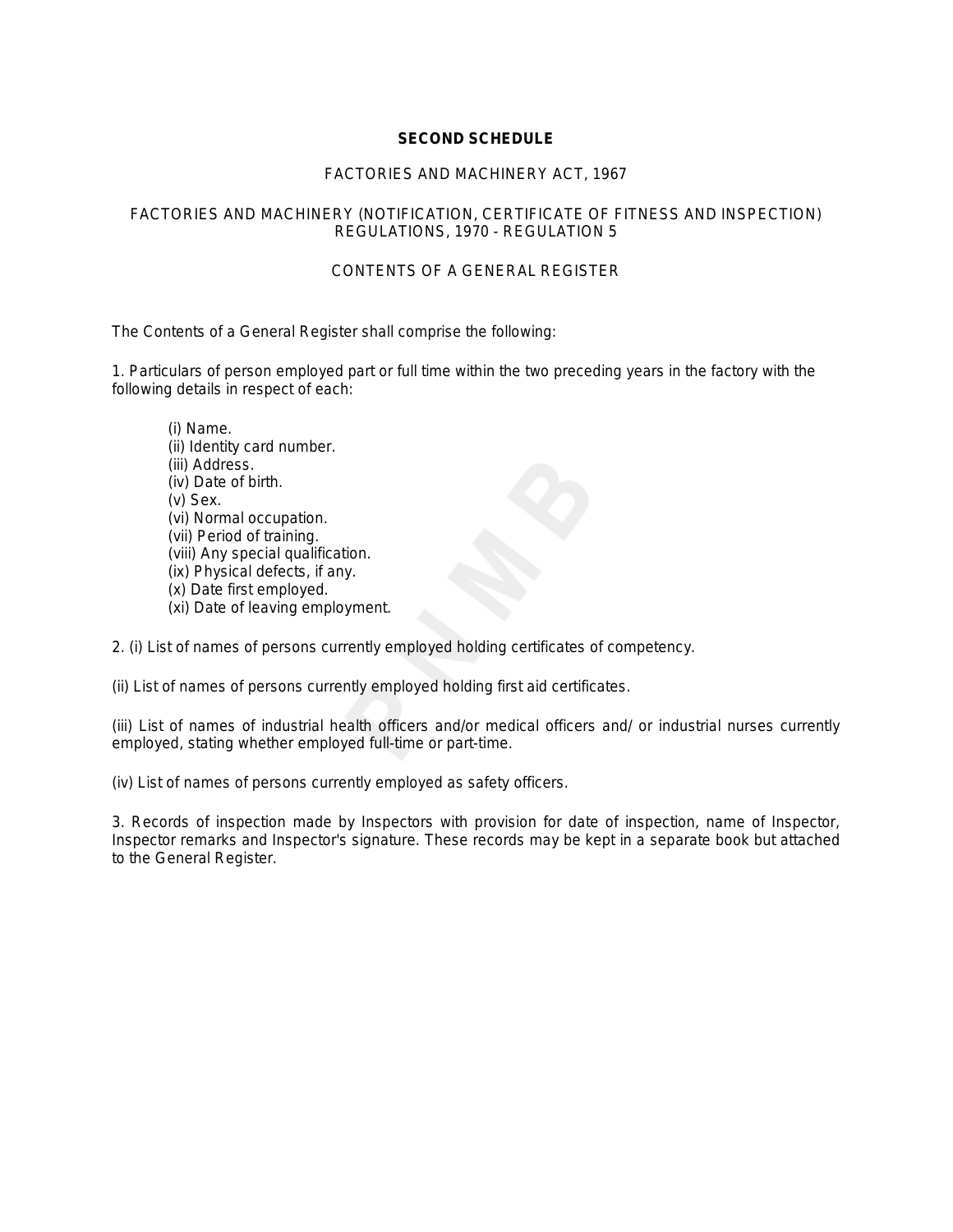# **THIRD SCHEDULE**

# *FACTORIES AND MACHINERY ACT, 1967*

# FACTORIES AND MACHINERY (NOTIFICATION, CERTIFICATE OF FITNESS AND INSPECTION) REGULATIONS, 1970 - REGULATION 6

NOTICE of structural change or changes in the name of a factory or change in the nature of work carried on in a factory as required under section 42 of the Act.

I / We the undersigned hereby give notice that the following changes in respect of above have occurred in my/our factory.

| A. Particulars of factory:<br>1. Name of factory<br>(Former name if there<br>has been a change in<br>name) |                                   |                      |      |
|------------------------------------------------------------------------------------------------------------|-----------------------------------|----------------------|------|
| 2. Present name of<br>factory                                                                              |                                   |                      |      |
| B. Particulars of any structural<br>changes:<br>1. Name of architect,<br>consultants, if any               |                                   |                      |      |
| 2. Description of<br>structural changes or<br>alterations (Submit<br>detailed plans or<br>drawings)        |                                   |                      |      |
| 3. New working floor<br>area if affected by<br>change.                                                     |                                   |                      |      |
|                                                                                                            | a. Site                           | has been obtained on | Date |
|                                                                                                            | b. Building                       | has been obtained on |      |
| 4. Approval from local<br>authority in respect of                                                          | c. Fire precautionary<br>measures | has been obtained on |      |
|                                                                                                            | d. Others                         | has been obtained on |      |

# C. *Particulars of change in nature of work:*

1. Nature of present work carried out-

| Process (e.g., metal                          | Product | NO. OF PERSONS EMPLOYED |                   |                       |                   |  |  |
|-----------------------------------------------|---------|-------------------------|-------------------|-----------------------|-------------------|--|--|
| working, woodworking,<br>chemical works, food |         | Male                    |                   | Female                |                   |  |  |
| processing, etc.)                             |         | 16 years and<br>above   | under 16<br>vears | 16 years and<br>above | Under 16<br>vears |  |  |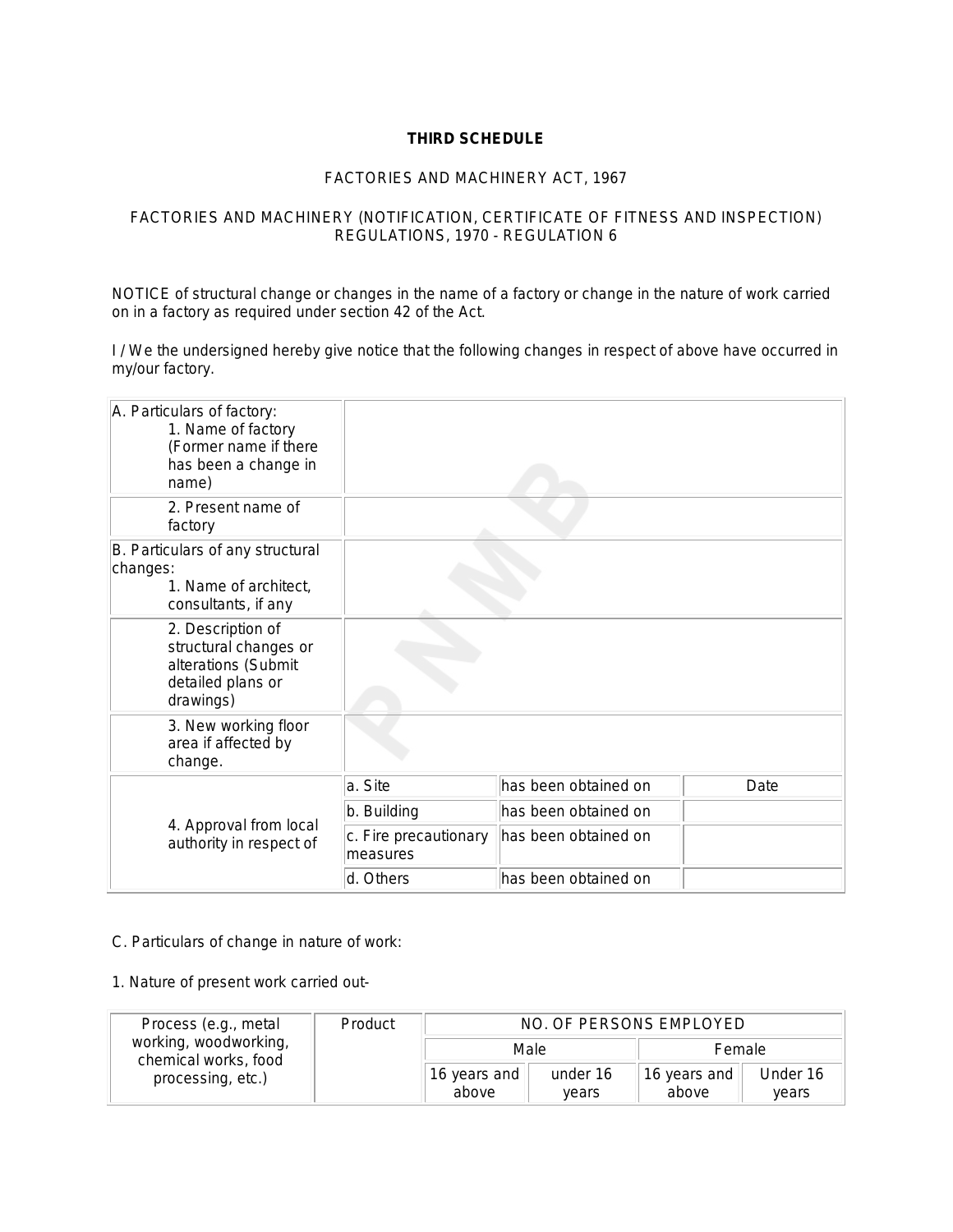| a.                                                                                                                 |  |  |  |
|--------------------------------------------------------------------------------------------------------------------|--|--|--|
| b.                                                                                                                 |  |  |  |
| C.                                                                                                                 |  |  |  |
| d.                                                                                                                 |  |  |  |
| е.                                                                                                                 |  |  |  |
| 2. Total No. of persons employed                                                                                   |  |  |  |
| 3. If there is any change in<br>machinery submit new list of<br>machinery                                          |  |  |  |
| 4. Nature of waste materials<br>whether solid, liquid,<br>gaseous or vaporous if any,<br>expected to be discharged |  |  |  |
| 5. Proposed method of<br>disposal of (4) if any (attach<br>plan of disposal system if<br>any)                      |  |  |  |
| Name of occupier                                                                                                   |  |  |  |
| Postal address                                                                                                     |  |  |  |

*Date .............................. ..............................*

*Signature of occupier*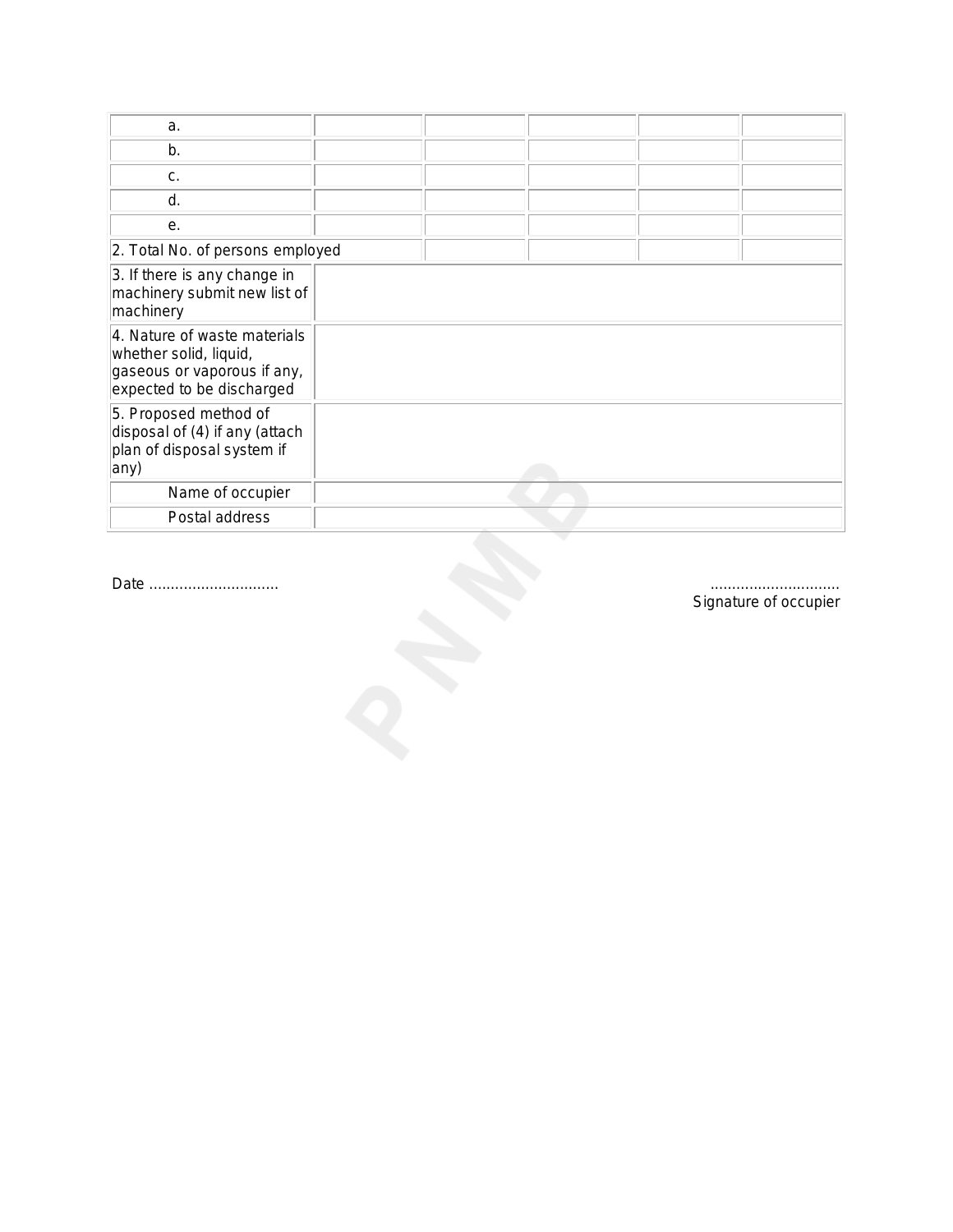# **FOURTH SCHEDULE**

# Form A

# *FACTORIES AND MACHINERY ACT, 1967*

# FACTORIES AND MACHINERY (NOTIFICATION, CERTIFICATE OF FITNESS AND INSPECTION) REGULATIONS, 1970 - REGULATION 7 (1)

APPLICATION for-

(a) permission to install machinery under section 36 (1) of the Act; and

(b) issue of certificate of fitness in respect of steam boiler, unfired pressure vessel, or hoisting machine not being a hoisting machine driven by manual power.

# SECTION 36 OF THE ACT

I / We the undersigned, hereby apply for permission to install machinery, the particulars of which are as follows:

| A. Particulars of factory:<br>1. Name of factory or intended factory<br>or premises in which machinery is to be<br>installed |  |
|------------------------------------------------------------------------------------------------------------------------------|--|
| 2. Location of factory or intended<br>factory or premises in which machinery<br>is to be installed.                          |  |
| B. Particulars of occupier or owner<br>1. Name                                                                               |  |
| 2. Postal address                                                                                                            |  |

I / We submit herewith dimensioned sketch / plan / drawings showing details of proposed layout of machinery.

I / We submit a list of machinery in the attached form(s) and declare that the said machinery complies with the requirements of the Act and the relevant regulations made thereunder.

*Date ..................*.......... *...........................................*

*Signature of intending user of machinery or occupier of factory*

To:

The Inspector of Factories and Machinery, ............................................................. .............................................................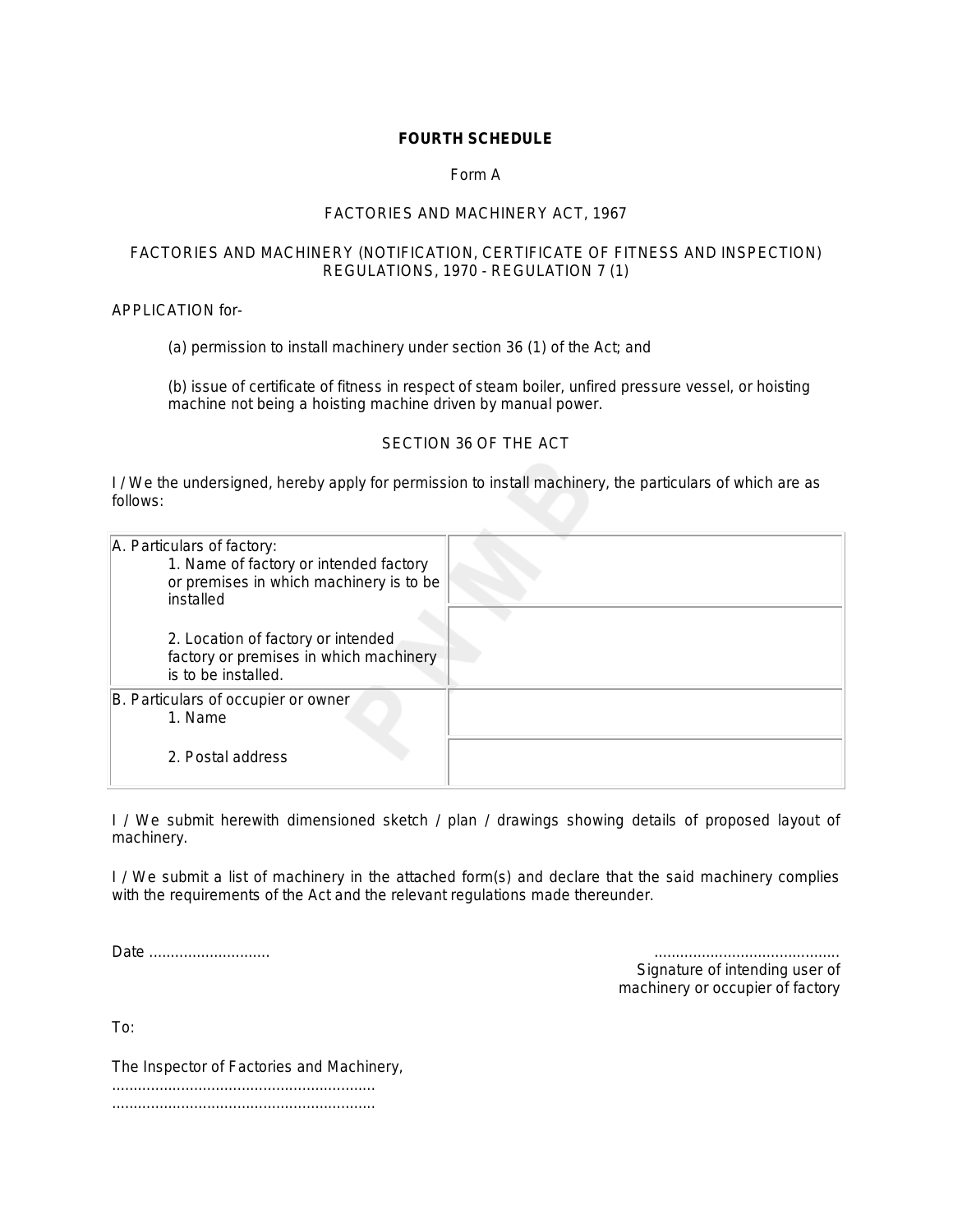# LIST OF MACHINERY

| Item | οf<br>machinery | Description   Manufacture | Serial<br>No. | Year of<br>manufacture<br>power | Horse R.P.M Type of<br>drive,<br>e.g, |                                | FOR BOILERS AND<br>UNFIRED PRESSURE<br><b>VESSELS</b> |                     |                                                                          | <b>FOR</b><br><b>HOISTING</b><br><b>MACHINES</b> | Remarks |
|------|-----------------|---------------------------|---------------|---------------------------------|---------------------------------------|--------------------------------|-------------------------------------------------------|---------------------|--------------------------------------------------------------------------|--------------------------------------------------|---------|
|      |                 |                           |               |                                 |                                       | electric/<br>diesel/<br>others | $\star$<br>Heating<br>surface<br>or<br>capacity       | Working<br>pressure | Reg.<br>No.or<br>file ref.<br>and date<br>0f<br>approval<br>0f<br>design | Safe<br>working<br>load                          |         |
|      |                 |                           |               |                                 |                                       |                                |                                                       |                     |                                                                          |                                                  |         |

# \* Heating surface for boilers to be given in square feet: capacity for unfired pressure vessels to be given in cubic feet.

Form B

\_\_\_\_\_\_\_\_\_\_\_\_\_\_\_\_\_\_\_\_\_\_\_\_\_\_\_\_\_\_\_\_\_\_\_\_\_\_\_\_\_\_\_

# *FACTORIES AND MACHINERY ACT, 1967*

# FACTORIES AND MACHINERY (NOTIFICATION, CERTIFICATE OF FITNESS AND INSPECTION) REGULATIONS. 1970 - REGULATION 7 (2)

NOTICE of first use of machinery other than machinery for which a certificate of fitness is prescribed, as required under section 36 (3) of the Act.

| I / We the undersigned, in respect of<br>machinery details of which have been<br>forwarded to you on Form A of the Fourth<br>Schedule to the above regulations<br>(Application for permission to install<br>machinery) | on        |  |
|------------------------------------------------------------------------------------------------------------------------------------------------------------------------------------------------------------------------|-----------|--|
| and the installation of which has been                                                                                                                                                                                 | on.       |  |
| permitted by you                                                                                                                                                                                                       | Your ref. |  |
|                                                                                                                                                                                                                        | Our ref.  |  |
| $\vert$ *(a) hereby give notice that I/we shall begin to use the<br>machinery/ installation on a date not less than one month<br>from the date of this Notice, i.e, on or after                                        |           |  |
| $*$ (b) hereby request for permission to begin to use the<br>machinery / installation on a date less than one month from<br>the date of this Notice, i.e, on                                                           |           |  |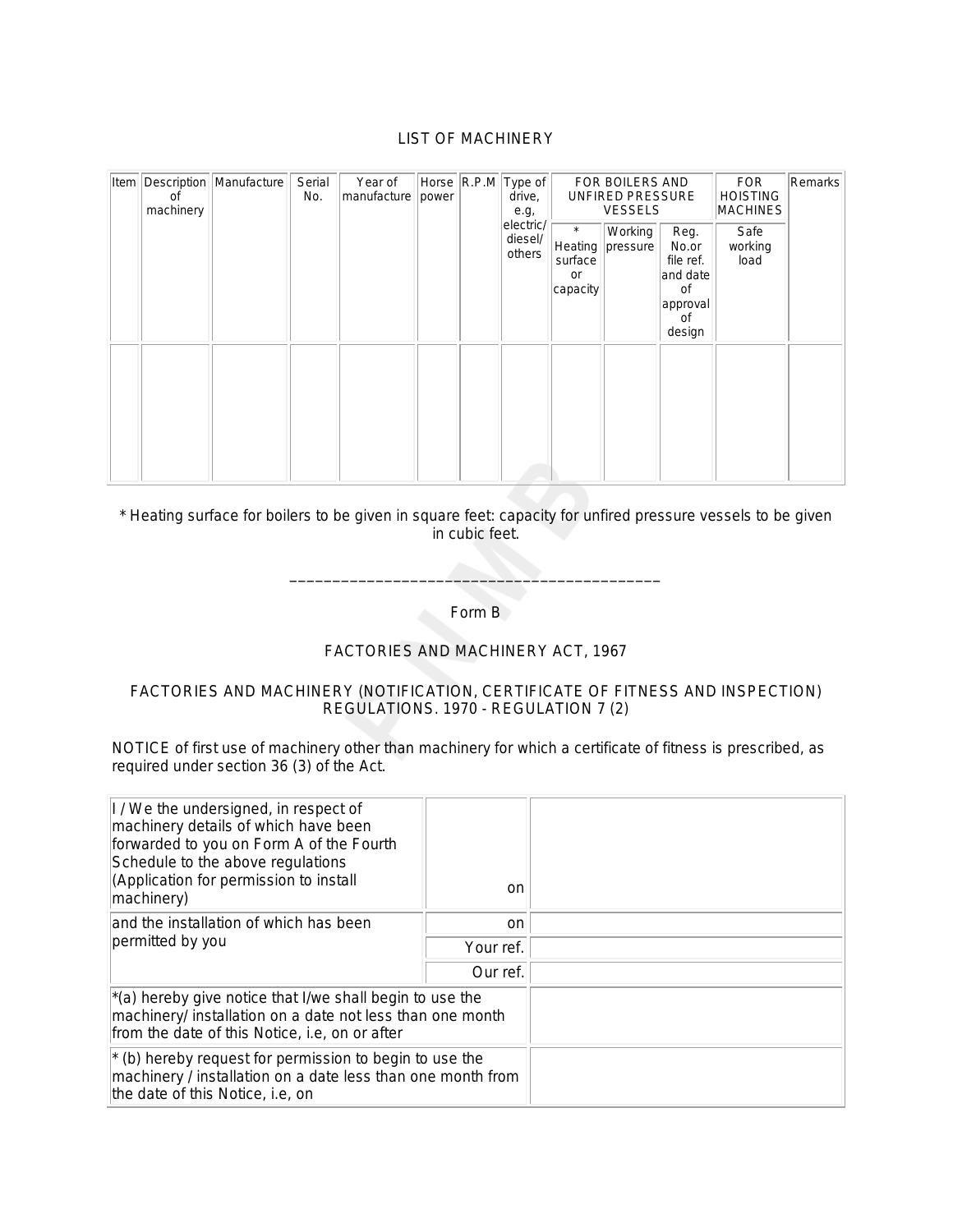| Installation of the machinery has been/will be completed on |  |  |  |  |  |
|-------------------------------------------------------------|--|--|--|--|--|
| Name of factory                                             |  |  |  |  |  |
| Location of factory                                         |  |  |  |  |  |
| Name of occupier or intending user                          |  |  |  |  |  |
| Postal address                                              |  |  |  |  |  |

I / We declare the above machinery comply with the provisions of the Act and the relevant regulations made thereunder.

*Date ................................ ...........................................*

*Signature of intending user of machinery or occupier of factory*

NOTE-

This notice is not required in respect of machinery already specified in the written notice of intention to operate or of operation of a factory served on an Inspector pursuant to section 34 of the Act (on Form A, B and C of the First Schedule to the above regulations).

\* Delete where not applicable

To:

The Inspector of Factories and Machinery,

............................................................ ............................................................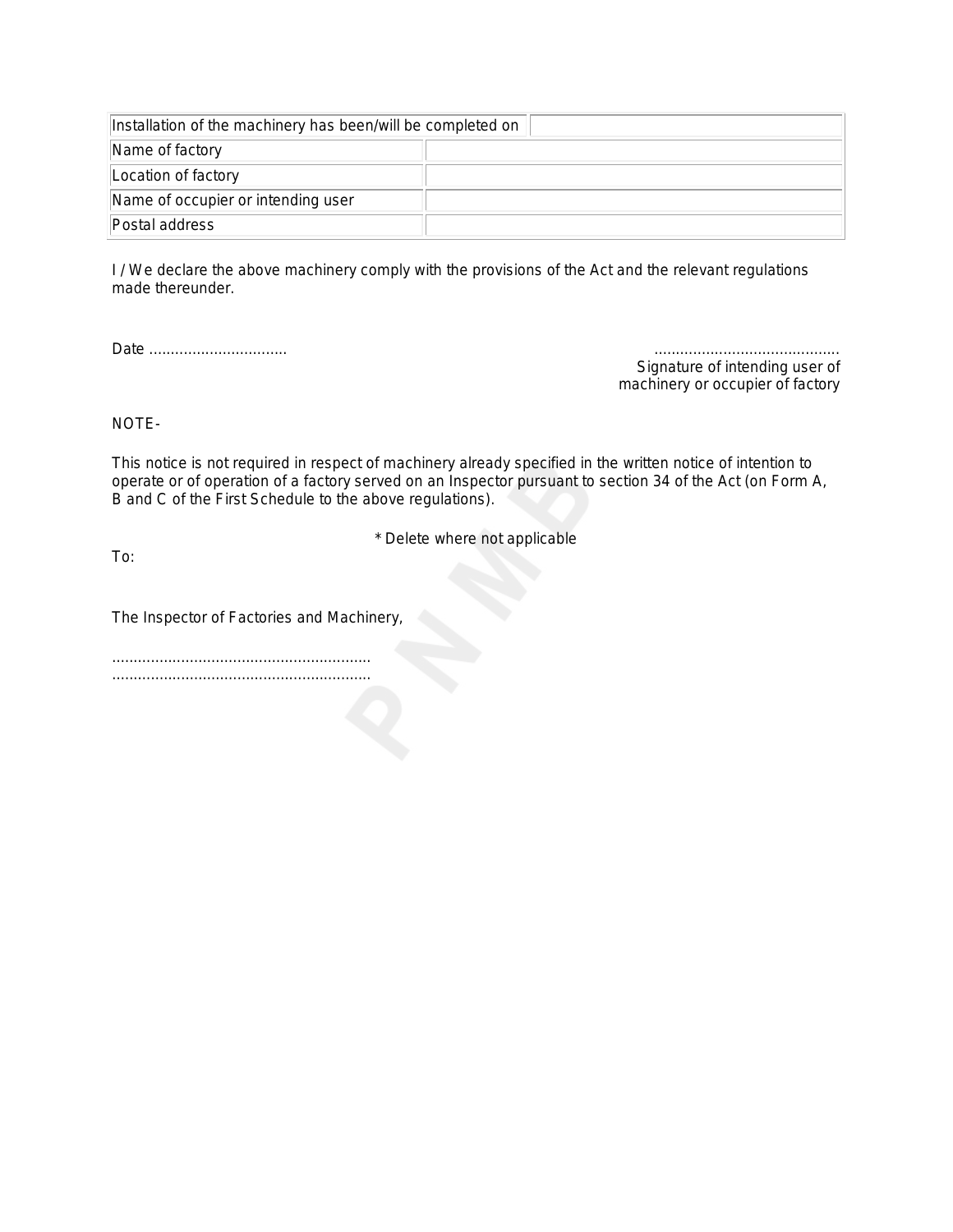# **FIFTH SCHEDULE**

# FORM A

# *FACTORIES AND MACHINERY ACT, 1967*

# FACTORIES AND MACHINERY (NOTIFICATION, CERTIFICATE OF FITNESS AND INSPECTION) REGULATIONS, 1970 - REGULATION 8

# ACCIDENT REPORT

IN accordance with the provisions of section 31 of the Factories and Machinery Act, 1967, I / we hereby report an accident which occurred at my ......................................... situated at ........................... on the .................... day of ............................ 19 .......................... at or about ...................... a.m/p.m. details which are given below:

| 1. Name and address of injured person                                                      |  |
|--------------------------------------------------------------------------------------------|--|
| N.R.I.C No.                                                                                |  |
| Date of birth                                                                              |  |
| Sex                                                                                        |  |
| 2. His / Her normal occupation                                                             |  |
| 3. Nature of injuries                                                                      |  |
| 4. Brief description of work, injured person was<br>performing at the time of the accident |  |
| 5. No. of days employed on this work prior to the<br>accident                              |  |
| 6. The accident was caused by (brief description)                                          |  |

He/She was taken to ...................................... for treatment, and was/was not admitted to Hospital at ................................................... and discharged on .............................................................

He/She has/has not returned to his/her normal occupation.

No alterations or additions, other than those necessitated by rescue work, have been made to the site of the accident or to the machinery concerned.

This serves to confirm my initial report on ............................ (date) at ............................... a.m/p.m.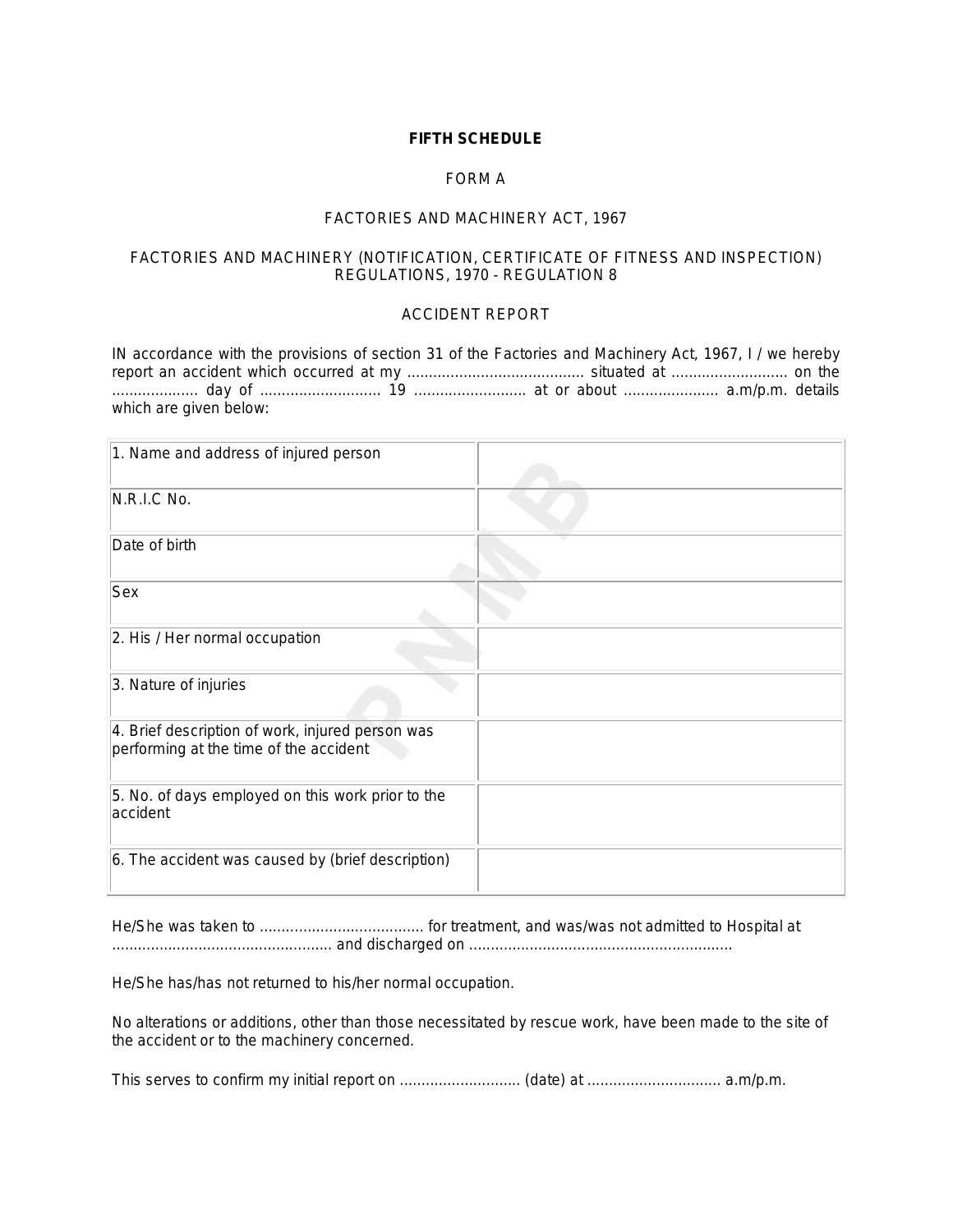| Name and address of factory |  |
|-----------------------------|--|

*Date* ................................ ...............................

*Signature of occupier*

To:

The Inspector of Factories and Machinery,

............................................................. .............................................................

Form B

\_\_\_\_\_\_\_\_\_\_\_\_\_\_\_\_\_\_\_\_\_\_\_\_\_\_\_\_\_\_\_\_\_\_\_\_\_\_\_\_\_\_\_\_\_\_\_

# *FACTORIES AND MACHINERY ACT, 1967*

# FACTORIES AND MACHINERY (NOTIFICATION, CERTIFICATE OF FITNESS AND INSPECTION) REGULATIONS, 1970 - REGULATION 9

# NOTICE OF OCCURRENCE OF INDUSTRIAL DISEASES

IN accordance with the provisions of section 32 (2) of the Factories and Machinery Act, 1967, I/we hereby notify the occurrence of one of the diseases named in the Third Schedule to the Act, details of which are given below:

| 1. Name and address of patient                                                                                                                    |                                                                                                                                                                                    |
|---------------------------------------------------------------------------------------------------------------------------------------------------|------------------------------------------------------------------------------------------------------------------------------------------------------------------------------------|
| N.R.I.C. No.                                                                                                                                      |                                                                                                                                                                                    |
| Date of birth                                                                                                                                     |                                                                                                                                                                                    |
| Sex                                                                                                                                               |                                                                                                                                                                                    |
| 2. His/Her normal occupation                                                                                                                      |                                                                                                                                                                                    |
| 3. Name of disease contracted                                                                                                                     |                                                                                                                                                                                    |
| 4. Patient                                                                                                                                        | (a) * has ceased to be under my/our employ<br><u>from 19 </u><br>is still under my/our employ<br>(b) is still undergoing medical treatment<br>* has ceased to be medically treated |
| 5. Name and address of medical practitioner who<br>originally notified the occupier of the disease as<br>required under section 32 (1) of the Act |                                                                                                                                                                                    |
| Date of such notification                                                                                                                         |                                                                                                                                                                                    |
| 6. Name and address of medical practitioner (if<br>different from above)                                                                          |                                                                                                                                                                                    |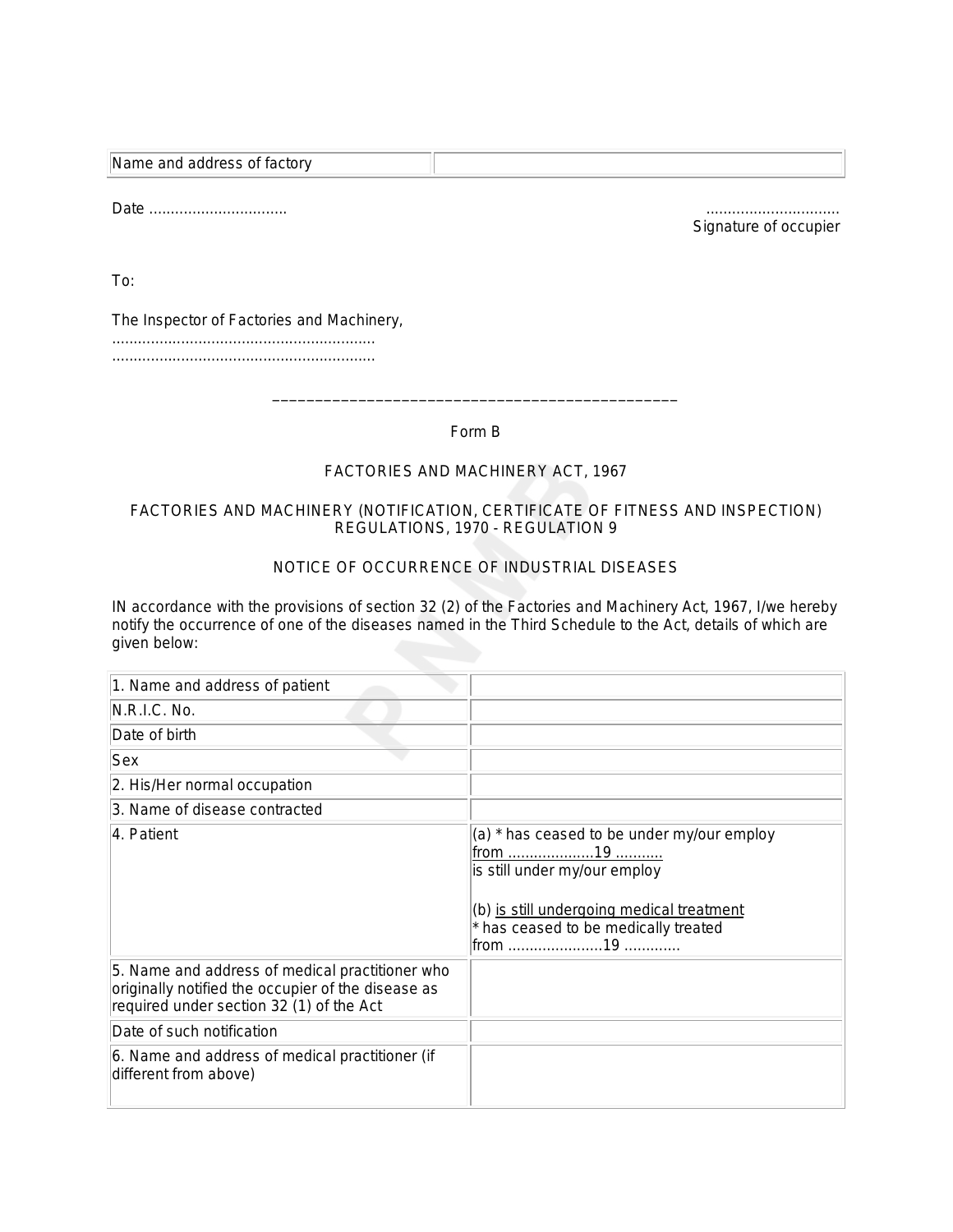| * who is attending on patient<br>who attended on patient                                                                                                |  |
|---------------------------------------------------------------------------------------------------------------------------------------------------------|--|
| 7. Number of other persons engaged in similar<br>work under similar environments as patient when<br>his contraction of the industrial disease was known |  |
| 8. Describe action taken to alleviate contraction of<br>similar disease by these or other persons                                                       |  |
| 9. Name and address of factory                                                                                                                          |  |

*Date ................................... ...............................*

*Signature of occupier*

*Title* .........................

\* Strike off where not applicable

To: Chief Inspector of Factories and Machinery, Malaysia, Kuala Lumpur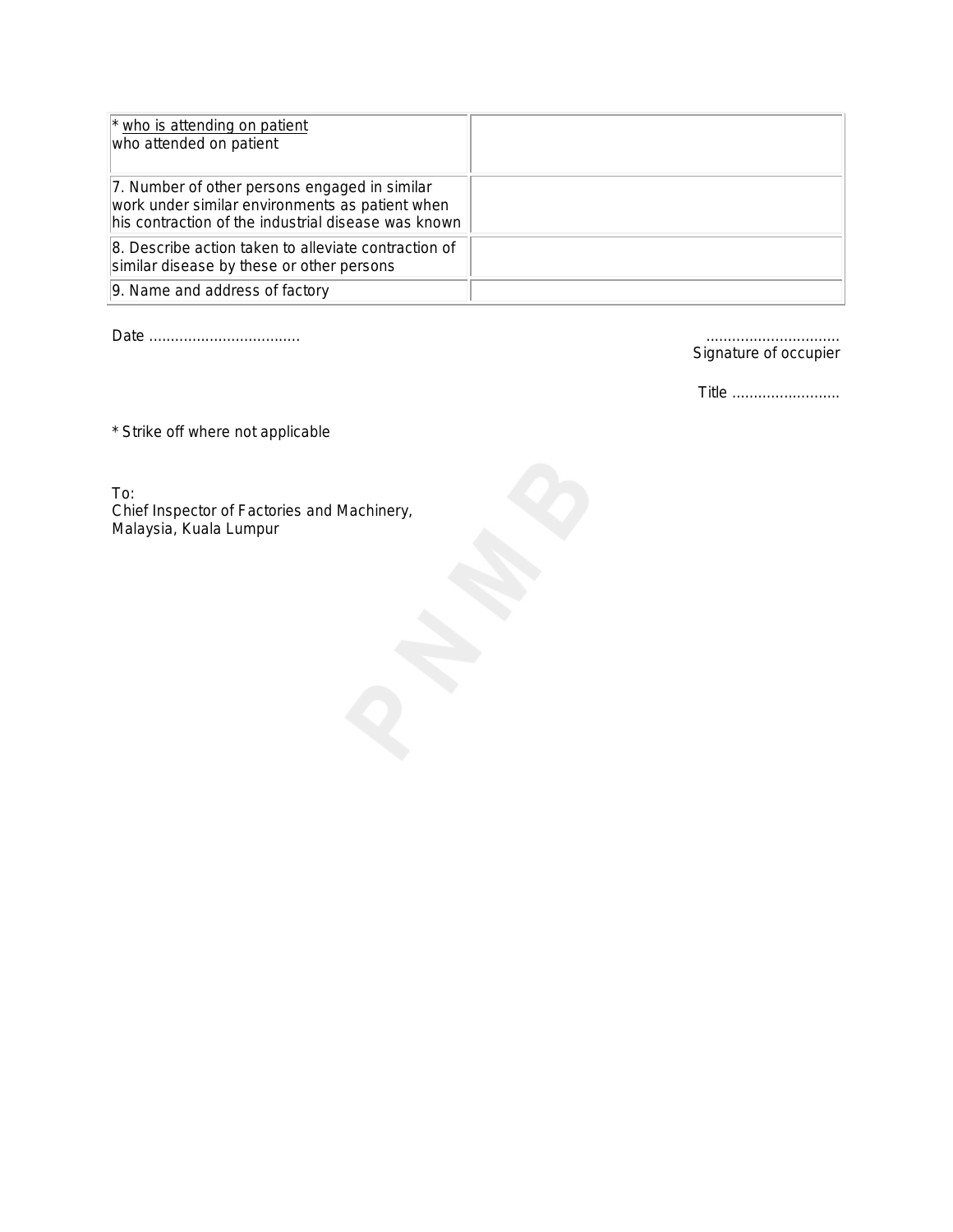# **SIXTH SCHEDULE**

# Form A

# *FACTORIES AND MACHINERY ACT, 1967*

# FACTORIES AND MACHINERY (NOTIFICATION, CERTIFICATE OF FITNESS AND INSPECTION) REGULATIONS, 1970 - REGULATION 10(2)

# CERTIFICATE OF FITNESS STEAM BOILER

| This certificate will hold good until (See conditions below)                  |                                                              |                        |
|-------------------------------------------------------------------------------|--------------------------------------------------------------|------------------------|
| Name of owner/occupier                                                        |                                                              |                        |
| Postal address                                                                |                                                              |                        |
| This is to CERTIFY that your Steam Boiler was inspected by me<br>lon          |                                                              |                        |
| and I am satisfied that the same may be worked at a pressure<br>not exceeding |                                                              | kilo pascal*           |
|                                                                               |                                                              | [Am. P.U.(A) 345/2004] |
|                                                                               | Registered No.                                               |                        |
| Particulars of Steam Boiler                                                   | Maker's name                                                 |                        |
|                                                                               | Maker's No.                                                  |                        |
|                                                                               | Description                                                  |                        |
|                                                                               | Heating surface                                              | square feet            |
|                                                                               | Pressure at which safety valve is<br>to operate              | kilo pascal            |
|                                                                               |                                                              | [Am. P.U.(A) 345/2004] |
|                                                                               | Situation                                                    |                        |
| attendance                                                                    | Name of certified engineer, resident engineer or engineer in |                        |
| Name of engine drivers                                                        |                                                              |                        |

THIS CERTIFICATE will hold good until above date unless previously suspended, cancelled or otherwise determined under the provisions of the Act and provided the provisions of the Act and the regulations made thereunder are not contravened in respect of the above Steam Boiler.

Dated this .........day of ......................19.........

...................................... *Inspector of Factories and Machinery*

\* This certificate is issued to you on the understanding that the instructions in my letter to you reference .................................. and dated ............................... have been carried out, as stated in your reply reference ......................... dated ...............................

NOTE- This certificate is not a receipt for any fee.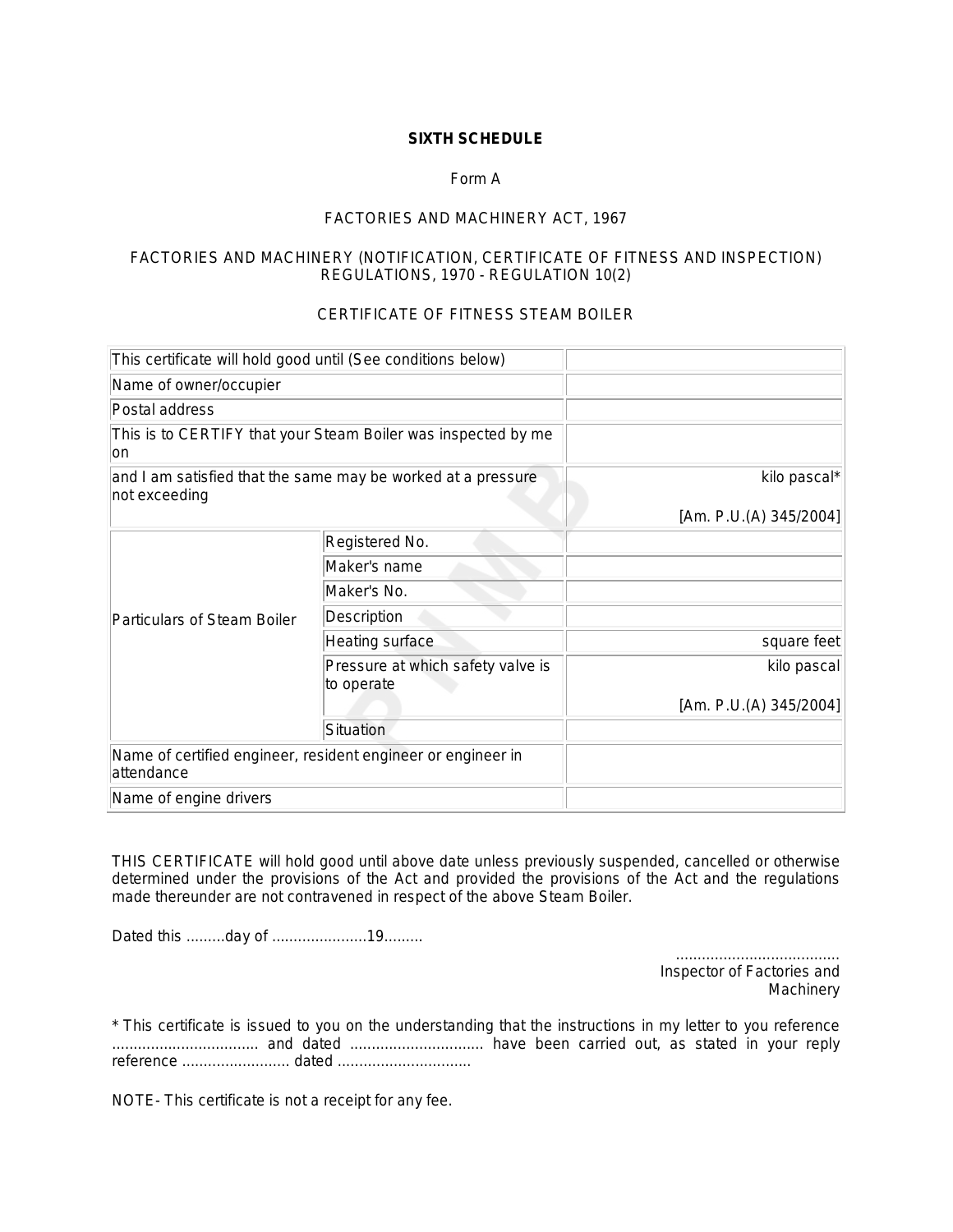# Form B

# *FACTORIES AND MACHINERY ACT, 1967*

# FACTORIES AND MACHINERY (NOTIFICATION, CERTIFICATE OF FITNESS AND INSPECTION) REGULATIONS, 1970 - REGULATION 10 (2)

# CERTIFICATE OF FITNESS UNFIRED PRESSURE VESSEL

| This certificate will hold good until (See conditions below)                   |                                                                  |                           |
|--------------------------------------------------------------------------------|------------------------------------------------------------------|---------------------------|
| Name of owner/occupier                                                         |                                                                  |                           |
| Postal address                                                                 |                                                                  |                           |
| This is to CERTIFY that your Unfired Pressure Vessel was inspected by<br>me on |                                                                  |                           |
| exceeding                                                                      | and I am satisfied that the same may be worked at a pressure not | kilo pascal*              |
|                                                                                |                                                                  | [Am. P.U.(A) $345/2004$ ] |
| <b>Particulars of Unfired Pressure</b><br>Vessel                               | Registered No.                                                   |                           |
|                                                                                | Maker's name                                                     |                           |
|                                                                                | Maker's No.                                                      |                           |
|                                                                                | Description                                                      |                           |
|                                                                                | Capacity                                                         | $cu.$ ft                  |
|                                                                                | Pressure at which safety valve is to<br>operate                  | kilo pascal               |
|                                                                                |                                                                  | [Am. P.U.(A) $345/2004$ ] |
|                                                                                | Situation                                                        |                           |

This CERTIFICATE will hold good until above date unless previously suspended, cancelled or otherwise determined under the provisions of the Act and provided the provisions of the Act and the regulations made thereunder are not contravened in respect of the above Unfired Pressure Vessel.

Dated this .........day of ................19 ............

...................................... *Inspector of Factories and Machinery*

\* This certificate is issued to you on the understanding that the instructions in my letter to you reference .................................... and dated ......................................... have been carried out, as stated in your reply reference ...................... dated .................................

NOTE- This certificate is not a receipt for any fee.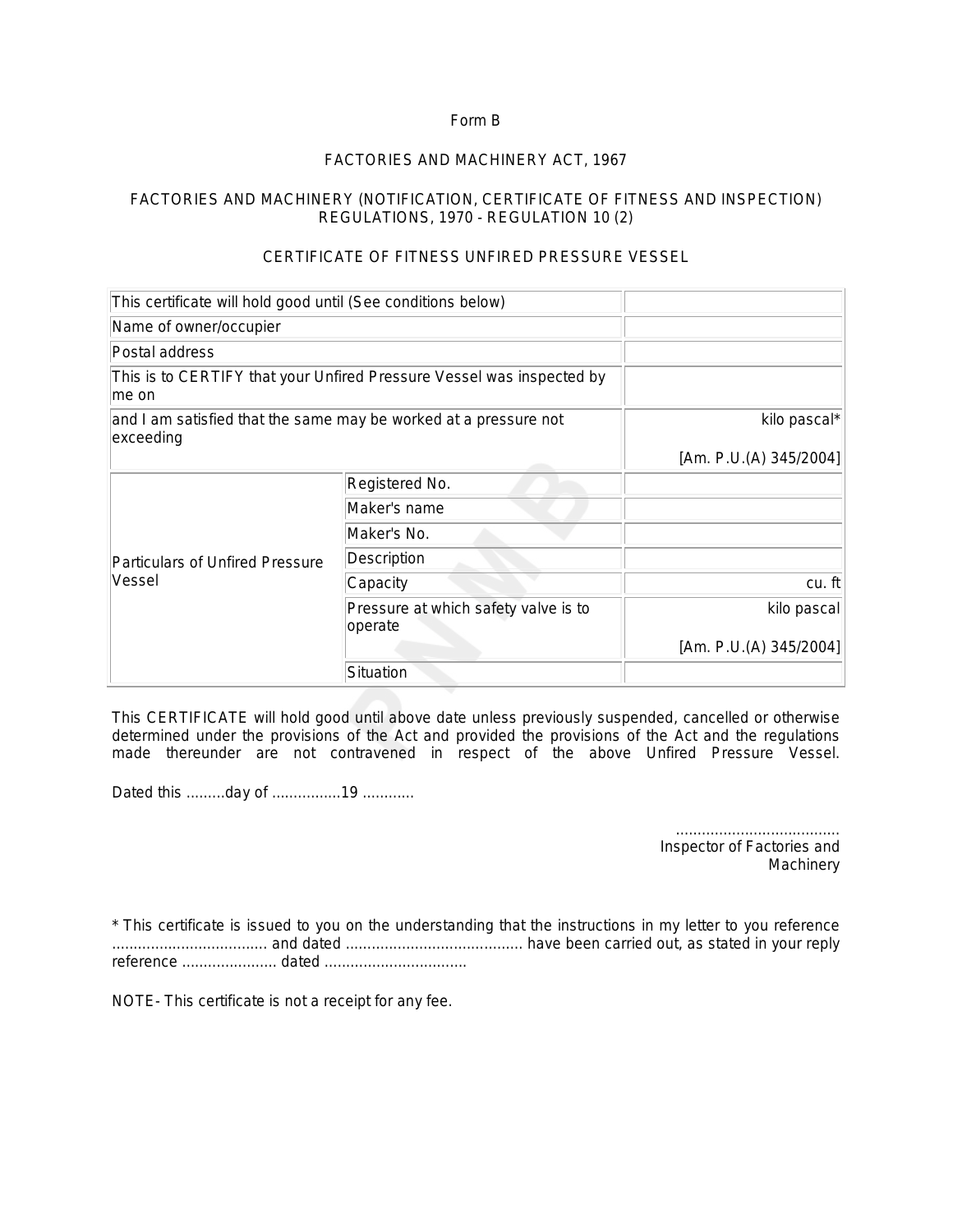# Form C

# *FACTORIES AND MACHINERY ACT, 1967*

# FACTORIES AND MACHINERY (NOTIFICATION, CERTIFICATE OF FITNESS AND INSPECTION) REGULATIONS, 1970 - REGULATION 10(2)

# CERTIFICATE OF FITNESS HOISTING MACHINE (Other than a hoisting machine driven by manual power)

|                                                                               | This certificate will hold good until (See conditions below) |                        |
|-------------------------------------------------------------------------------|--------------------------------------------------------------|------------------------|
| Name of owner/occupier                                                        |                                                              |                        |
| Postal address                                                                |                                                              |                        |
| This is to CERTIFY that your Hoisting Machine was<br>inspected by me on       |                                                              |                        |
| and I am satisfied that the same may be worked at a<br>pressure not exceeding |                                                              | kg*                    |
|                                                                               |                                                              | [Am. P.U.(A) 345/2004] |
| Particulars of Hoisting<br>Machine                                            | Registered No.                                               |                        |
|                                                                               | Maker's name                                                 |                        |
|                                                                               | Maker's No.                                                  |                        |
|                                                                               | Description                                                  |                        |
|                                                                               | Horse-power                                                  | kilowatt.              |
|                                                                               |                                                              | [Am. P.U.(A) 345/2004] |
|                                                                               | Situation                                                    |                        |

This CERTIFICATE will hold good until above date unless previously suspended, cancelled or otherwise determined under the provisions of the Act and provided the provisions of the Act and the regulations made thereunder are not contravened in respect of the above Hoisting Machine.

Dated this .........day of .......................19 ........

...................................... *Inspector of Factories and Machinery*

\* This certificate is issued to you on the understanding that the instructions in my letter to you reference ............................. and dated .............................. have been carried out, as stated in your reply reference ............................. dated ............................

NOTE- This certificate is not a receipt for any fee.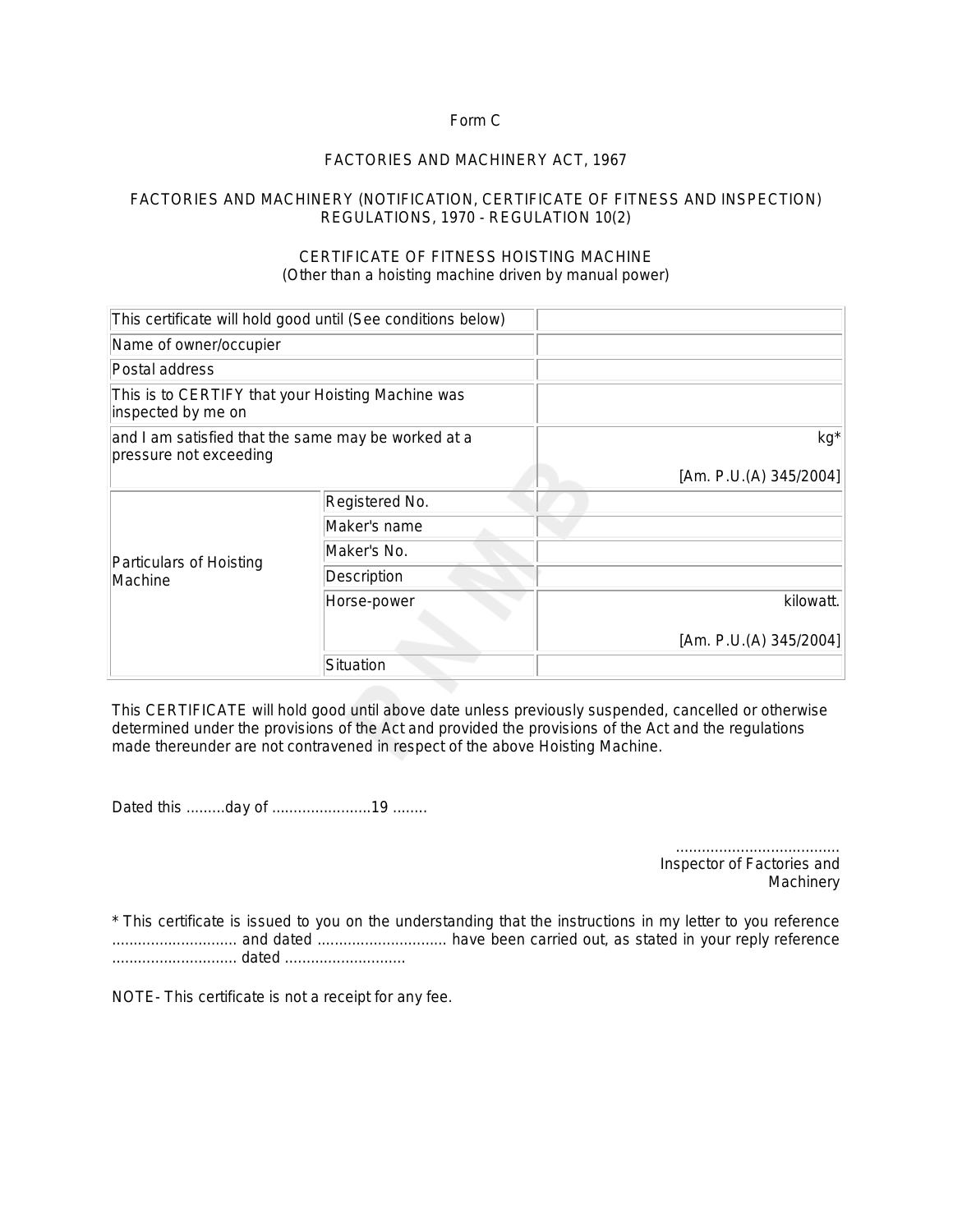# **SEVENTH SCHEDULE**

# Form A

#### *FACTORIES AND MACHINERY ACT, 1967*

# FACTORIES AND MACHINERY (NOTIFICATION, CERTIFICATE OF FITNESS AND INSPECTION) REGULATIONS, 1970 - REGULATION 16

# NOTICE OF REGULAR INSPECTION

IN accordance with regulation 16 of the above regulations you are hereby informed that your factory or machinery on your premises at ...................... will be inspected by me on the ............................ day of ........................... 19 ................................. I expect to arrive at your ...................................... at about ............................... o'clock.

Reg. No **Description** .................................................................................................................................. .................................................................................................................................. ..................................................................................................................................

To enable a thorough inspection to be made you are required to prepare your factory or machinery in accordance with the provisions of regulation 17 of the above regulations.

The ........................................ is required to be present during my inspection.

Dated this ...................day of ....................19 ........

..................................... *Inspector of Factories and Machinery*

To: .............................................................. ............................................................. .............................................................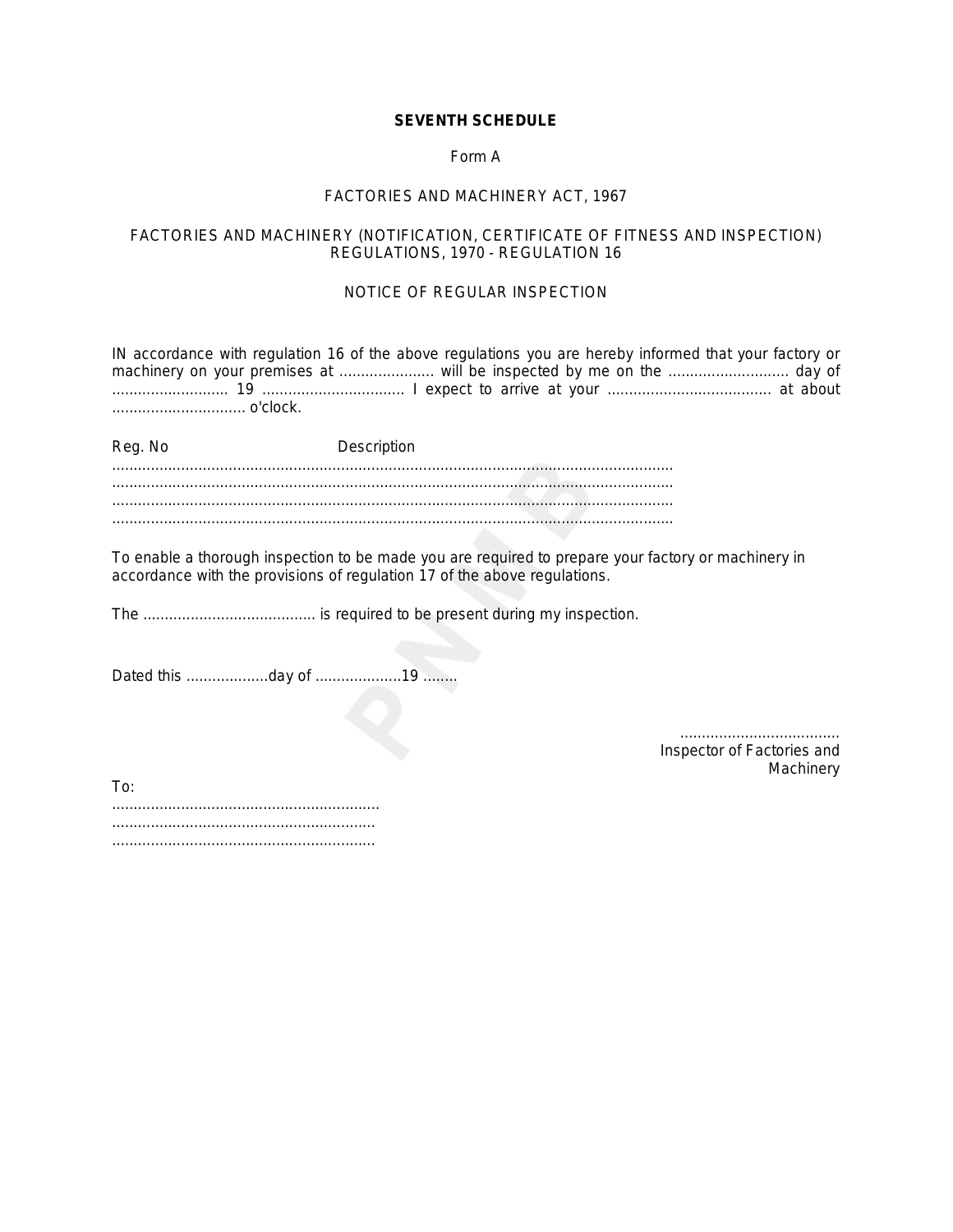# **EIGHT SCHEDULE**

JKJ 26

# Serial No

# Form A

# *FACTORIES AND MACHINERY ACT, 1967*

# FACTORIES AND MACHINERY (NOTIFICATION, CERTIFICATE OF FITNESS AND INSPECTION) REGULATIONS, 1970

# [REGULATION 27]

#### NOTICE OF PROHIBITION \*NOTICE OF IMMEDIATE PROHIBITION

I have to inform you that a/an ............................... inspection made by me on ................................... of your ................................................ revealed the following defects:

and thus you are contravening:

Under the provisions of \*section 39 (3) of the Factories and Machinery Act, 1967, I hereby require section 40 (4)

you to:

\* remove or make good such defects before ..................................................... and if such defects are not removed or made good by that date you are to cease operating your ...........................................

\* CEASE TO USE OR CEASE TO OPERATE YOUR ......................................................... .........................................UNTIL SUCH DEFECTS HAVE BEEN REMOVED OR MADE GOOD TO MY SATISFACTION.

Certificate of Fitness No. ..................................................... is:

\* suspended from the date above-mentioned under the provisions of the Act if the defects are not removed or made good by that date.

\* HEREBY SUSPENDED WITH EFFECT FROM TODAY.

To:

…………………………………………….. ……………………………………………………

> ..................................................... *( ) Inspector of Factories and Machinery Date Time: Office stamp*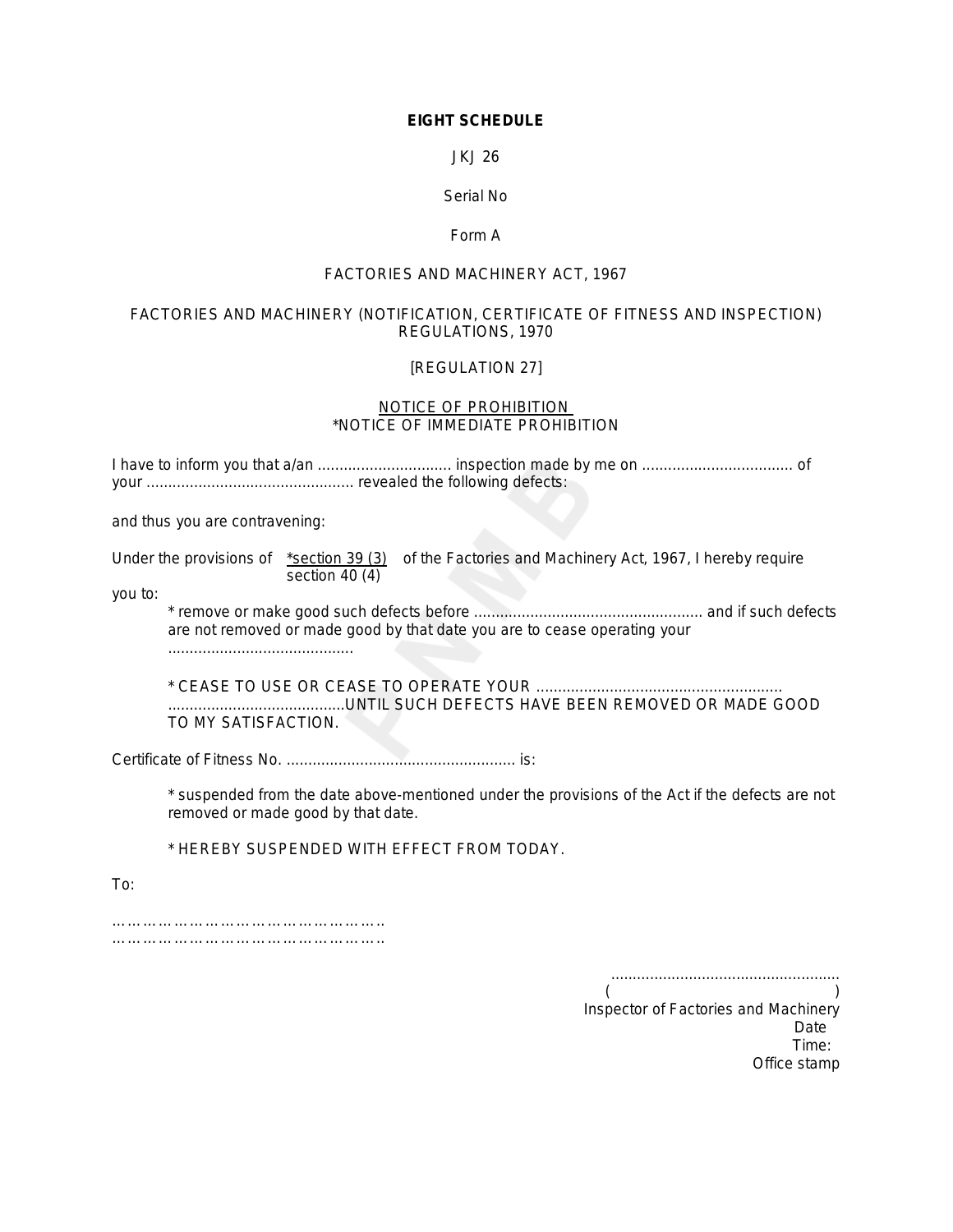I hereby confirm receipt of this notification.

……………………………………………..  $($ 

NRIC No.: Position: Date: Time: Stamp

I am satisfied that this notification has been complied with and I hereby revoke the notification.

……………………………………………………..  $($ 

Inspector of Factories and Machinery

NRIC No.: Date: Time: Office Stamp

*[Subs. P.U.(A) 378/2009*]

JKJ 26

\_\_\_\_\_\_\_\_\_\_\_\_\_\_\_\_\_\_\_\_\_\_\_\_\_\_\_\_\_\_\_\_\_\_\_\_\_\_\_\_\_\_\_

Serial No

Form B

# *FACTORIES AND MACHINERY ACT, 1967*

# FACTORIES AND MACHINERY (NOTIFICATION, CERTIFICATE OF FITNESS AND INSPECTION) REGULATIONS 1970

# [REGULATION 28]

# NOTICE OF PROHIBITION

# (Section 19 (2) of the Factories and Machinery Act, 1967)

Whereas it has been brought to my notice that you are the owner of ....................................... situated at .................................................. for which a certificate of fitness is required under regulation 10 (1) of the above regulations and that you are operating the machinery abovementioned without such certificate and thus you are contravening .section 19(1) of the Factories and Machinery Act 1967.

In exercise of the powers vested in me under section 19 (2) of the Factories and Machinery Act, 1967, I prohibit the operation ofthe machinery until such time as a valid certificate of fitness is issued in respect thereof.

To:

…………………………………………….. ………………………………………………………

..................................................... *( ) Inspector of Factories and Machinery Date Time: Office stamp*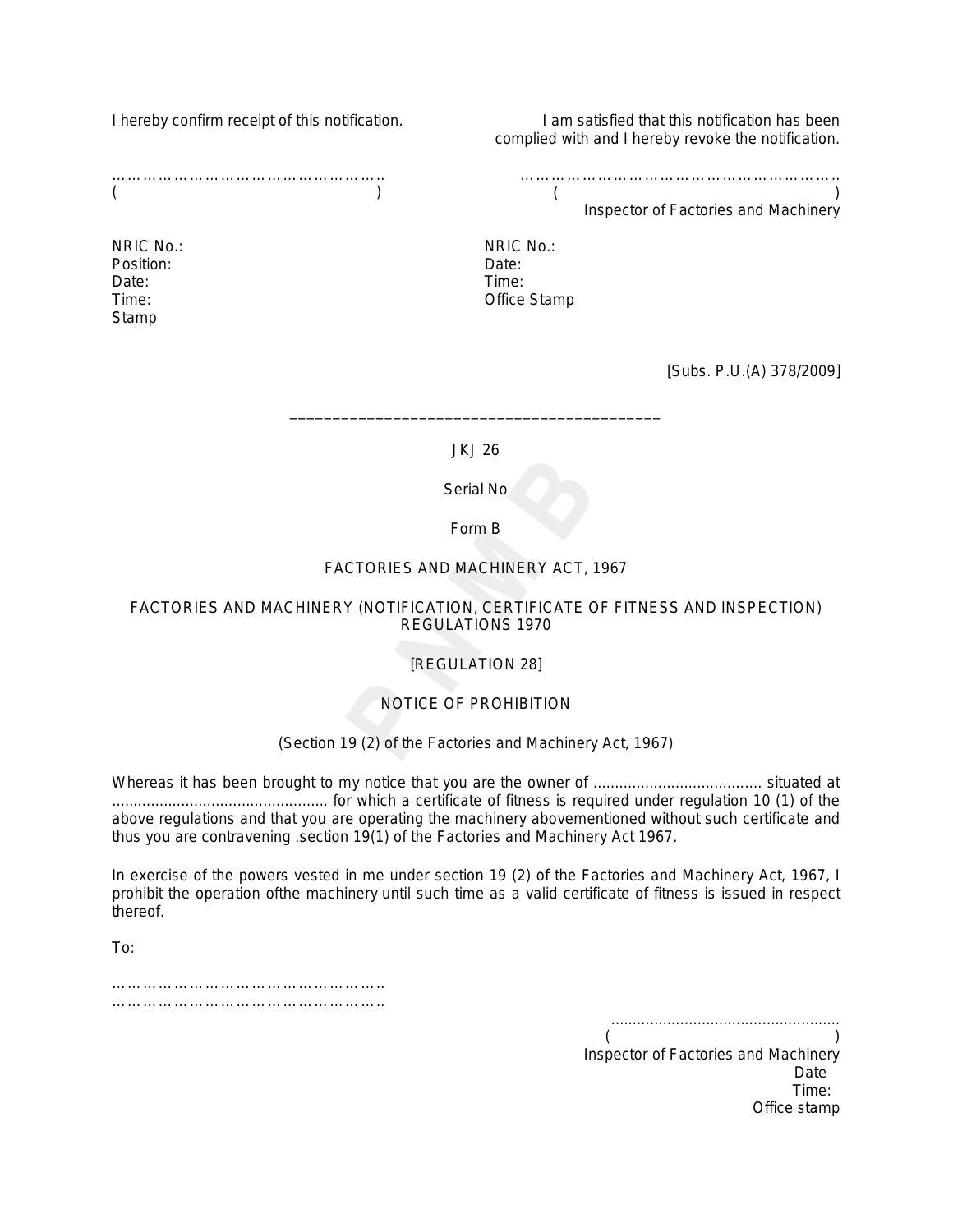I hereby confirm receipt of this notification.

NRIC No.: Position: Date: Time: Stamp

I am satisfied that this notification has been complied with and I hereby revoke the notification.

……………………………………………………..  $($ Inspector of Factories and Machinery

NRIC No.: Date: Time: Office Stamp

*[Subs. P.U.(A) 378/2009*]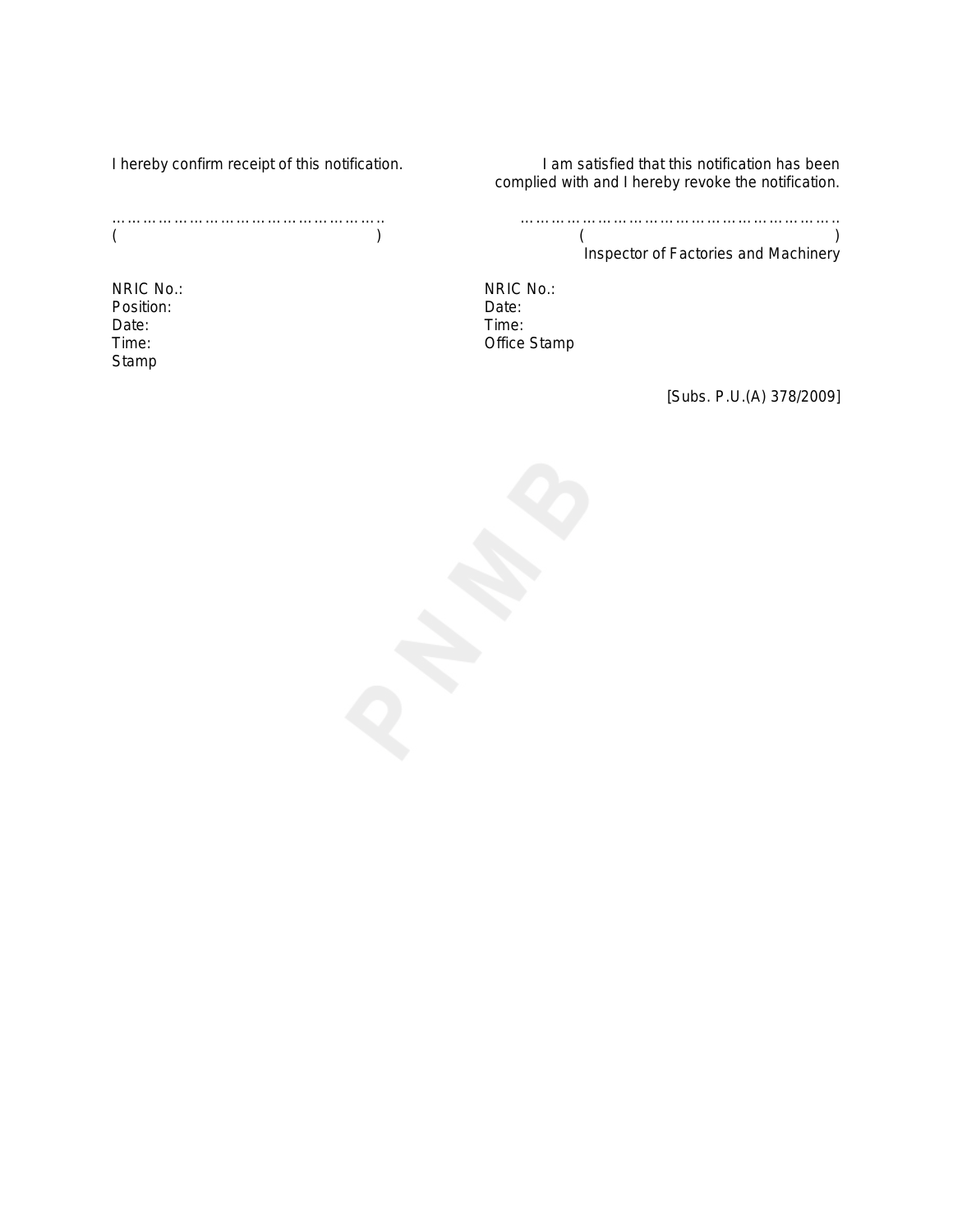# **NINTH SCHEDULE**

# *FACTORIES AND MACHINERY ACT, 1967*

# FACTORIES AND MACHINERY (NOTIFICATION, CERTIFICATE OF FITNESS AND INSPECTION) REGULATIONS, 1970 - REGULATION 30 (3)

*Authorities on result of analysis or test of samples:*

- (a) The Director of Public Works, Malaysia.
- (b) The Director of Chemistry, Malaysia.
- (c) The Director, Institute for Medical Research, Malaysia.